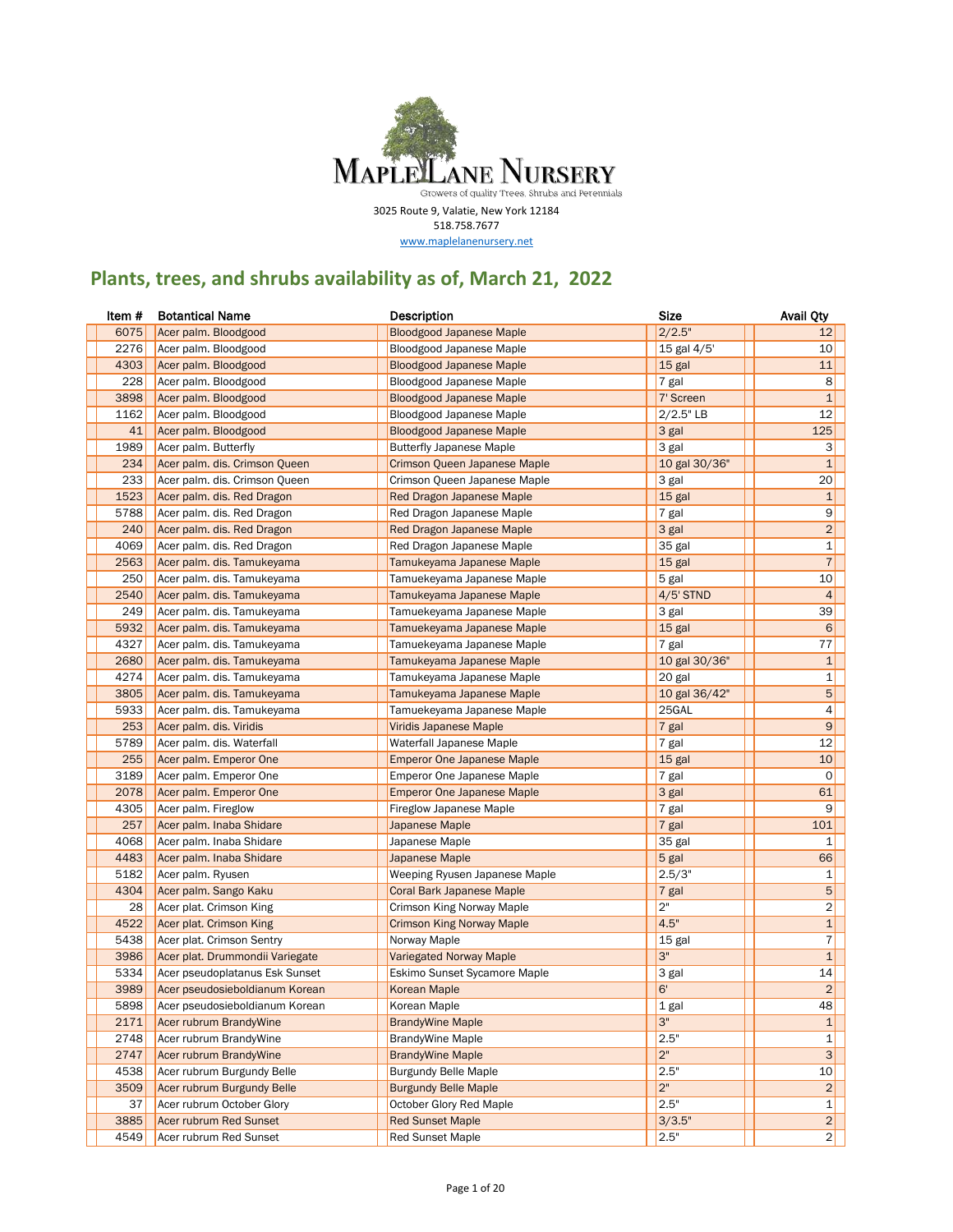| Item # | <b>Botantical Name</b>                 | Description                           | Size         | <b>Avail Qty</b>        |
|--------|----------------------------------------|---------------------------------------|--------------|-------------------------|
| 4961   | Acer rubrum Red Sunset                 | <b>Red Sunset Maple</b>               | 2"           | 4 <sup>1</sup>          |
| 1493   | Acer saccharum Fall Fiesta             | Fall Fiesta Sugar Maple               | 2"           | 6                       |
| 5835   | Acer saccharum Fall Fiesta             | <b>Fall Fiesta Sugar Maple</b>        | 4"           | $\mathbf{1}$            |
| 1500   | Acer saccharum Fall Fiesta             | Fall Fiesta Sugar Maple               | 2.5"         | $\overline{2}$          |
| 3796   | Acer saccharum Green Mountain          | Green Mountain Sugar Mountain         | 2/2.5"       | 4                       |
| 5792   | Adiantum pedatum                       | Fern                                  | 1 gal        | 42                      |
| 4328   | <b>Aesculus Parviflora</b>             | <b>Bottlebrush Buckeye</b>            | 3 gal        | 14                      |
| 4398   | Aesculus Pavia                         | <b>Red Buckeye</b>                    | 7 gal        | 9                       |
| 269    | Aesculus Pavia                         | <b>Red Buckeye</b>                    | 3 gal        | 8                       |
| 4249   | Agastache Blue Fortune                 | Anise Hyssop                          | 1 gal        | 78                      |
| 278    | Agastache Blue Fortune                 | Anise Hyssop                          | 2 gal        | 8                       |
| 5604   | Alcea Blacknight                       | Hollyhock                             | 1 gal        | 12                      |
| 5132   | Alcea SpringCeleb™ Apricot             | <b>Apricot Hollyhock</b>              | 2 gal        | $\mathbf{1}$            |
| 4181   | Alcea SpringCeleb™ Lemon               | Lemon Hollyhock                       | 2 gal        | 4                       |
| 5134   | Alcea SpringCeleb™ Purple              | <b>Purple Hollyhock</b>               | 2 gal        | $\overline{c}$          |
| 3015   | Alchemilla mollis                      | Lady's Mantle                         | 2 gal        | $\overline{\mathbf{c}}$ |
| 5637   | <b>Allium Millenium</b>                | <b>Ornamental Onion</b>               | 1 gal        | $\overline{2}$          |
| 5630   | Amelanchier Lamarckii                  | Shadblow                              | 15 gal       | 4                       |
| 3797   | Amelanchier Lamarckii                  | Shadblow                              | 7/8'         | $\mathbf 1$             |
| 5089   | Amelanchier Lamarckii                  | Shadbush                              | 14'          | 1                       |
| 273    | <b>Amelanchier Regent Serviceberry</b> | <b>Regent Serviceberry</b>            | 3 gal        | $\overline{c}$          |
| 1604   | Amelanchier Spring Flurry TF           | <b>Spring Flurry Serviceberry</b>     | З"           | $\mathbf{1}$            |
| 1999   | Amelanchier x Autumn Brilliance        | <b>Autumn Brilliance Serviceberry</b> | 7 gal        | $\overline{2}$          |
| 2663   | Amsonia Blue Ice                       | <b>Blue Star</b>                      | 1 gal        | 9                       |
| 5135   | Amsonia Hubrichtii                     | <b>Blue Star</b>                      | 1 gal        | $\overline{4}$          |
| 2263   | Anemone Honorine Jobert                | Windflower                            | 2 gal        | $\overline{\mathbf{c}}$ |
| 5661   | Anemone Robustissima                   | Japanese Anemone                      | 1 gal        | 6                       |
| 5136   | Aquilegia Clementine Blue              | <b>Blue Columbine</b>                 | 2 gal        | $\mathbf 1$             |
| 5138   | Aquilegia Clementine Red               | <b>Red Columbine</b>                  | $2$ gal      | 10                      |
| 286    | Aronia a. Brilliantissima              | <b>Brillant Red Chokeberry</b>        | 7 gal        | 23                      |
| 3211   | Aronia Ground Hog™ PW                  | Ground Hog™ Chokeberry                | 3 gal        | 42                      |
| 291    | Aronia m. Autumn Magic                 | <b>Black Chokeberry</b>               | 3 gal        | 173                     |
| 290    | Aronia m. Low Scape Mound® PW          | Low Scape Mound® Chokeberry           | 3 gal        | 64                      |
| 4281   | Aronia m. Low Scape Mound® PW          | Low Scape Mound® Chokeberry           | 3 gal        | 12                      |
| 5719   | Aronia m. Viking                       | <b>Viking Black Chokeberry</b>        | 3 gal        | 157                     |
| 3908   | Artemisia s. Silvermound               | Silvermound Artemisia                 | 1 gal        | 1                       |
| 5615   | Artemisia s. Silvermound               | Silvermound Artemisia                 | 2 gal        | 12                      |
| 4251   | Aruncus Misty Lace                     | Goat's Beard                          | 1 gal        | 6                       |
| 5605   | Asclepias inc. Ice Ballet              | <b>Swamp Milkweed</b>                 | 1 gal        | $\mathbf{1}$            |
| 2664   | Astilbe Bridal Veil                    | <b>False Spirea</b>                   | 1 gal        | 8                       |
| 4252   | Astilbe Delft Lace                     | <b>False Spirea</b>                   | $1$ gal      | 17                      |
|        | 4119 Astilbe Delft Lace                | <b>False Spirea</b>                   | 2 gal        | 8                       |
| 5606   | Astilbe Deutscland                     | <b>Deutschland False Spirea</b>       | 1 gal        | 4                       |
| 3717   | Astilbe Fanal                          | False Spirea                          | 1 gal        | 4                       |
| 5607   | Astilbe Peach Blossom                  | <b>False Spirea</b>                   | 1 gal        | 19                      |
| 3016   | Astilbe Snowdrift                      | False Spirea                          | 1 gal        | 52                      |
| 5139   | Astilbe Younique Raspberry             | <b>False Spirea</b>                   | 1 gal        | $\mathbf{1}$            |
| 3503   | Azalea Candy Lights                    | Candy Lights Azalea                   | 7 gal        | 5                       |
| 4337   | <b>Azalea Candy Lights</b>             | <b>Candy Lights Azalea</b>            | 3 gal        | 1                       |
| 1732   | Azalea Delaware Valley                 | Delaware Valley White Azalea          | 3 gal        | $\mathbf 1$             |
| 4434   | Azalea Gibraltar                       | Gibraltar Azalea                      | 3 gal        | 9                       |
| 4291   | Azalea Golden Lights                   | Golden Lights Azalea                  | 5 gal        | 0                       |
| 5254   | Azalea Johanna                         | Johanna Azalea                        | 3 gal 15/18" | 3                       |
| 315    | Azalea Millennium                      | Millennium Azalea                     | 5 gal        | 3                       |
| 314    | Azalea Millennium                      | <b>Millennium Azalea</b>              | 3 gal        | $\mathbf{1}$            |
| 4290   | Azalea Northern Lights                 | Northern Lights Azalea                | 5 gal        | 0                       |
| 4474   | <b>Azalea Orchid Lights</b>            | <b>Orchid Lights Azalea</b>           | 3 gal        | 14                      |
| 4289   | Azalea Orchid Lights                   | Orchid Lights Azalea                  | 5 gal        | 0                       |
| 4198   | Azalea Poukhanense Compacta            | Poukhanense Azalea                    | $5$ gal      | 6                       |
| 4283   | Azalea Poukhanense Compacta            | Compact Korean Azalea                 | 3 gal 15-18" | $\overline{2}$          |
| 4417   | Azalea Ribbon Candy                    | <b>Ribbon Candy Azalea</b>            | 3 gal        | 6                       |
| 313    | Azalea Rosy Lights                     | Rosy Lights Azalea                    | 5 gal        | $\vert$ 2               |
| 3445   | Azalea Tri-Lights™                     | Tri-Lights <sup>™</sup> Azalea        | $7$ gal      | 1                       |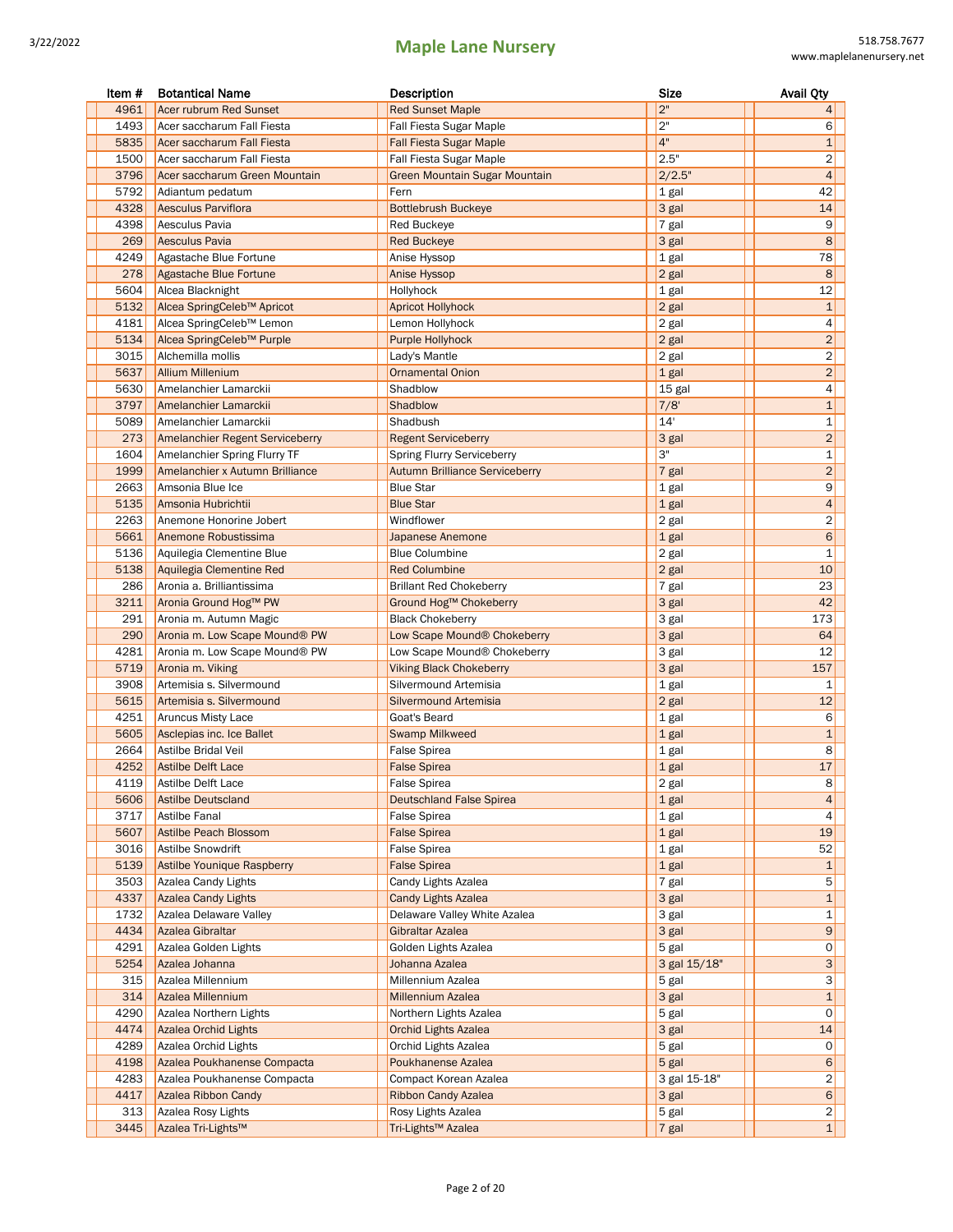| Item # | <b>Botantical Name</b>             | Description                            | <b>Size</b>   | <b>Avail Qty</b>    |
|--------|------------------------------------|----------------------------------------|---------------|---------------------|
| 2096   | Azalea Tri-Lights™                 | Tri-Lights™ Azalea                     | 3 gal         | 7                   |
| 2133   | Azalea Weston's Innocence          | Weston's Innocence Azalea              | 3 gal         | $6 \mid$            |
| 318    | Azalea Weston's Innocence          | Weston's Innocence Azalea              | 5 gal         | $\overline{7}$      |
| 2097   | Azalea Weston's Lemon Drop         | <b>Weston's Lemon Drop Azalea</b>      | 3 gal         | 11                  |
| 3504   | Azalea Weston's Lemon Drop         | Weston's Lemon Drop Azalea             | 7 gal         | $\overline{2}$      |
| 2098   | Azalea Weston's Lollipop           | <b>Weston's Lollipop Azalea</b>        | 3 gal         | 17                  |
| 4476   | Azalea Weston's Parade             | Weston's Parade Azalea                 | 1 gal         | 5                   |
| 5683   | Azalea Weston's Parade             | <b>Weston's Parade Azalea</b>          |               | 15                  |
|        |                                    |                                        | 5 gal<br>10'  |                     |
| 47     | Betula n. Heritage                 | Heritage River Birch                   | 8'            | 21                  |
| 46     | Betula n. Heritage                 | <b>Heritage River Birch</b>            | 2"            | $\mathsf{O}\xspace$ |
| 5029   | Betula n. Heritage                 | Heritage River Birch                   |               | 3                   |
| 48     | Betula n. Heritage                 | <b>Heritage River Birch</b>            | 12'           | $\mathbf 0$         |
| 5929   | Betula n. Heritage                 | Heritage River Birch                   | 7 gal         | 30                  |
| 4424   | Betula n. Heritage                 | Heritage River Birch                   | 15 gal        | 12                  |
| 5800   | Betula n. Heritage                 | Heritage River Birch                   | 15 gal        | 0                   |
| 49     | Betula n. Heritage                 | Heritage River Birch                   | 14'           | 10                  |
| 2723   | Betula n. Heritage                 | Heritage River Birch                   | 16'           | 0                   |
| 2945   | Betula p. Cesky Gold™ PW           | Cesky Gold™ Dwarf Birch                | 3 gal         | 204                 |
| 5801   | Betula Parkland Pillar® FE         | Parkland Pillar <sup>®</sup> FE Birch  | 15 gal        | 12                  |
| 3623   | Betula Parkland Pillar® FE         | Parkland Pillar® FE Birch              | 5 gal         | 20                  |
| 4597   | <b>Betula Whitespire</b>           | <b>Whitespire Birch</b>                | 6'            | 101                 |
| 1811   | <b>Betula Whitespire</b>           | <b>Whitespire Birch</b>                | 14'           | 10                  |
| 51     | <b>Betula Whitespire</b>           | Whitespire Birch                       | 8'            | 24                  |
| 53     | <b>Betula Whitespire</b>           | <b>Whitespire Birch</b>                | 12'           | 8                   |
| 5140   | <b>Brunnera Sterling Silver</b>    | Siberian Bugloss                       | 1 gal         | 9                   |
| 5170   | <b>Buddleia Blue Chip PW</b>       | <b>Blue Chip Butterfly Bush</b>        | 3 gal         | $\mathbf 1$         |
| 5643   | Buddleia Flutterby™ Pink           | <b>Butterfly Bush</b>                  | 3 gal         | 2                   |
| 5171   | <b>Buddleia Grand Cascade</b>      | <b>Buddleia Grand Cascade</b>          | 3 gal         | $\mathbf 1$         |
| 5462   | Buddleia Nanho Blue                | <b>Butterfly Bush</b>                  | 3 gal         | 5                   |
| 2145   | Buxus Chicagoland Green®           | Chicagoland Green <sup>®</sup> Boxwood | 3 gal         | 1319                |
| 5831   | <b>Buxus Green Gem</b>             | Green Gem Boxwood                      | 2 gal         | 399                 |
| 5832   | <b>Buxus Green Gem</b>             | Green Gem Boxwood                      | 5 gal         | 33                  |
| 333    | <b>Buxus Green Gem</b>             | Green Gem Boxwood                      | 3 gal         | 1614                |
| 2730   | <b>Buxus Green Mound</b>           | <b>Green Mound Boxwood</b>             | 10 gal        | 9                   |
| 1765   | <b>Buxus Green Mountain</b>        | Green Mountain Boxwood                 | 10gal 3/3.5'  | 2                   |
| 5215   | <b>Buxus Green Mountain</b>        | <b>Green Mountain Boxwood</b>          | 10 gal 2/2.5' | 3                   |
| 336    | <b>Buxus Green Mountain</b>        | Green Mountain Boxwood                 | 3 gal         | 814                 |
| 337    | <b>Buxus Green Mountain</b>        | <b>Green Mountain Boxwood</b>          | 7 gal         | 491                 |
| 1240   | <b>Buxus Green Mountain</b>        | Green Mountain Boxwood                 | 10 gal 2/3'   | 18                  |
| 5234   | <b>Buxus Green Mountain</b>        | <b>Green Mountain Boxwood</b>          | 36/42"        | $\mathbf 0$         |
| 2682   | <b>Buxus Green Velvet</b>          | Green Velvet Boxwood                   | 18/21" B      | 18                  |
| 344    | <b>Buxus Green Velvet</b>          | Green Velvet Boxwood                   | 5 gal         | 168                 |
| 2727   | <b>Buxus Green Velvet</b>          | Green Velvet Boxwood                   | 5 gal         | 11                  |
| 4349   | <b>Buxus Green Velvet</b>          | <b>Green Velvet Boxwood</b>            | 3 gal         | 920                 |
| 345    | <b>Buxus Green Velvet</b>          | Green Velvet Boxwood                   | 7 gal         | 218                 |
| 2155   | <b>Buxus Justins Brouwers</b>      | <b>Justin Brouwers Boxwood</b>         | 3 gal         | 23                  |
| 2117   | Buxus North Star® PW               | North Star® Boxwood                    | 3 gal         | 88                  |
| 2116   | <b>Buxus Sprinter® PW</b>          | Sprinter® Boxwood PW                   | 3 gal         | 875                 |
| 2015   | <b>Buxus Winter Gem</b>            | Winter Gem Boxwood                     | 5 gal 18/21"  | 14                  |
| 2235   | <b>Buxus Winter Gem</b>            | Winter Gem Boxwood                     | 5 gal         | 355                 |
| 3117   | <b>Buxus Winter Gem</b>            | Winter Gem Boxwood                     | 5 gal 15/18"  | 17                  |
| 5539   | <b>Buxus Winter Gem</b>            | Winter Gem Boxwood                     | 3 gal 12/15"  | 6                   |
| 5672   | <b>Buxus Winter Gem</b>            | Winter Gem Boxwood                     | 5 gal         | 14                  |
| 5461   | <b>Buxus Winter Gem</b>            | Winter Gem Boxwood                     | 7 gal 18/21"  | 20                  |
| 350    | <b>Buxus Winter Gem</b>            | Winter Gem Boxwood                     | 3 gal         | 776                 |
| 4351   | Callicarpa Pearl Glam <sup>®</sup> | <b>Beautyberry</b>                     | 3 gal         | 76                  |
| 5450   | Calycanthus Floridus               | Eastern Sweetshrub                     | 7 gal         | 2                   |
| 353    | Calycanthus x. Aphrodite PW        | <b>Aphrodite Sweetshrub</b>            | 3 gal         | 66                  |
| 4042   |                                    | <b>Bellflower</b>                      |               |                     |
|        | Campanula Freya                    |                                        | 2 gal         | 1<br>3              |
| 4139   | Canna Cannova <sup>®</sup> Mango   | Cannova® Canna Mango                   | 2 gal         |                     |
| 4141   | Canna Cannova® Yellow              | Cannova® Yellow Canna                  | 2 gal         | $\mathsf{3}$        |
| 4608   | Carpinus b. Fastigiata             | Upright European Hornbeam              | 1.5"          | 4                   |
| 2004   | Carpinus b. Fastigiata             | Upright European Hornbeam              | 15 gal        | 12                  |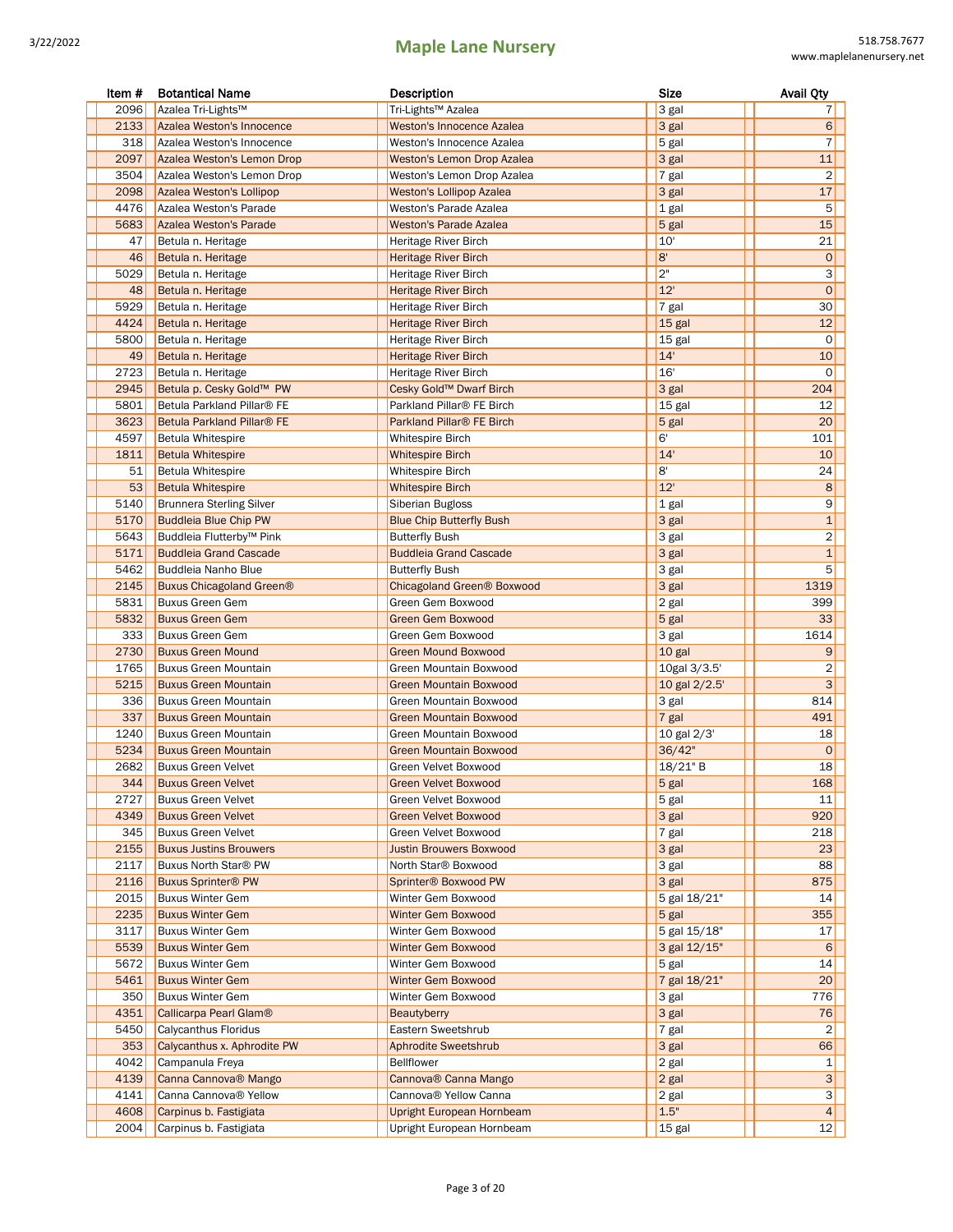| Item #      | <b>Botantical Name</b>                                   | Description                                                   | <b>Size</b>    | <b>Avail Qty</b>    |
|-------------|----------------------------------------------------------|---------------------------------------------------------------|----------------|---------------------|
| 1674        | Carpinus b. Fastigiata                                   | Upright European Hornbeam                                     | 2.5"           | 1                   |
| 5371        | Carpinus b. Fastigiata                                   | Upright European Hornbeam                                     | 1"             | 5                   |
| 363         | Carpinus b. Frans Fontaine                               | <b>Frans Fontaine Hornbeam</b>                                | 7 gal          | $\overline{4}$      |
| 4611        | Carpinus b. Pendula                                      | Weeping European Hornbeam                                     | 4"             | $\mathbf 1$         |
| 3257        | Carpinus b Fastigiata                                    | Upright European Hornbeam                                     | 20 gal         | 40                  |
| 1703        | Carpinus Betulus                                         | European Hornbeam                                             | 15 gal 2/2.5"  | 15                  |
| 6018        | <b>Carpinus Betulus</b>                                  | European Hornbeam                                             | 10 gal         | 6                   |
| 5337        | Carpinus x. Skylark™                                     | Skylark™ Hornbeam Tree                                        | 3 gal          | 25                  |
| 368         | <b>Caryopteris Dark Knight</b>                           | Dark Knight Bluebeard                                         | 3 gal          | 78                  |
| 2803        | Catalpa speciosa                                         | Northern Green Catalpa                                        | 3"             | 3                   |
| 5359        | Catalpa speciosa                                         | Northern Catalpa                                              | 2/2.5"         | $\mathbf 1$         |
| 4616        | Catalpa speciosa                                         | Northern Green Catalpa                                        | 3.5"           | 1                   |
| 4990        | <b>Celtis Occidentalis</b>                               | <b>Common Hackberry</b>                                       | 2.5"           | 3                   |
| 3887        | <b>Celtis Occidentalis</b>                               | Common Hackberry                                              | 3/3.5"         | 3                   |
| 4617        | <b>Celtis Occidentalis</b>                               | <b>Common Hackberry</b>                                       | 4"             | $\mathbf{1}$        |
| 2796        | <b>Celtis Occidentalis</b>                               | Common Hackberry                                              | 3.5"           | $\overline{4}$      |
| 371         | Cephalanthus Sugar Shack® PW                             | <b>Buttonbush</b>                                             | 3 gal          | 90                  |
| 4306        | Cercidiphyllum j. Rotfuchs                               | Red Fox Katsura                                               | 7 gal TF       | 10                  |
| 5183        | Cercidiphyllum japonicum                                 | <b>Katsura Tree</b>                                           | 2.5/3"         | $\sqrt{5}$          |
| 5185        | Cercis can. Forest Pansy                                 | Eastern Redbud                                                | 2/2.5"         | 4                   |
| 4620        | Cercis can. Forest Pansy                                 | <b>Eastern Redbud</b>                                         | 2.5"           | $\overline{2}$      |
| 5186        | Cercis can. The Rising Sun                               | Eastern Redbud                                                | 2/2.5"         | 1                   |
| 61          | Cercis canadensis                                        | Eastern Redbud                                                | 3.5"           | $\mathbf 1$         |
| 57          | Cercis canadensis                                        | Eastern Redbud                                                | 1.5"           | 5                   |
| 59          | Cercis canadensis                                        | Eastern Redbud                                                | 2.5"           | $\mathbf{1}$        |
| 5457        | Cercis canadensis                                        | Eastern Redbud                                                | 15 gal         | 22                  |
| 388         | Chaenomeles Double Take™ Pink                            | Double Take Pink™ Quince                                      | 3 gal          | 127                 |
| 4353        | Chaenomeles Double Take™Scarlet                          | Double Take Scarlet™ Quince                                   | 3 gal          | 35                  |
| 4354        | Chamaecyparis i. Pinpoint <sup>®</sup> Blue              | Pinpoint <sup>®</sup> Blue False Cypress                      | 3 gal          | 3                   |
| 3820        | Chamaecyparis n. Glauca                                  | <b>Blue Alaskan Cedar</b>                                     | 7/8'           | $\overline{7}$      |
| 4338        | Chamaecyparis o. Compacta                                | <b>Compact Hinoki Cypress</b>                                 | 3 gal          | 18                  |
| 3822        | Chamaecyparis o. Crippsii                                | Crippsii Hinoki Cypress                                       | 6/7'           | 2                   |
| 3823        | Chamaecyparis o. Fernspray Gold                          | Fernspray Gold Hinoki Cypress                                 | 7/8'           | $\mathbf 1$         |
| 2100        | Chamaecyparis o. Gracilis                                | Slender Hinoki Falsecypress                                   | 3 gal          | 5                   |
| 3824        | Chamaecyparis o. Gracilis Comp                           | Compact Hinoki Cypress                                        | 8/10           | $\mathbf{1}$        |
| 3764        | Chamaecyparis o. Kosteri                                 | Dwarf Hinoki Cypress                                          | 3 gal          | 12                  |
| 3882        | Chamaecyparis o. Kosteri                                 | <b>Hinoki Cypress</b>                                         | 6 gal          | $\overline{2}$      |
| 3619        | Chamaecyparis o. Nana Gracilis                           | Dwarf Hinoki Cypress                                          | 1 gal          | 17                  |
| 2102        | Chamaecyparis o. Nana Gracilis                           | Dwarf Hinoki Cypress                                          | 3 gal          | 22                  |
| 3883        | Chamaecyparis o. Nana Gracillis                          | Dwarf Hinoki Cypress                                          | 6 gal          | 1                   |
| 4340        | Chamaecyparis o. Nana Lutea                              | Dwarf Golden Hinoki Cypress                                   | 3 gal          | 6                   |
| 3915        | Chamaecyparis o. Nana Lutea                              | Dwarf Golden Hinoki Cypress                                   | 6 gal          | 1                   |
| 546         | Chamaecyparis o. Tempelhof                               | <b>Tempelhof Hinoki Cypress</b>                               | 3 gal          | 10                  |
| 3751        | Chamaecyparis p. Golden Mops                             | <b>Gold Thread Cypress</b>                                    | 3 gal          | 208                 |
| 2729        | Chamaecyparis p. Golden Mops                             | <b>Gold Thread Cypress</b>                                    | 3 gal          | 5                   |
| 553         | Chamaecyparis p. Lemon Thread                            | <b>Lemon Thread Cypress</b>                                   | 3 gal          | 40                  |
| 3828        | Chamaecyparis t. Glauca                                  | <b>Blue White Cedar</b>                                       | 8/10'          | 9                   |
| 5187        | Chamaecyparis t. Glauca Pendula                          | Nootka Cypress                                                | $7 - 8'$       | 3                   |
| 2545        | Chionanthus Tokyo Tower                                  | <b>Tokyo Tower Fringe Tree</b>                                | 2/2.5'         | $\mathbf 1$         |
| 3830        | Chionanthus virginicus                                   | White Fringe Tree                                             | 5/6'           | 1<br>17             |
| 5793        | Cimicifuga racemosa                                      |                                                               | 1 gal          |                     |
| 5514        | <b>Clemantis Jolly Good</b>                              | Jolly Good Clematis Vine                                      | 2 gal          | 1                   |
| 402         | Clethra Hummingbird                                      | <b>Hummingbird Summer Sweet</b>                               | 3 gal          | 315                 |
| 4462        | Clethra Hummingbird                                      | Hummingbird Summer Sweet                                      | 10 gal         | 2                   |
| 2981        | Clethra Hummingbird                                      | <b>Hummingbird Summersweet</b>                                | 3 gal          | 22                  |
| 5560        | Clethra Hummingbird                                      | Hummingbird Dwarf Summersweet                                 | 3 gal 15-18"   | 3                   |
| 5663        | <b>Clethra Ruby Spice</b>                                | <b>Ruby Spice Summersweet</b>                                 | 7 gal          | 3                   |
| 5561        | Clethra Ruby Spice                                       | Ruby Spice Summersweet                                        | 3 gal 15/18"   | 2<br>$\overline{1}$ |
| 5662        | <b>Clethra Ruby Spice</b>                                | <b>Ruby Spice Summersweet</b>                                 | 3 gal 18/24"   |                     |
| 403         | Clethra Ruby Spice                                       | Ruby Spice Summersweet                                        | 3 gal          | 178                 |
| 3532<br>404 | <b>Clethra Ruby Spice</b>                                | <b>Ruby Spice Summersweet</b><br>Sixteen Candles Summer Sweet | 7 gal          | 4                   |
| 4355        | Clethra Sixteen Candles<br>Clethra Sugartina® Crystalina | Sugartina® Crystalina Dwarf Clethra                           | 3 gal<br>3 gal | 64<br>11            |
|             |                                                          |                                                               |                |                     |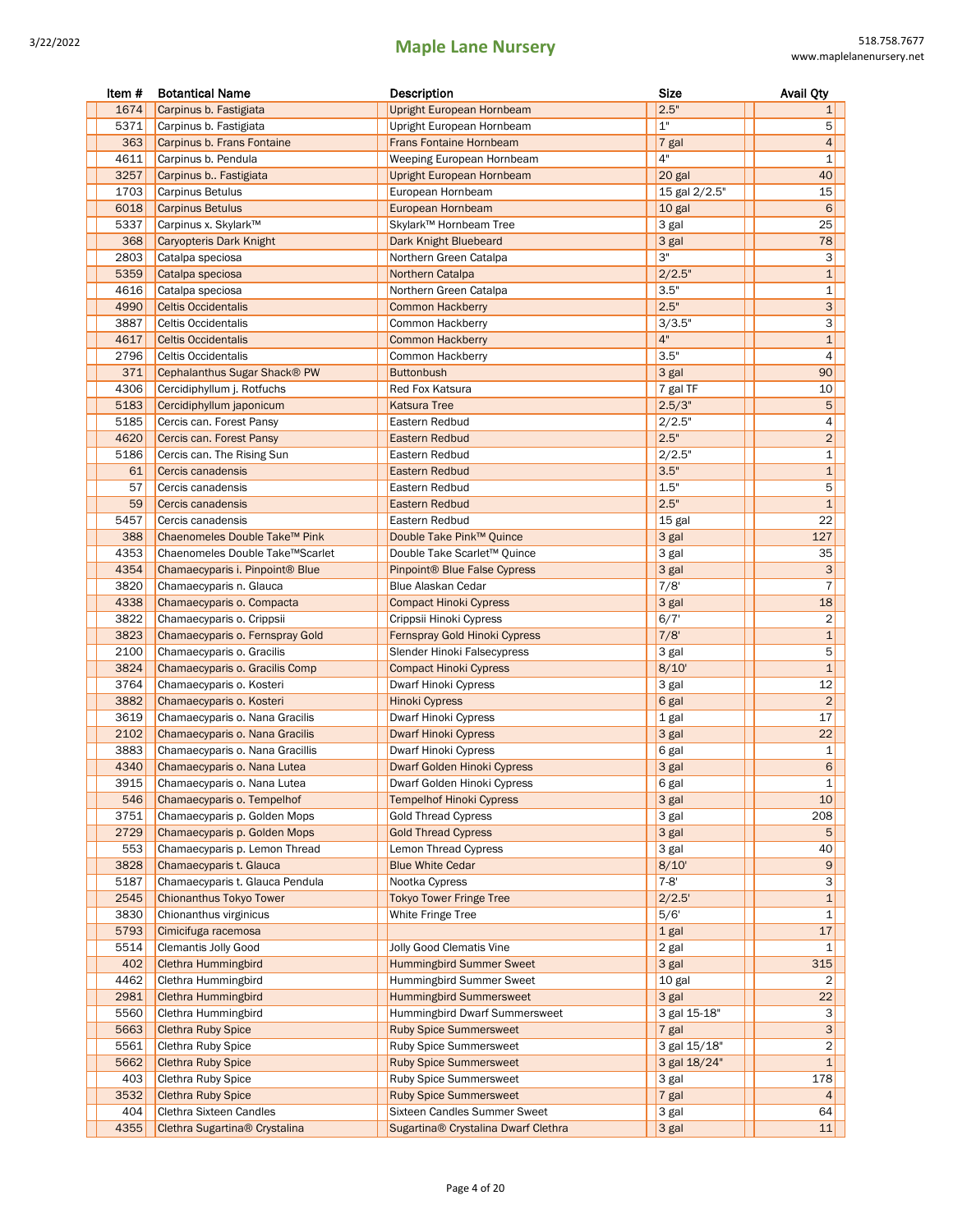| Item # | <b>Botantical Name</b>            | Description                           | <b>Size</b> | <b>Avail Qty</b>        |
|--------|-----------------------------------|---------------------------------------|-------------|-------------------------|
| 5693   | Clethra Summer Sparkler           | Summer Sparkler                       | 3 gal       | 259                     |
| 568    | Clethra Vanilla Spice® PW         | Vanilla Spice® Summer Sweet           | 3 gal       | 130                     |
| 5039   | Coral Bells Christa               | <b>Coral Bells</b>                    | 1 gal       | 47                      |
| 1905   | <b>Coreopsis Moonbeam</b>         | <b>Thread Leaf Coreopsis</b>          | $1$ gal     | 24                      |
| 4487   | Cornus a. Bud's Yellow            | Yellow Twig Dogwood                   | 3 gal       | 150                     |
| 5807   | Cornus a. Bud's Yellow            | <b>Yellow Twig Dogwood</b>            | $7$ gal     | $\overline{7}$          |
| 572    | Cornus a. Elegantissima           | European Variegated Dogwood           | 3 gal       | 296                     |
| 573    | Cornus a. Elegantissima           | <b>European Variegated Dogwood</b>    | 7 gal       | 20                      |
| 5808   | Cornus a. Golden Prairie          | Golden Prairie Fire Dogwood           | 7 gal       | 27                      |
| 5471   | Cornus a. Ivory Halo <sup>®</sup> | Ivory Halo <sup>®</sup> Dogwood       | 5 gal       | 11                      |
| 406    | Cornus a. Ivory Halo <sup>®</sup> | Ivory Halo <sup>®</sup> Dogwood       | 7 gal       | 10                      |
| 576    | Cornus a. Ivory Halo <sup>®</sup> | Ivory Halo <sup>®</sup> Dogwood       | 5 gal       | 46                      |
| 575    | Cornus a. Ivory Halo <sup>®</sup> | Ivory Halo <sup>®</sup> Dogwood       | 3 gal       | 1225                    |
| 1177   | Cornus fl. Appalachian Snow       | Appalachian Snow Dogwood              | 2/2.5"      | $\mathbf{1}$            |
| 5235   | Cornus fl. Cherokee Chief         | Cherokee Chief Dogwood                | 2/2.5"      | 1                       |
| 5338   | Cornus Florida                    | <b>Cornus Florida Dogwood</b>         | 7 gal       | $\overline{4}$          |
| 3444   | Cornus k. Milky Way               | Milky Way Dogwood                     | 2"          | 1                       |
| 5340   | Cornus k. Rosy Teacups®           | Rosy Teacups <sup>®</sup> Dogwood     | 7 gal       | 25                      |
| 2547   | Cornus k. Satomi                  | Satomi Kousa Dogwood                  | 2/2.5"      | $\overline{\mathbf{c}}$ |
| 3832   | Cornus k. Scarlet Fire®           | <b>Scarlet Fire® Dogwood</b>          | 2/2.5"      | $\mathbf{1}$            |
| 3833   | Cornus k. Summer Fun              | Summer Fun Chinese Dogwood            | 7/8         | 1                       |
| 2405   | Cornus kousa MS                   | <b>Kousa Dogwood</b>                  | 12'         | $\circ$                 |
| 3835   | Cornus kousa MS                   | Kousa Dogwood                         | 8/10'       | 2                       |
| 4277   | Cornus kousa MS                   | <b>Kousa Dogwood</b>                  | 7 gal       | $\overline{2}$          |
| 68     | Cornus kousa MS                   | Kousa Dogwood                         | 10'         | 0                       |
| 3834   | Cornus kousa TF                   | Chinensis Kousa Dogwood               | 2.5/3"      | $\overline{a}$          |
| 5431   | Cornus Mas                        | Cornelian Cherry Dogwood              | 10 gal      | $\overline{c}$          |
| 5432   | <b>Cornus Mas</b>                 | <b>Cornelian Cherry Dogwood</b>       | 7 gal       | $\mathbf{1}$            |
| 598    | Cornus ser. Baileyi               | Red Twig Dogwood                      | 3 gal       | 474                     |
| 600    | Cornus ser. Baileyi               | <b>Red Twig Dogwood</b>               | $7$ gal     | 165                     |
| 607    | Cornus sericea                    | Red Osier Dogwood                     | 3 gal       | 134                     |
| 5916   | Cornus sericea                    | <b>Red Osier Dogwood</b>              | 1 gal       | 24                      |
| 5809   | Cornus ston. Arctic Fire Yellow   | <b>Yellow Twig Dogwood</b>            | $7$ gal     | 23                      |
| 4356   | Cornus ston. Arctic Fire Yellow   | <b>Yellow Twig Dogwood</b>            | 3 gal       | 142                     |
| 2402   | Cornus ston. Arctic Fire® PW      | Red Twig Dogwood                      | $7$ gal     | 3                       |
| 410    | Cornus ston. Arctic Fire® PW      | <b>Red Twig Dogwood</b>               | 3 gal       | 560                     |
| 5236   | Cornus x. Aurora                  | Aurora Flowering Dogwood              | 2/2.5"      | 1                       |
| 3836   | Cornus x. Stellar Pink            | <b>Stellar Pink Dogwood</b>           | 2/2.5"      | $\overline{2}$          |
| 5044   | Cornus x. Venus <sup>®</sup>      | Venus® Dogwood                        | 3/3.5"      | 1                       |
| 5736   | Cornus x. Venus®                  | Venus® Dogwood                        | 15 gal      | 20                      |
| 3837   | Cornus x. Venus®                  | Venus® Dogwood                        | 2/2.5"      | $\mathbf{1}$            |
| 613    | Cornus x. Venus <sup>®</sup>      | Venus® Dogwood                        | 10 gal TF   | 14                      |
| 2251   | Cornus x. Venus <sup>®</sup>      | Venus® Dogwood                        | 2.5/3"      | 1                       |
| 5799   | Cotinus c. Royal Purple           | Royal Purple Smokebush                | 10 gal      | $\mathbf 0$             |
| 619    | Cotinus c. Royal Purple           | Royal Purple Smokebush                | 3 gal       | 52                      |
| 3212   | Cotinus c. Winecraft Black®PW     | Winecraft Black® Smokebush            | 3 gal       | 48                      |
| 5758   | Cotinus c. Winecraft Gold®PW      | Winecraft Gold® Smokebush             | $7$ gal     | 79                      |
| 4388   | Cotinus c. Winecraft Gold®PW      | Winecraft Gold <sup>®</sup> Smokebush | 3 gal       | 157                     |
| 5795   | Cotinus Golden Spirit             | Golden Spirit Smokebush               | 3 gal.      | 26                      |
| 1708   | Crataegus v. Winter King          | <b>Winter King Hawthorne</b>          | 2"          | 10                      |
| 4257   | Dainthus Vivid Bright Light       | Garden Pinks                          | 2 gal       | 5                       |
| 4311   | Daphne x. Transatlantica Blafra   | <b>Eternal Fragrance Daphne</b>       | 3 gal       | 57                      |
| 5558   | Delphinium Magic Fountain Blue    | Dark Blue Larkspur                    | 2 gal       | 1                       |
| 5515   | Delphinium Magic Fountains Mix    | Larkspur                              | 2 gal       | 5                       |
| 5540   | Deutzia g. Nikko                  | Slender Deutzia                       | 3 gal       | 12                      |
| 5516   | Dianthus Early Bird Radiance      | <b>Garden Pinks</b>                   | 1 gal       | 3                       |
| 5562   | Dianthus Frosty Fire              | Garden Pinks                          | 1 gal       | 3                       |
| 5142   | <b>Dianthus Pink Kisses</b>       | <b>Garden Pinks</b>                   | $1$ gal     | $\overline{2}$          |
| 5814   | Dicentra exima                    | <b>Bleeding Heart</b>                 | 2 Quart     | 15                      |
| 5754   | Diervilla Firefly Nightglow™      | <b>Bush Honeysuckle</b>               | 10 gal      | 120                     |
| 631    | Diervilla Kodiak® Red PW          | <b>Bush Honeysuckle</b>               | 3 gal       | 4                       |
| 5769   | Echinacea Cheyenne Spirit         |                                       | 1 gal       | $\mathbf{1}$            |
| 1273   | Echinacea PowWow White            | Coneflower                            | 1 gal       | 3                       |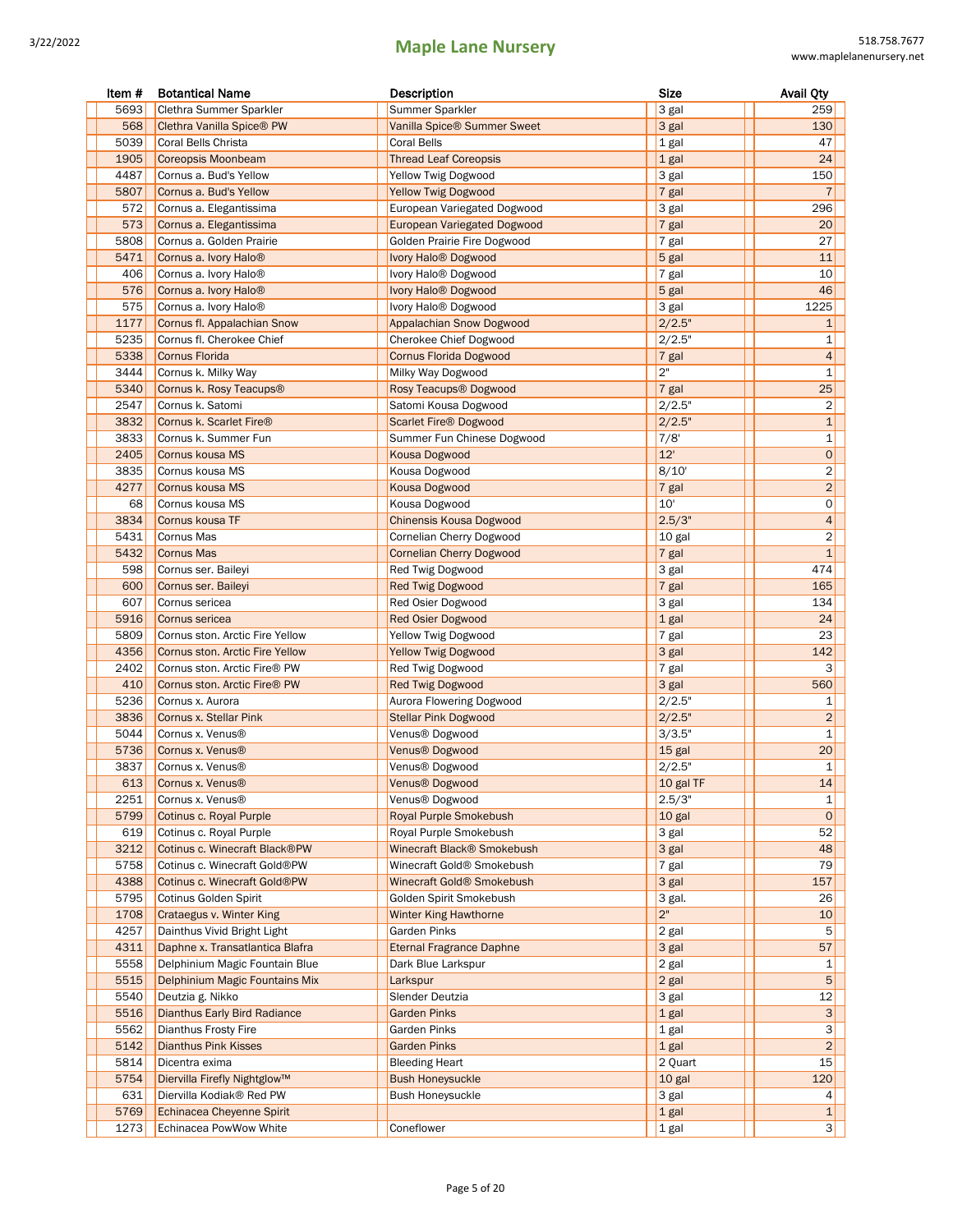| Item # | <b>Botantical Name</b>             | Description                              | <b>Size</b>  | <b>Avail Qty</b>        |
|--------|------------------------------------|------------------------------------------|--------------|-------------------------|
| 2022   | <b>Echinacea PowWow Wild Berry</b> | Coneflower                               | 1 gal        | 4                       |
| 2164   | Echinacea Purple Emperor           | Coneflower                               | 1 gal        | 15                      |
| 4262   | Echinacea Sombrero™ Lemon          | Coneflower                               | 1 gal        | $\overline{4}$          |
| 1276   | Echinacea Sombrero™ Salsa Red      | Coneflower                               | 1 gal        | 22                      |
| 5551   | Echinacea Sombrero™ Sangrita       | Coneflower                               | 1 gal        | 6                       |
| 4204   | Echinacea White Swan               | Coneflower                               | Pint         | 50                      |
| 2240   | Edging Deco - Black Corners        | <b>Black Corners for Edging</b>          | 4"           | 25                      |
| 632    | Edging Deco - Bronze               | <b>Bronze Edging</b>                     | 8'           | 1379                    |
| 2865   | <b>Edging Deco - Tapered End</b>   | <b>Bronze Tapered End</b>                | 4"           | 18                      |
| 5815   | Epimedium v. Sulphureum            |                                          |              | 10                      |
| 634    | Euonymus a. Compactus              | <b>Compact Burning Bush</b>              | 3 gal        | 477                     |
| 638    | Euonymus a. Compactus              | <b>Compact Burning Bush</b>              | 15 gal       | 0                       |
| 4336   | Euonymus a. Compactus              | <b>Compact Burning Bush</b>              | 10 gal       | 74                      |
| 5901   | Euonymus a.o. Little Moses         | Little Moses Burning Bush                | 7 gal        | 30                      |
| 5900   | Euonymus a.o. Little Moses         | <b>Little Moses Burning Bush</b>         | 5 gal        | 98                      |
| 3232   | Euonymus a.o. Little Moses         | Little Moses Burning Bush                | 3 gal        | 150                     |
| 1185   | <b>Fagus Grandifolia</b>           | <b>American Beech</b>                    | 2.5/3"       | $\mathbf{1}$            |
| 643    | Fagus s. Dawyck Purple             | Purple Eurpoean Beech-Fasigiate Columnar | 10g 1/1.5"   | 1                       |
| 5346   | Fagus s. Purpurea                  | <b>European Beech</b>                    | 10 gal       | 5                       |
| 2085   | Fagus s. Purpurea                  | European Beech                           | 7 gal        | 4                       |
| 3942   | Fagus s. Purpurea Pendula          | <b>Purple Weeping Beech</b>              | 5/6'         | 3                       |
| 5593   | Fagus s. Riversii                  | Riversii European Beech                  | 5/6'         | 0                       |
| 3772   | Fagus s. Rohanii                   | Rohan Purple Beech                       | 10 gal       | $\mathbf{1}$            |
| 5594   | Fagus s. Roseo Marginata           | <b>Tricolor Beech</b>                    | 3/4'         | 5                       |
| 5595   | Fagus s. Roseo Marginata           | <b>Tricolor Beech</b>                    | 4/5'         | $\circ$                 |
| 1187   | Fagus s. Tortuosa                  | Tortuosa European Beech                  | 2.5/3"       | 1                       |
| 5458   | Fagus s. Tricolor                  | <b>European Beech</b>                    | 2.5"         | $\mathbf{1}$            |
| 5343   | Fagus sylvatica                    | European Beech                           | 10 gal       | 37                      |
| 1816   | Fern Athyrium Ghost                | Ghost Fern Lady Fern                     | $1$ gal      | $\overline{2}$          |
| 5144   | Fern Osmunda Cinnamon              | Cinnamon Fern                            | 1 gal        | 3                       |
| 2840   | Forsythia Northern Gold            | Northern Gold Forsythia                  | 3 gal        | 728                     |
| 5451   | Forsythia Northern Gold            | Northern Gold Forsythia                  | 5 gal        | 382                     |
| 660    | Forsythia x. i. Magical® Gold      | Magical® Gold Forsythia                  | 3 gal        | 264                     |
| 3385   | Forsythia x. i. Magical® Gold      | Magical <sup>®</sup> Gold Forsythia      | $7$ gal      | 6                       |
| 5452   | Forsythia x. Lynwood Gold          | Forsythia Lynwood Gold                   | 3 gal        | 44                      |
| 648    | Forsythia x. Meadowlark            | Meadowlark Forsythia                     | 5 gal        | 51                      |
| 650    | Forsythia x. Meadowlark            | <b>Meadowlark Forsythia</b>              | 10 gal       | 98                      |
| 647    | Forsythia x. Meadowlark            | Meadowlark Forsythia                     | 3 gal        | 150                     |
| 656    | Forsythia x. ShowOff Starlet®PW    | Show Off Starlet <sup>®</sup> Forsythia  | 3 gal        | 127                     |
| 655    | Forsythia x. ShowOff®PW            | Show Off® Forsythia                      | 3 gal        | 309                     |
| 413    | Fothergilla Gardenii               | <b>Dwarf Fothergilla</b>                 | 7 gal        | 189                     |
| 2131   | Fothergilla Gardenii               | Dwarf Fothergilla                        | 2 gal        | 29                      |
| 412    | Fothergilla Gardenii               | <b>Dwarf Fothergilla</b>                 | 3 gal        | 967                     |
| 5708   | Fothergilla Legend Of The Fall     | Bottlebrush                              | 3 gal        | 0                       |
| 5709   | Fothergilla Legend Of The Small    | <b>Bottlebrush</b>                       | 3 gal        | $\mathsf{O}$            |
| 661    | Fothergilla Mount Airy             | Mount Airy Fothergilla                   | 3 gal        | 119                     |
| 5255   | <b>Fothergilla Mount Airy</b>      | Mount Airy Fothergilla                   | 3 gal 18/24" | $\overline{\mathbf{c}}$ |
| 5616   | Galium Odoratum                    | Sweet Woodruff                           | 2 gal        | 6                       |
| 5387   | Gaultheria p. Peppermint Pearl     | Wintergreen                              | 2 gal        | $\overline{c}$          |
| 4321   | Gaultheria procumbens              | Wintergreen                              | $1$ gal      | 3                       |
| 5573   | Geranium Album                     | <b>Hardy Cranesbill</b>                  | 1 gal        | 15                      |
| 1817   | Geranium Biokovo                   | <b>Hardy Cranesbill</b>                  | $1$ gal      | 1                       |
| 5575   | <b>Geranium Blazing Sunset</b>     | <b>Hardy Cranesbill</b>                  | $1$ gal      | 4                       |
| 4255   | Geranium Johnsons Blue             | <b>Hardy Cranesbill</b>                  | 1 gal        | 3                       |
| 5574   | Geranium Max Frei                  | <b>Hardy Cranesbill</b>                  | 1 gal        | 5                       |
| 1717   | Geranium Rozanne                   | <b>Hardy Cranesbill</b>                  | $1$ gal      | 21                      |
| 5147   | <b>Geum Blazing Sunset</b>         | Avens                                    | $2$ gal      | $\overline{c}$          |
| 4268   | <b>Geum Totallly Tangerine</b>     | Avens                                    | $1$ gal      | 4                       |
| 3838   | Ginkgo b. Elmwood                  | Elmwood Maidenhair                       | 2.5/3"       | 8                       |
| 4546   | Ginkgo b. Fastigiata               | Fastigiata Maidenhair                    | 10 gal       | 11                      |
| 3918   | Ginkgo b. Mariken                  | Mariken Maidenhair                       | 6 gal        | 5                       |
| 2505   | Ginkgo b. Mariken                  | Mariken Maidenhair                       | 3 gal        | 14                      |
| 4332   | Ginkgo b. Mariken                  | Mariken Maidenhair                       | $7$ gal      | 15                      |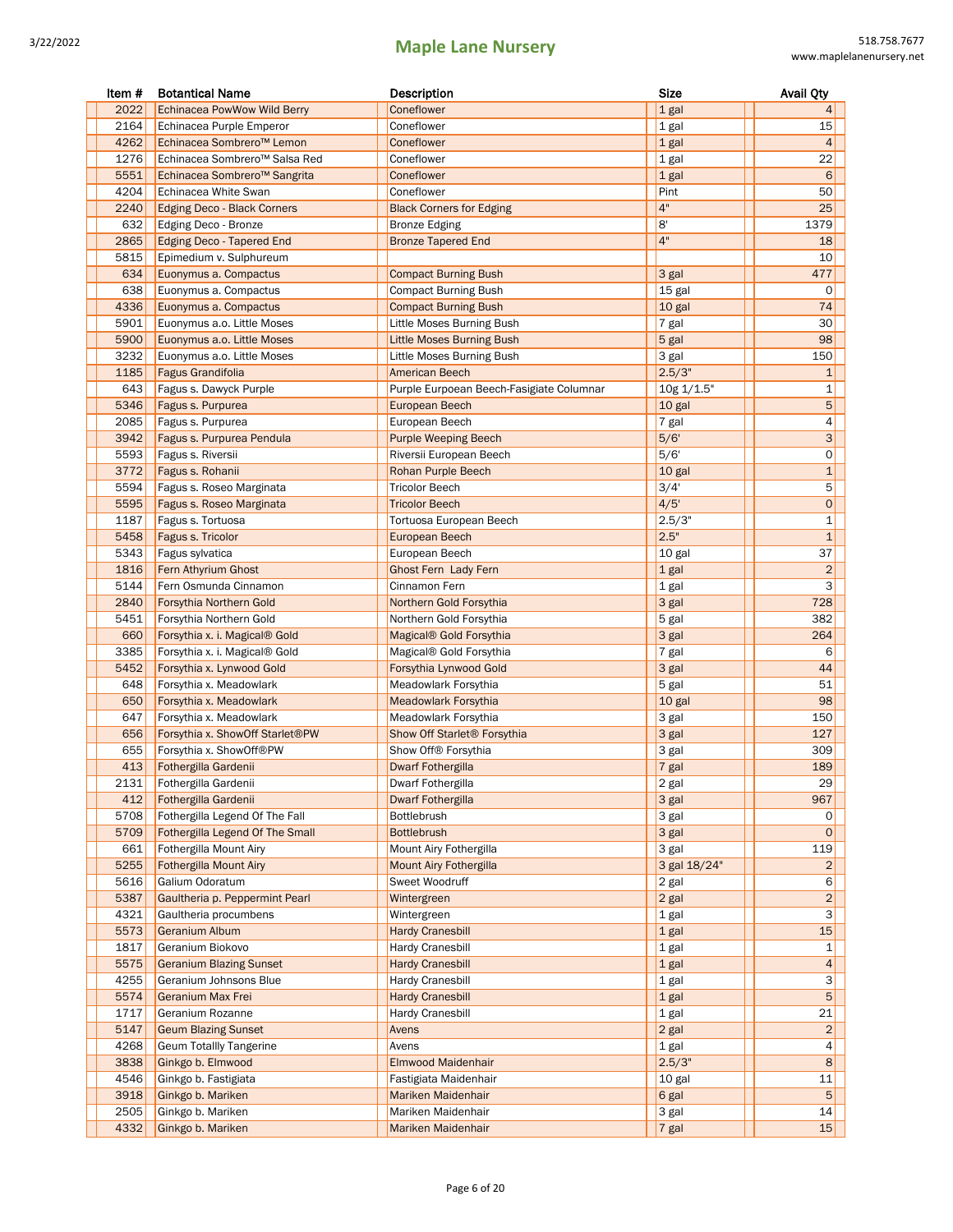| Item # | <b>Botantical Name</b>                | Description                            | <b>Size</b> | <b>Avail Qty</b>        |
|--------|---------------------------------------|----------------------------------------|-------------|-------------------------|
| 5347   | Ginkgo b. Saratoga                    | Saratoga Maidenhair Tree               | 7 gal       | 25                      |
| 2087   | Ginkgo b. Sky Tower                   | <b>Sky Tower Maidenhair</b>            | 3 gal       | 25                      |
| 4310   | Ginkgo b. Sky Tower                   | <b>Sky Tower Maidenhair</b>            | 10 gal      | 9                       |
| 3023   | Ginkgo b. Spring Grove                | <b>Dwarf Spring Grove Maidenhair</b>   | 3 gal       | 24                      |
| 3840   | Ginkgo b. Spring Grove                | Dwarf Spring Grove Maidenhair          | 3/3.5"      | 2                       |
| 3182   | Ginkgo biloba                         | Maidenhair                             | 2.5"        | 3                       |
| 3181   | Ginkgo biloba                         | Maidenhair                             | 2"          | 5                       |
| 1790   | Gleditsia t. Skyline®                 | <b>Skyline<sup>®</sup></b> Honeylocust | 3"          | 4                       |
| 5570   | Gleditsia t. Skyline®                 | Skyline® Honeylocust                   | 3/3.5"      | $\overline{c}$          |
| 1667   | Gleditsia t. Skyline®                 | Skyline <sup>®</sup> Honeylocust       | 3.5"        | 3                       |
| 3511   | Gleditsia t. Skyline®                 | Skyline® Honeylocust                   | 1.5"        | 5                       |
| 4679   | Gleditsia t. Skyline®                 | <b>Skyline<sup>®</sup></b> Honeylocust | 2"          | 3                       |
| 4317   | GR-Calamagrostis Avalanche            | Variegated Feather Reed Grass          | 3 gal       | 214                     |
| 5791   | GR-Calamagrostis brachytricha         |                                        | 2 gal       | 90                      |
| 1890   | GR-Calamagrostis brachytricha         | Korean Feather Reed Grass              | 2 gal       | 1                       |
| 1838   | <b>GR-Calamagrostis Karl Foerster</b> | Karl Foerster's Feather Reed Grass     | 3 gal       | 285                     |
| 5703   | <b>GR-Calamagrostis Karl Foerster</b> | <b>Feather Reed Grass</b>              | 1 gal       | 3                       |
| 1289   | <b>GR-Calamagrostis Karl Foerster</b> | <b>Feather Reed Grass</b>              | 2 gal       | 20                      |
| 3965   | GR-Calamagrostis LightningStike       | <b>Feather Reed Grass</b>              | 3 gal       | 15                      |
| 4455   | <b>GR-Calamagrostis Overdam</b>       | Variegated Feather Reed Grass          | 3 gal       | 15                      |
| 4263   | GR-Carex m. Ice Dance                 | Ice Dance Sedge Grass                  | $1$ gal     | 8                       |
| 5659   | GR-Carex m. Ice Dance                 | Ice Dance Sedge Grass                  | 1 gal       | 66                      |
| 5618   | <b>GR-Chasmanthium Latifolium</b>     | Woodoats                               | 2 gal       | 75                      |
| 4456   | GR-Deschampsia c. Goldtau             | <b>Golden Dew Tufted Hair Grass</b>    | 2 gal       | 51                      |
| 4457   | GR-Deschampsia Cespitosa              | Tufted Hair Grass                      | 2 gal       | 70                      |
| 5660   | <b>GR-Festuca Beyond Blue</b>         | <b>Blue Fescue Grass</b>               | 2 gal       | 22                      |
| 5148   | <b>GR-Festuca Elijah Blue</b>         | <b>Blue Fescue Grass</b>               | 1 gal       | 4                       |
| 4256   | GR-Hakonechloa m. Aureola             | Golden Variegated Hakone Grass         | 2QT         | $\bf 8$                 |
| 2684   | GR-Hakonechloa m. Aureola             | Golden Variegated Hakone Grass         | 1 gal       | $\overline{2}$          |
| 1299   | <b>GR-Miscanthus s. Gracillimus</b>   | <b>Maiden Grass</b>                    | 3 gal       | 65                      |
| 3159   | GR-Miscanthus s. Morning Light        | Variegated Maiden Grass                | 3 gal       | 11                      |
| 5033   | <b>GR-Miscanthus s. Morning Light</b> | <b>Variegated Maiden Grass</b>         | 2 gal       | 183                     |
| 1301   | GR-Miscanthus s. Morning Light        | Variegated Maiden Grass                | 2 gal       | 36                      |
| 4179   | <b>GR-Miscanthus s. Tiger Tail</b>    | <b>Tiger Tail Maiden Grass</b>         | 3 gal       | 8                       |
| 1303   | <b>GR-Miscanthus s. Variegatus</b>    | Variegated Maiden Grass                | 3 gal       | 276                     |
| 1304   | <b>GR-Miscanthus s. Zebrinus</b>      | <b>Zebra Grasss</b>                    | 3 gal       | 49                      |
| 1928   | GR-Miscanthus x. Giganteus            | <b>Giant Miscanthus Grass</b>          | 3 gal       | 11                      |
| 2241   | <b>GR-Panicum Apache Rose PW</b>      | <b>Apache Rose Switchgrass</b>         | 3 gal       | 13                      |
| 5756   | <b>GR-Panicum Cloud Nine</b>          | Switchgrass                            | 3 gal       | 32                      |
| 5757   | <b>GR-Panicum Heavy Metal</b>         | Switchgrass                            | 3 gal       | 78                      |
| 5679   | <b>GR-Panicum Northwind</b>           | <b>Upright Switchgrass</b>             | 3 gal       | 91                      |
| 5909   | <b>GR-Panicum Northwind</b>           | Upright Switchgrass                    | 2 gal       | 66                      |
| 5617   | GR-Panicum Shenandoah                 | Switchgrass                            | 2 gal       | 1                       |
| 4288   | <b>GR-Panicum Virgatum</b>            | <b>Switchgrass</b>                     | 3 gal       | 266                     |
| 3135   | <b>GR-Pennisetum Alopecuroides</b>    | <b>Fountain Grass</b>                  | 3 gal       | 50                      |
| 4430   | <b>GR-Pennisetum Cassian</b>          | <b>Dwarf Fountain Grass</b>            | 3 gal       | 197                     |
| 3228   | GR-Pennisetum Foxtrot                 | Giant Fountain Grass                   | 3 gal       | 459                     |
| 1932   | <b>GR-Pennisetum Hameln</b>           | <b>Dwarf Fountain Grass</b>            | 3 gal       | $\overline{\mathbf{c}}$ |
| 5545   | GR-Pennisetum Hameln                  | Dwarf Fountain Grass                   | 3 gal       | 6                       |
| 3070   | <b>GR-Pennisetum Hameln</b>           | <b>Dwarf Fountain Grass</b>            | 2 gal       | 26                      |
| 1933   | GR-Pennisetum Hameln                  | <b>Dwarf Fountain Grass</b>            | 2 gal       | 30                      |
| 4193   | <b>GR-Pennisetum Red Head</b>         | <b>Red Head Fountain Grass</b>         | 3 gal       | 381                     |
| 4316   | GR-Schizachyrium Twilight Zone        | Little Bluestem Grass                  | 2 gal       | 191                     |
| 4264   | <b>GR-Schizachyrium Twilight Zone</b> | <b>Little Bluestem Grass</b>           | 2 gal       | 15                      |
| 4441   | GR-Sporobolus Heterolepis             | <b>Prairie Dropseed Grass</b>          | 2 gal       | 12                      |
| 5358   | <b>Gymnocladus Dioicus</b>            | <b>Kentucky Coffeetree</b>             | 2/2.5"      | 6                       |
| 5191   | Hamamelis Diane                       | Diane Witchhazel                       | 4/5'        | 1                       |
| 3251   | <b>Hamamelis Vernalis</b>             | <b>Vernal Witchhazel</b>               | 10 gal      | 1                       |
| 694    | Hamamelis virginiana                  | Common Witchhazel                      | 5 gal       | 29                      |
| 2550   | Hamamelis virginiana                  | <b>Common Witchhazel</b>               | 5/6'        | 6                       |
| 77     | Hamamelis virginiana                  | Common Witchhazel                      | 7'          | 1                       |
| 677    | Hamamelis virginiana                  | <b>Common Witchhazel</b>               | 3 gal       | 72                      |
| 5817   | Helleborus Snow Love                  |                                        | 1 gal       | 15                      |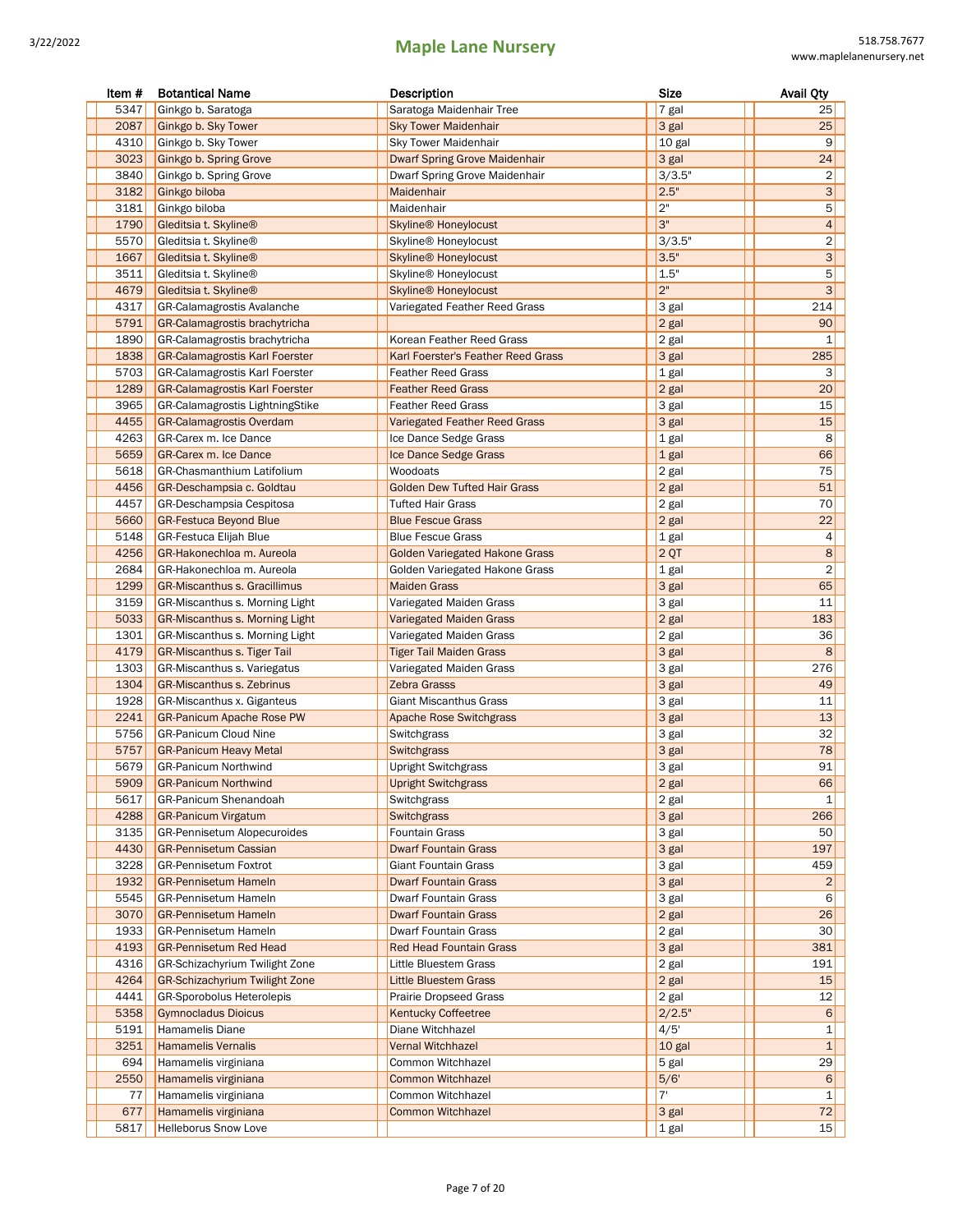| Item #       | <b>Botantical Name</b>                                       | Description                                         | <b>Size</b> |            | <b>Avail Qty</b>        |
|--------------|--------------------------------------------------------------|-----------------------------------------------------|-------------|------------|-------------------------|
| 1323         | <b>Hemerocallis Happy Returns</b>                            | <b>Daylily</b>                                      | 1 gal       |            | 160                     |
| 1324         | Hemerocallis Happy Returns                                   | Daylily                                             | 2 gal       |            | 181                     |
| 3046         | Hemerocallis Orange Smoothie PW                              | <b>Daylily Reblooming</b>                           | 1 gal       |            | $\overline{7}$          |
| 5150         | Hemerocallis Pardon Me                                       | Daylily                                             | 1 gal       |            | 19                      |
| 5577         | <b>Hemerocallis Rosy Returns</b>                             | Daylily                                             | 1 gal       |            | 20                      |
| 1328         | Hemerocallis Stella D'Oro                                    | Daylily                                             | 1 gal       |            | 1526                    |
| 1327         | Hemerocallis Stella D'Oro                                    | <b>Daylily</b>                                      | 2 gal       |            | 1336                    |
| 5620         | Heptacodium m. Tianshan® FE                                  | Tianshan® Seven Sun Flower                          | 3 gal       |            | 0                       |
| 6076         | <b>Heptacodium Micionoides</b>                               | <b>Seven Son Flower</b>                             | 7/8'        |            | 3                       |
| 4390         | Heptacodium Temple of Bloom®                                 | Temple of Bloom® Seven Sun Flower                   | 3 gal       |            | 76                      |
| 5151         | <b>Heuchera Black Pearl PW</b>                               | <b>Coral Bells</b>                                  | 1 gal       |            | 11                      |
| 5778         | Heuchera Palace Purple                                       | <b>Coral Bells</b>                                  | $1$ gal     |            | 2                       |
| 2889         | <b>Heuchera Plum Pudding</b>                                 | <b>Coral Bells</b>                                  | 1 gal       |            | $\mathbf{1}$            |
| 1955         | Heuchera Plum Pudding                                        | <b>Coral Bells</b>                                  | 2 gal       |            | 5                       |
| 5743         | Heuchera Primo® Peachberry Ice                               | <b>Coral Bells</b>                                  | 1 gal       |            | 6                       |
| 3072         | Hibiscus Berry Awesome® PW                                   | Berry Awesome <sup>®</sup> Hibiscus                 | 2 gal       |            | 5                       |
| 4297         | <b>Hibiscus Blue Satin® PW</b>                               | <b>Blue Satin<sup>®</sup> Hibiscus</b>              | 3 gal       |            | $\overline{c}$          |
| 5152         | Hibiscus French Vanilla® PW                                  | French Vanilla® Hibiscus                            | 2 gal       |            | $\mathbf{1}$            |
| 4270         | Hibiscus s. Aphrodite                                        | Rose of Sharon                                      |             | 6 gal STD  | 3                       |
| 5453         | Hibiscus s. Blue Angel™                                      | Rose of Sharon                                      | 3 gal       |            | 5                       |
| 3842         | Hibiscus s. Diana                                            | <b>Diana Hibiscus</b>                               | 4/5'        |            | 3 <sup>1</sup>          |
| 5644         | Hibiscus s. Diana                                            | Diana Hibiscus                                      | 3 gal       |            | 4                       |
| 3944         | Hibiscus s. Lavender Chiffon®                                | Lavender Chiffon <sup>®</sup> Rose of Sharon        |             | 10 gal STD | $\overline{2}$          |
| 3841         | Hibiscus s. Lavender Chiffon®                                | Lavender Chiffon® Rose of Sharon                    | 4/5'        |            | 5                       |
| 1909         | Hosta Abiqua Drinking Gourd                                  | Abiqua Drinking Gourd Hosta                         | 2 gal       |            | $\mathbf 1$             |
| 4409         | Hosta Aureo Marginata                                        | Aureo Marginata Hosta                               | 2 gal       |            | 1                       |
| 5153         | <b>Hosta Autumn Frost</b>                                    | <b>Autumn Frost Hosta</b>                           | 1 gal       |            | 5                       |
| 5154         | Hosta Big Daddy                                              | <b>Big Daddy Hosta</b>                              | 2 gal       |            | $\overline{\mathbf{c}}$ |
| 4124         | <b>Hosta Blue Angel</b>                                      | <b>Blue Angel Hosta</b>                             | $1$ gal     |            | $\sqrt{7}$              |
| 3971         | Hosta Fragrant Blue                                          | Fragrant Blue Hosta                                 | 1 gal       |            | $\overline{c}$          |
| 4078         | <b>Hosta Guacamole</b>                                       | Guacamole Hosta                                     | $1$ gal     |            | $\overline{4}$          |
| 5156         | Hosta Hudson Bay                                             | Hudson Bay Hosta                                    | 1 gal       |            | 5                       |
| 5157         | <b>Hosta Island Breeze</b>                                   | <b>Island Breeze Hosta</b>                          | 1 gal       |            | 8                       |
| 5038         | Hosta Krossa Regal                                           | Krossa Regal Hosta                                  | 1 gal       |            | $\mathbf{1}$            |
| 5158         | <b>Hosta Liberty</b>                                         | <b>Liberty Hosta</b>                                | $2$ gal     |            | 5                       |
| 1424         | Hosta Minuteman                                              | Minuteman Hosta                                     | 1 gal       |            | 14                      |
| 5557         | <b>Hosta Mouse Ears</b>                                      | <b>Mouse Ears Hosta</b>                             | $2$ gal     |            | 6                       |
| 4079         | Hosta Patriot                                                | Patriot Hosta                                       | 1 gal       |            | 1                       |
| 5160         | Hosta s. Elegans                                             | <b>Elegans Hosta</b>                                | 1 gal       |            | $\overline{4}$          |
| 5161         | Hosta Sum & Substance                                        | Sum & Subsance Hosta                                | $1$ gal     |            | 14                      |
| 5837         |                                                              |                                                     | $1$ gal.    |            | 12                      |
| 414          | Hosta x. Big Daddy<br>Hydrangea a. Annabelle                 | Large blue-leaved hosta<br>Annabelle Hydrangea      | 3 gal       |            | 241                     |
| 2069         | Hydrangea a. Incrediball® Blush                              | <b>Blush Incrediball® Blush</b>                     | 3 gal       |            | 165                     |
|              |                                                              |                                                     |             |            |                         |
| 419<br>420   | Hydrangea a. Incrediball® PW<br>Hydrangea a. Incrediball® PW | Incrediball® Hydrangea                              | 3 gal       |            | 692<br>176              |
|              |                                                              | Incrediball <sup>®</sup> Hydrangea                  | 7 gal       |            |                         |
| 5702<br>5790 | Hydrangea a. Invin. Garnetta                                 | Invincibelle Garnetta Hydrangea                     | 3 gal       |            | 197<br>150              |
|              | Hydrangea a. Invin. Limetta® PW                              | Invincibelle Limetta® Hydrangea                     | 5 gal       |            |                         |
| 3621         | Hydrangea a. Invin. Limetta® PW                              | Invincibelle Limetta® Hydrangea                     | 3 gal       |            | 425                     |
| 5772         | Hydrangea a. Invin. Wee White <sup>®</sup>                   | Invincibelle Wee White Hydrangea                    | $2$ gal     |            | 303                     |
| 1854         | Hydrangea a. Invin. Wee White®                               | Invincibelle Wee White Hydrangea                    | 3 gal       |            | 433                     |
| 2120         | Hydrangea a. Invin. Mini Mauvette                            | Invincilbelle Mini Mauvette® Hydrangea              | 3 gal       |            | 212                     |
| 2118         | Hydrangea a. Lime Rickey® PW                                 | Lime Rickey® Hydrangea                              | 3 gal       |            | 329                     |
| 3026         | Hydrangea a. Pinkerella                                      | Pinkerella Hydrangea                                | 3 gal       |            | 17                      |
| 1973         | Hydrangea ES. Bloomstruck®                                   | Endless Summer Bloomstruck® Hydrangea               | 3 gal       |            | 11                      |
| 703          | Hydrangea ES. Bloomstruck®                                   | Endless Summer Bloomstruck® Hydrangea               | 3 gal       |            | 349                     |
| 3624         | Hydrangea ES. Bloomstruck®                                   | Endless Summer Bloomstruck® Hydrangea               | 7 gal       |            | 1                       |
| 3625         | Hydrangea ES. Bloomstruck®                                   | Endless Summer Bloomstruck® Hydrangea               | 10 gal      |            | 95                      |
| 4110         | Hydrangea ES. Crush <sup>®</sup>                             | Endless Summer Crush <sup>®</sup> Hydrangea         | 3 gal       |            | 2                       |
| 5759         | Hydrangea ES. Crush <sup>®</sup>                             | Endless Summer Crush <sup>®</sup> Hydrangea         | 7 gal       |            | 70                      |
| 3122         | Hydrangea ES. Crush <sup>®</sup>                             | Endless Summer Crush® Hydrangea                     | 3 gal       |            | 400                     |
| 3121         | Hydrangea ES. Twist-n-Shout <sup>®</sup>                     | Endless Summer Twist-n-Shout <sup>®</sup> Hydrangea | 3 gal       |            | 90                      |
| 5786         | Hydrangea m. Kimono BE                                       | Kimono Big Leaf Hydrangea                           | 3 gal       |            | 2                       |
| 5695         | Hydrangea m. Starfield BE                                    | Starfield Hydrangea                                 | $2$ gal     |            | 148                     |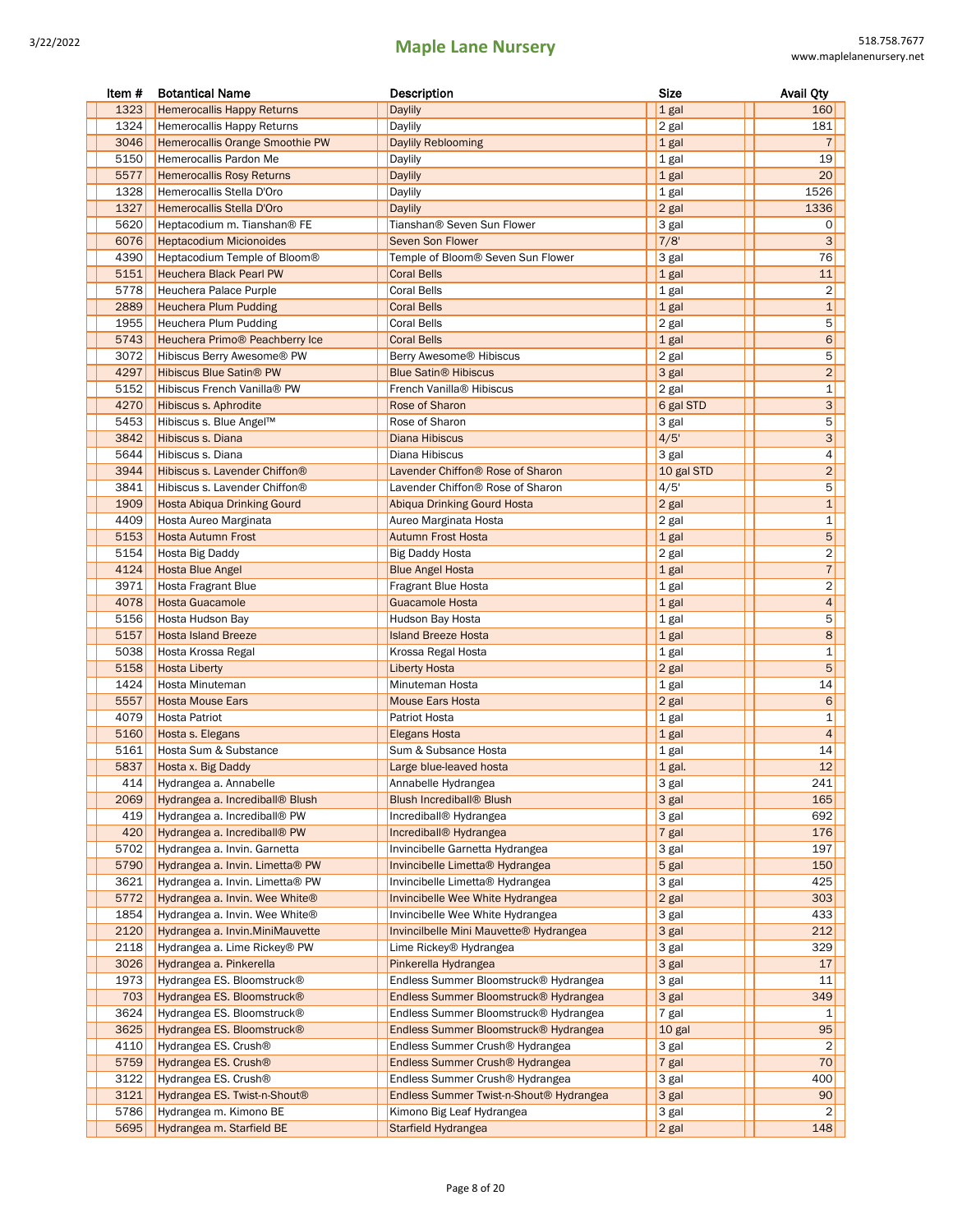| Item # | <b>Botantical Name</b>                   | Description                        | <b>Size</b>  | <b>Avail Qty</b>        |
|--------|------------------------------------------|------------------------------------|--------------|-------------------------|
| 4049   | Hydrangea m. Wedding Gown                | Wedding Gown Hydrangea             | 3 gal        | 128                     |
| 5563   | Hydrangea p. Bobo-® PW                   | Bobo <sup>®</sup> Hydrangea        | 3 gal        | $\overline{7}$          |
| 417    | Hydrangea p. Bobo-® PW                   | Bobo <sup>®</sup> Hydrangea        | 3 gal        | 860                     |
| 2821   | Hydrangea p. Bobo-® PW                   | Bobo <sup>®</sup> Hydrangea        | 5 gal        | $\overline{\mathbf{c}}$ |
| 4452   | Hydrangea p. Bombshell                   | Bombshell Hydrangea                | 10 gal       | 180                     |
| 3196   | Hydrangea p. Candelabra™ BE              | Candelabra Hydrangea               | 3 gal        | 45                      |
| 5821   | Hydrangea p. Candelabra™ BE              | Candelabra Hydrangea               | 10 gal       | 68                      |
| 5750   | Hydrangea p. Fire Light <sup>®</sup> PW  | Fire Light <sup>®</sup> Hydrangea  | 10 gal       | 95                      |
| 711    | Hydrangea p. Fire Light® PW              | Fire Light <sup>®</sup> Hydrangea  | 3 gal        | 73                      |
| 3197   | Hydrangea p. Flare BE                    | Flare Hydrangea                    | 2 gal        | 24                      |
| 3733   | Hydrangea p. Flare BE                    | Flare Hydrangea                    | 5 gal        | $\mathsf{O}\xspace$     |
| 3138   | Hydrangea p. Grandiflora                 | Pee Gee Hydrangea                  | 7 gal        | 22                      |
| 5751   | Hydrangea p. Lavalamp Moonrock™          | Lavalamp Moonrock™ Hydrangea       | 10 gal       | 35                      |
| 2072   | Hydrangea p. Lavalamp Moonrock™          | Lavalamp Moonrock™ Hydrangea       | 3 gal        | 169                     |
| 5700   | Hydrangea p. Limelight Prime®PW          |                                    | 3 gal        | 219                     |
|        |                                          | Limelight Prime® Hydrangea         |              |                         |
| 5377   | Hydrangea p. Limelight <sup>®</sup> PW   | Limelight <sup>®</sup> Hydrangea   | 10 gal       | 13                      |
| 421    | Hydrangea p. Limelight <sup>®</sup> PW   | Limelight® Hydrangea               | 3 gal        | 40                      |
| 3187   | Hydrangea p. Limelight <sup>®</sup> PW   | Limelight <sup>®</sup> Hydrangea   | 15 gal       | 95                      |
| 427    | Hydrangea p. Little Lime® PW             | Little Lime® Hydrangea             | 7 gal        | 95                      |
| 425    | Hydrangea p. Little Lime® PW             | Little Lime® Hydrangea             | 3 gal        | 439                     |
| 428    | Hydrangea p. Little Quick Fire®          | Little Quick Fire® Hydrangea       | 3 gal        | 949                     |
| 3417   | Hydrangea p. Little Quick Fire®          | Little Quick Fire® Hydrangea       | 7 gal        | 122                     |
| 5749   | Hydrangea p. Phantom                     | Phantom Hydrangea                  | 20 gal       | 67                      |
| 3416   | Hydrangea p. Phantom                     | Phantom Hydrangea                  | 15 gal       | 9                       |
| 432    | Hydrangea p. Phantom                     | Phantom Hydrangea                  | 3 gal        | 26                      |
| 3844   | Hydrangea p. Phantom TF                  | Phantom Hydrangea                  | $6/7$ ' STND | $\mathbf{1}$            |
| 727    | Hydrangea p. Pinky Winky® PW             | Pinky Winky® Hydrangea             | 10 gal       | 114                     |
| 726    | Hydrangea p. Pinky Winky® PW             | Pinky Winky® Hydrangea             | 7 gal        | 220                     |
| 5724   | Hydrangea p. Quick Fire Fab® PW          | Quick Fire Fab® Hydrangea          | 3 gal        | 690                     |
| 4489   | Hydrangea p. Quick Fire® PW              | Quick Fire® Hydrangea              | 10 gal       | 93                      |
| 3782   | Hydrangea p. Quick Fire® PW              | Quick Fire® Hydrangea              | 15 gal TF    | 9                       |
| 736    | Hydrangea p. Quick Fire® PW              | Quick Fire® Hydrangea              | 3 gal        | 328                     |
| 5785   | Hydrangea p. Quick Fire® PW              | Quick Fire® Hydrangea              | 10 gal TF    | 10                      |
| 738    | Hydrangea p. Quick Fire <sup>®</sup> PW  | Quick Fire® Hydrangea              | 7 gal        | 201                     |
| 3022   | Hydrangea p. Sweet Summer                | Sweet Summer Hydrangea             | 3 gal        | 25                      |
| 744    | Hydrangea p. Sweet Summer                | Sweet Summer Hydrangea             | 5 gal        | 54                      |
| 746    | Hydrangea p. Tardiva                     | Tardiva Hydrangea                  | 5 gal        | 59                      |
| 745    | Hydrangea p. Tardiva                     | Tardiva Hydrangea                  | 3 gal        | 39                      |
| 753    | Hydrangea p. Unique                      | Unique Hydrangea                   | 7 gal        | 5                       |
| 3255   | Hydrangea p. Unique                      | Unique Hydrangea                   | 5 gal        | 8                       |
| 2703   | Hydrangea p. Unique                      | Unique Hydrangea                   | 10 gal       | 2                       |
| 2202   | Hydrangea p. Vanilla Strawberry          | Vanilla Strawberry Hydrangea       | 7 gal TF     | 14                      |
| 754    | Hydrangea p. Vanilla Strawberry          | Vanilla Strawberry Hydrangea       | 3 gal        | 70                      |
| 3184   | Hydrangea p. Zinfin Doll® PW             | Zinfin Doll <sup>®</sup> Hydrangea | 7 gal        | 31                      |
| 430    | Hydrangea petiolaris                     | Climbing Hydrangea                 | 3 gal        | 445                     |
| 3164   | Hydrangea petiolaris                     | Climbing Hydrangea                 | 3 gal        | $\overline{2}$          |
| 5532   | Hydrangea q. Alice                       | Alice Oakleaf Hydrangea            | 3 gal        | 129                     |
| 5734   | Hydrangea q. Alice                       | Alice Oakleaf Hydrangea            | 5 gal        | 16                      |
| 2121   | Hydrangea q. Gatsby Gal® PW              | Gatsby Gal® Oakleaf Hydrangea      | 3 gal        | 106                     |
| 3213   | Hydrangea q. Gatsby Moon® PW             | Gatsby Moon® Oakleaf Hydrangea     | 3 gal        | 280                     |
| 730    | Hydrangea q. Gatsby Pink® PW             | Gatsby Pink® Oakleaf Hydrangea     | 3 gal        | 655                     |
| 2122   | Hydrangea q. Gatsby Star <sup>®</sup> PW | Gatsby Star® Oakleaf Hydrangea     | 3 gal        | 107                     |
| 2147   | Hydrangea q. Jetstream™ FE               | Jetstream™ Oakleaf Hydrangea       | 3 gal        | 4                       |
| 731    | Hydrangea q. Munchkin                    | Munchkin Oakleaf Hydrangea         | 3 gal        | 35                      |
| 433    | Hydrangea q. Pee Wee                     | Pee Wee Oakleaf Hydrangea          | 3 gal        | 329                     |
| 1880   | Hydrangea q. Queen of Hearts             | Queen of Hearts Oakleaf Hydrangea  | 3 gal        | 284                     |
| 434    | Hydrangea q. Ruby Slippers               | Ruby Slippers Oakleaf Hydrangea    | 3 gal        | 103                     |
| 2445   | Hydrangea q. Snow Queen                  | Snow Queen Oakleaf Hydrangea       | 5 gal        | 13                      |
| 2132   | Hydrangea q. Snow Queen                  | Snow Queen Oakleaf Hydrangea       | 3 gal        | 136                     |
| 749    | Hydrangea s. Tiny Tuff Stuff™ PW         | Tiny Tuff Stuff™ Hydrangea         | 3 gal        | 682                     |
| 2123   | Hydrangea s.Tuff Stuff AhHa® PW          | Tuff Stuff Ah-Ha® Hydrangea        | 3 gal        | 702                     |
| 750    | Hydrangea s.Tuff Stuff™ PW               | <b>Tuff Stuff Hydrangea</b>        | 3 gal        | 823                     |
| 751    | Hydrangea s.Tuff Stuff™ Red PW           | Red Tuff Stuff Hydrangea           | 3 gal        | 1039                    |
|        |                                          |                                    |              |                         |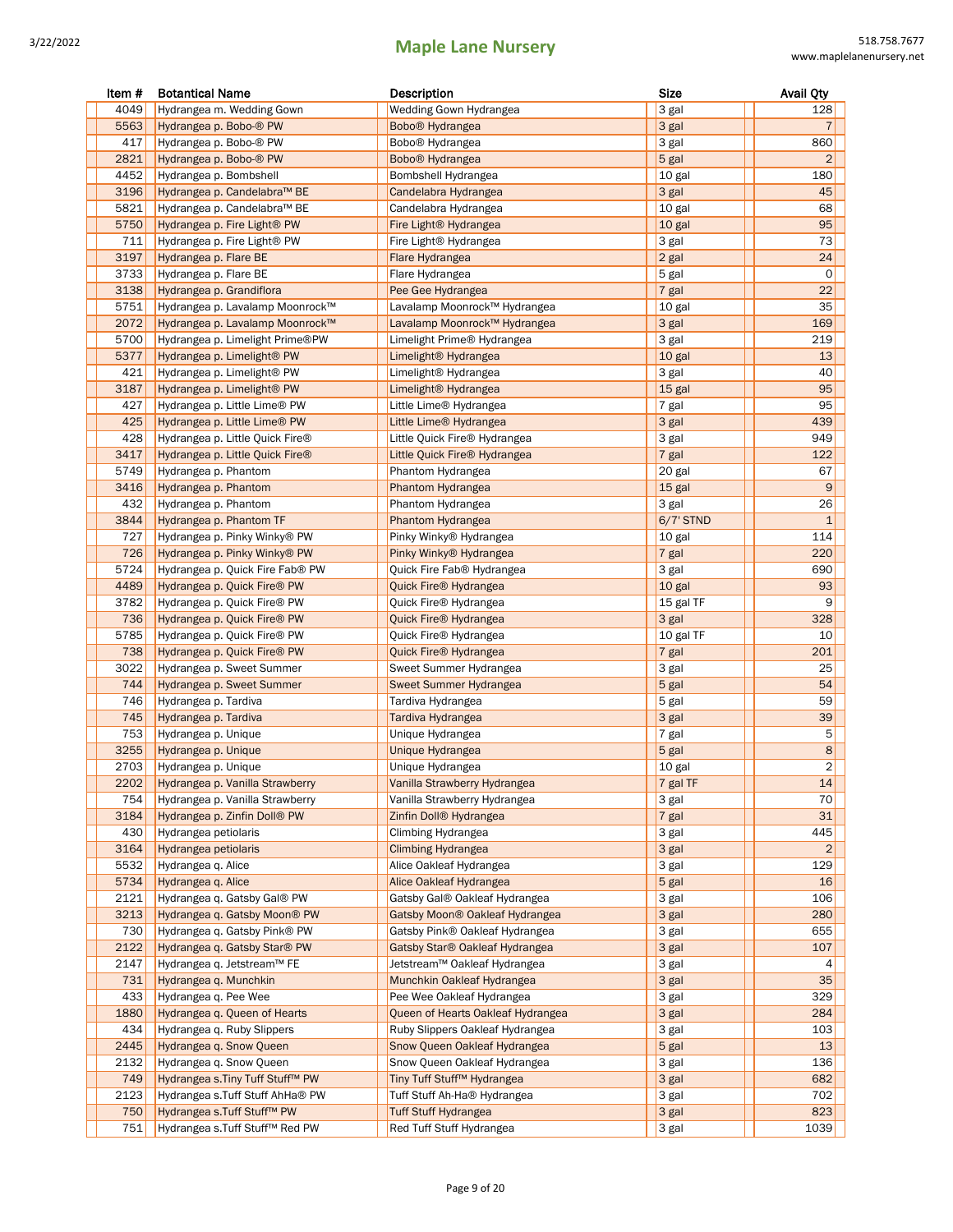| 741<br>Hydrangea Strawberry Sundae <sup>®</sup> FE<br>Strawberry Sundae <sup>®</sup> Hydrangea<br>3 gal<br>77<br>2683<br>4/5'<br><b>Ilex Blue Girl</b><br><b>Blue Girl Holly</b><br>10<br>5/6'<br>5429<br><b>Ilex Blue Girl</b><br>3<br><b>Blue Girl Holly</b><br>1766<br>175<br><b>Ilex Blue Maid</b><br><b>Blue Maid Holly</b><br>10 gal<br>5390<br><b>Ilex Blue Maid</b><br>3 gal<br>21<br><b>Blue Maid Holly</b><br>1685<br>4/5'<br>2<br><b>Ilex Blue Maid</b><br><b>Blue Maid Holly</b><br>3807<br>3/4'<br>$\overline{\mathbf{c}}$<br><b>Ilex Blue Maid</b><br><b>Blue Maid Holly</b><br>5564<br>15gal 3.5/4'<br>4<br>llex c. Steeds<br>Upright Holly<br>9<br>5665<br>Ilex g. Densa<br>3 gal<br>Dense Inkberry<br>4357<br>Ilex g. Gem Box® PW<br>46<br>Gem Box® Holly<br>3 gal<br>2579<br>8<br>Ilex g. Shamrock<br><b>Shamrock Inkberry</b><br>5 gal 18/24"<br>1243<br>14<br>Ilex g. Shamrock<br>Shamrock Inkberry<br>10 g 2.5/3'<br>3113<br>8<br>Ilex g. Shamrock<br><b>Shamrock Inkberry</b><br>3 gal<br>3214<br>325<br>Ilex g. Strongbox® PW<br>Strongbox <sup>®</sup> Inkberry<br>3 gal<br>5470<br>$\mathbf{1}$<br>Ilex m. Blue Prince<br>$5$ gal<br><b>Blue Prince Holly</b><br>3<br>5174<br>Ilex m. Blue Prince/Princess<br>Blue Prince/Princess Holly(Combo)<br>3 gal<br>8<br>5667<br>Ilex m. Blue Princess<br>7 gal 2/2.5"<br><b>Blue Princess Holly</b><br>3<br>5666<br>Ilex m. Blue Princess<br><b>Blue Princess Holly</b><br>5 gal<br>6<br>5257<br>Ilex m. Blue Princess<br><b>Blue Princess Holly</b><br>5 gal 18/24"<br>5193<br>18<br>Ilex m. Blue Princess<br><b>Blue Princess Holly</b><br>3/3.5'<br>160<br>5711<br>Ilex m. Castle Keep® PW<br>Castle Keep® Blue Holly<br>3 gal<br>3895<br>Ilex m. Castle Spire® PW<br>Castle Spire® Blue Holly<br>3<br>5 gal<br>50<br>4361<br>Ilex m. Castle Spire® PW<br>Castle Spire® Blue Holly<br>3 gal<br>4362<br>Ilex m. Castle Wall® PW<br>Castle Wall <sup>®</sup> Blue Holly<br>3 gal<br>165<br>$\overline{2}$<br>768<br>llex v. Afterglow<br>5 gal<br>Afterglow Inkberry<br>771<br>llex v. Berry Heavy® Gold PW<br>Berry Heavy® Gold Winterberry<br>331<br>3 gal<br>4358<br>Ilex v. Berry Heavy® PW<br>367<br>Berry Heavy <sup>®</sup> Winterberry<br>3 gal<br>770<br>49<br>Ilex v. Berry Heavy® PW<br>Berry Heavy® Winterberry<br>$7$ gal<br>374<br>772<br>Ilex v. Berry Poppins PW<br>3 gal<br>Berry Poppins Winterberry<br>773<br>Ilex v. Berry Poppins PW<br>7 gal<br>Berry Poppins Winterberry<br>7<br>435<br>$\mathbf 0$<br>Ilex v. Jim Dandy<br><b>Jim Dandy Winterberry</b><br>3 gal<br>774<br>5 gal<br>4<br>llex v. Jim Dandy<br>Jim Dandy Winterberry<br>775<br>507<br>Ilex v. Little Goblin Orange PW<br>Little Goblin Orange Winterberry<br>3 gal<br>4359<br>Ilex v. Little Goblin <sup>®</sup> Guy<br>Little Goblin® Guy Winterberry<br>3 gal<br>107<br>4360<br>296<br>Ilex v. Little Goblin <sup>®</sup> Red<br>Little Goblin® Red Winterberry<br>3 gal<br>2124<br>34<br>Ilex v. Mr. Poppins® PW<br>3 gal<br>Mr. Poppins <sup>®</sup> Winterberry<br>4323<br>545<br>Ilex v. Red Sprite<br><b>Red Sprite Winterberry</b><br>3 gal<br>438<br>93<br>llex v. Red Sprite<br>Red Sprite Winterberry<br>7 gal<br>440<br>13<br>Ilex v. Southern Gentleman<br>Southern Gentleman Winterberry<br>$5$ gal<br>1144<br>llex v. Sparkleberry<br>3 gal<br>47<br>Sparkleberry Winterberry<br>5<br>781<br>Ilex v. Winter Gold<br>$ 7$ gal<br><b>Winter Gold Winterberry</b><br>4267<br>2 gal<br>Iris e. Wave Action<br>Siberian Iris<br>1<br>$\overline{4}$<br>2979<br>Itea Little Henry® PW<br>Little Henry® Sweetspire<br>3 gal<br>2125<br>56<br>Itea Scentlandia <sup>®</sup> PW<br>Scentlandia <sup>®</sup> Sweetspire<br>3 gal<br>3 gal<br>215<br>4048<br>Itea v. Merlot<br><b>Merlot Sweetspire</b><br>786<br>Juniperus c. Angelica Blue<br>Angelica Blue Junipers<br>3 gal<br>748<br>787<br>Juniperus c. Daub's Frosted<br>Daub's Frosted Juniper<br>3 gal<br>6<br>5725<br>190<br>Juniperus c. Gin Fizz®<br>Gin Fizz® Chinese Juniper<br>3 gal<br>1106<br>Juniperus c. Gold Lace<br><b>Gold Lace Juniper</b><br>3 gal<br>103<br>1092<br>Juniperus c. Gold Star<br>Gold Star Juniper<br>3 gal<br>125<br>5'<br>5253<br>Juniperus c. Hetzii Glauca<br><b>Chinese Juniper</b><br>17<br>3947<br>Juniperus c. Hooks<br>Hooks Juniper<br>11<br>6 gal<br>3948<br>Juniperus c. Iowa<br>6 gal<br>$\overline{2}$<br>Iowa Juniper<br>Juniperus c. Montana Moss® PW<br>Montana Moss® Juniper<br>3216<br>3 gal<br>371<br>4307<br>Juniperus c. Nicks Compacta<br>Nicks Compacta Juniper<br>3 gal<br>78<br>5596<br>5/6'<br>Juniperus c. Robusta Green<br>Chinese Juniper<br>2<br>788<br>145<br>Juniperus c. Sargentii<br>Sargentii Juniper<br>3 gal<br>4071<br>Juniperus c. Sea Green<br>Sea Green Junipers<br>6 gal<br>4<br>789<br>Juniperus c. Sea Green<br>Sea Green Juniper<br>3 gal<br>138<br>5220<br>5'<br>Juniperus c. Spartan<br>3<br>Spartan Juniper<br>2158<br>61<br>Juniperus c. Spartan<br>Spartan Juniper<br>3 gal<br>5602<br>10 gal<br>Juniperus c. Spartan<br>Spartan Juniper<br>2 | Item # | <b>Botantical Name</b> | Description              | Size    | <b>Avail Qty</b> |
|------------------------------------------------------------------------------------------------------------------------------------------------------------------------------------------------------------------------------------------------------------------------------------------------------------------------------------------------------------------------------------------------------------------------------------------------------------------------------------------------------------------------------------------------------------------------------------------------------------------------------------------------------------------------------------------------------------------------------------------------------------------------------------------------------------------------------------------------------------------------------------------------------------------------------------------------------------------------------------------------------------------------------------------------------------------------------------------------------------------------------------------------------------------------------------------------------------------------------------------------------------------------------------------------------------------------------------------------------------------------------------------------------------------------------------------------------------------------------------------------------------------------------------------------------------------------------------------------------------------------------------------------------------------------------------------------------------------------------------------------------------------------------------------------------------------------------------------------------------------------------------------------------------------------------------------------------------------------------------------------------------------------------------------------------------------------------------------------------------------------------------------------------------------------------------------------------------------------------------------------------------------------------------------------------------------------------------------------------------------------------------------------------------------------------------------------------------------------------------------------------------------------------------------------------------------------------------------------------------------------------------------------------------------------------------------------------------------------------------------------------------------------------------------------------------------------------------------------------------------------------------------------------------------------------------------------------------------------------------------------------------------------------------------------------------------------------------------------------------------------------------------------------------------------------------------------------------------------------------------------------------------------------------------------------------------------------------------------------------------------------------------------------------------------------------------------------------------------------------------------------------------------------------------------------------------------------------------------------------------------------------------------------------------------------------------------------------------------------------------------------------------------------------------------------------------------------------------------------------------------------------------------------------------------------------------------------------------------------------------------------------------------------------------------------------------------------------------------------------------------------------------------------------------------------------------------------------------------------------------------------------------------------------------------------------------------------------------------------------------------------------------------------------------------------------------------------------------------------------------------------------------------------------------------------------------------------------------------------------------------------------------------------------------------------------------------------------------------------------------------------------------------------------------------------------------------------------------------------------------------------------------------------------------------------------------------------------------------------------------------------------------------------------------------------|--------|------------------------|--------------------------|---------|------------------|
|                                                                                                                                                                                                                                                                                                                                                                                                                                                                                                                                                                                                                                                                                                                                                                                                                                                                                                                                                                                                                                                                                                                                                                                                                                                                                                                                                                                                                                                                                                                                                                                                                                                                                                                                                                                                                                                                                                                                                                                                                                                                                                                                                                                                                                                                                                                                                                                                                                                                                                                                                                                                                                                                                                                                                                                                                                                                                                                                                                                                                                                                                                                                                                                                                                                                                                                                                                                                                                                                                                                                                                                                                                                                                                                                                                                                                                                                                                                                                                                                                                                                                                                                                                                                                                                                                                                                                                                                                                                                                                                                                                                                                                                                                                                                                                                                                                                                                                                                                                                                                                                      |        |                        |                          |         |                  |
|                                                                                                                                                                                                                                                                                                                                                                                                                                                                                                                                                                                                                                                                                                                                                                                                                                                                                                                                                                                                                                                                                                                                                                                                                                                                                                                                                                                                                                                                                                                                                                                                                                                                                                                                                                                                                                                                                                                                                                                                                                                                                                                                                                                                                                                                                                                                                                                                                                                                                                                                                                                                                                                                                                                                                                                                                                                                                                                                                                                                                                                                                                                                                                                                                                                                                                                                                                                                                                                                                                                                                                                                                                                                                                                                                                                                                                                                                                                                                                                                                                                                                                                                                                                                                                                                                                                                                                                                                                                                                                                                                                                                                                                                                                                                                                                                                                                                                                                                                                                                                                                      |        |                        |                          |         |                  |
|                                                                                                                                                                                                                                                                                                                                                                                                                                                                                                                                                                                                                                                                                                                                                                                                                                                                                                                                                                                                                                                                                                                                                                                                                                                                                                                                                                                                                                                                                                                                                                                                                                                                                                                                                                                                                                                                                                                                                                                                                                                                                                                                                                                                                                                                                                                                                                                                                                                                                                                                                                                                                                                                                                                                                                                                                                                                                                                                                                                                                                                                                                                                                                                                                                                                                                                                                                                                                                                                                                                                                                                                                                                                                                                                                                                                                                                                                                                                                                                                                                                                                                                                                                                                                                                                                                                                                                                                                                                                                                                                                                                                                                                                                                                                                                                                                                                                                                                                                                                                                                                      |        |                        |                          |         |                  |
|                                                                                                                                                                                                                                                                                                                                                                                                                                                                                                                                                                                                                                                                                                                                                                                                                                                                                                                                                                                                                                                                                                                                                                                                                                                                                                                                                                                                                                                                                                                                                                                                                                                                                                                                                                                                                                                                                                                                                                                                                                                                                                                                                                                                                                                                                                                                                                                                                                                                                                                                                                                                                                                                                                                                                                                                                                                                                                                                                                                                                                                                                                                                                                                                                                                                                                                                                                                                                                                                                                                                                                                                                                                                                                                                                                                                                                                                                                                                                                                                                                                                                                                                                                                                                                                                                                                                                                                                                                                                                                                                                                                                                                                                                                                                                                                                                                                                                                                                                                                                                                                      |        |                        |                          |         |                  |
|                                                                                                                                                                                                                                                                                                                                                                                                                                                                                                                                                                                                                                                                                                                                                                                                                                                                                                                                                                                                                                                                                                                                                                                                                                                                                                                                                                                                                                                                                                                                                                                                                                                                                                                                                                                                                                                                                                                                                                                                                                                                                                                                                                                                                                                                                                                                                                                                                                                                                                                                                                                                                                                                                                                                                                                                                                                                                                                                                                                                                                                                                                                                                                                                                                                                                                                                                                                                                                                                                                                                                                                                                                                                                                                                                                                                                                                                                                                                                                                                                                                                                                                                                                                                                                                                                                                                                                                                                                                                                                                                                                                                                                                                                                                                                                                                                                                                                                                                                                                                                                                      |        |                        |                          |         |                  |
|                                                                                                                                                                                                                                                                                                                                                                                                                                                                                                                                                                                                                                                                                                                                                                                                                                                                                                                                                                                                                                                                                                                                                                                                                                                                                                                                                                                                                                                                                                                                                                                                                                                                                                                                                                                                                                                                                                                                                                                                                                                                                                                                                                                                                                                                                                                                                                                                                                                                                                                                                                                                                                                                                                                                                                                                                                                                                                                                                                                                                                                                                                                                                                                                                                                                                                                                                                                                                                                                                                                                                                                                                                                                                                                                                                                                                                                                                                                                                                                                                                                                                                                                                                                                                                                                                                                                                                                                                                                                                                                                                                                                                                                                                                                                                                                                                                                                                                                                                                                                                                                      |        |                        |                          |         |                  |
|                                                                                                                                                                                                                                                                                                                                                                                                                                                                                                                                                                                                                                                                                                                                                                                                                                                                                                                                                                                                                                                                                                                                                                                                                                                                                                                                                                                                                                                                                                                                                                                                                                                                                                                                                                                                                                                                                                                                                                                                                                                                                                                                                                                                                                                                                                                                                                                                                                                                                                                                                                                                                                                                                                                                                                                                                                                                                                                                                                                                                                                                                                                                                                                                                                                                                                                                                                                                                                                                                                                                                                                                                                                                                                                                                                                                                                                                                                                                                                                                                                                                                                                                                                                                                                                                                                                                                                                                                                                                                                                                                                                                                                                                                                                                                                                                                                                                                                                                                                                                                                                      |        |                        |                          |         |                  |
|                                                                                                                                                                                                                                                                                                                                                                                                                                                                                                                                                                                                                                                                                                                                                                                                                                                                                                                                                                                                                                                                                                                                                                                                                                                                                                                                                                                                                                                                                                                                                                                                                                                                                                                                                                                                                                                                                                                                                                                                                                                                                                                                                                                                                                                                                                                                                                                                                                                                                                                                                                                                                                                                                                                                                                                                                                                                                                                                                                                                                                                                                                                                                                                                                                                                                                                                                                                                                                                                                                                                                                                                                                                                                                                                                                                                                                                                                                                                                                                                                                                                                                                                                                                                                                                                                                                                                                                                                                                                                                                                                                                                                                                                                                                                                                                                                                                                                                                                                                                                                                                      |        |                        |                          |         |                  |
|                                                                                                                                                                                                                                                                                                                                                                                                                                                                                                                                                                                                                                                                                                                                                                                                                                                                                                                                                                                                                                                                                                                                                                                                                                                                                                                                                                                                                                                                                                                                                                                                                                                                                                                                                                                                                                                                                                                                                                                                                                                                                                                                                                                                                                                                                                                                                                                                                                                                                                                                                                                                                                                                                                                                                                                                                                                                                                                                                                                                                                                                                                                                                                                                                                                                                                                                                                                                                                                                                                                                                                                                                                                                                                                                                                                                                                                                                                                                                                                                                                                                                                                                                                                                                                                                                                                                                                                                                                                                                                                                                                                                                                                                                                                                                                                                                                                                                                                                                                                                                                                      |        |                        |                          |         |                  |
|                                                                                                                                                                                                                                                                                                                                                                                                                                                                                                                                                                                                                                                                                                                                                                                                                                                                                                                                                                                                                                                                                                                                                                                                                                                                                                                                                                                                                                                                                                                                                                                                                                                                                                                                                                                                                                                                                                                                                                                                                                                                                                                                                                                                                                                                                                                                                                                                                                                                                                                                                                                                                                                                                                                                                                                                                                                                                                                                                                                                                                                                                                                                                                                                                                                                                                                                                                                                                                                                                                                                                                                                                                                                                                                                                                                                                                                                                                                                                                                                                                                                                                                                                                                                                                                                                                                                                                                                                                                                                                                                                                                                                                                                                                                                                                                                                                                                                                                                                                                                                                                      |        |                        |                          |         |                  |
|                                                                                                                                                                                                                                                                                                                                                                                                                                                                                                                                                                                                                                                                                                                                                                                                                                                                                                                                                                                                                                                                                                                                                                                                                                                                                                                                                                                                                                                                                                                                                                                                                                                                                                                                                                                                                                                                                                                                                                                                                                                                                                                                                                                                                                                                                                                                                                                                                                                                                                                                                                                                                                                                                                                                                                                                                                                                                                                                                                                                                                                                                                                                                                                                                                                                                                                                                                                                                                                                                                                                                                                                                                                                                                                                                                                                                                                                                                                                                                                                                                                                                                                                                                                                                                                                                                                                                                                                                                                                                                                                                                                                                                                                                                                                                                                                                                                                                                                                                                                                                                                      |        |                        |                          |         |                  |
|                                                                                                                                                                                                                                                                                                                                                                                                                                                                                                                                                                                                                                                                                                                                                                                                                                                                                                                                                                                                                                                                                                                                                                                                                                                                                                                                                                                                                                                                                                                                                                                                                                                                                                                                                                                                                                                                                                                                                                                                                                                                                                                                                                                                                                                                                                                                                                                                                                                                                                                                                                                                                                                                                                                                                                                                                                                                                                                                                                                                                                                                                                                                                                                                                                                                                                                                                                                                                                                                                                                                                                                                                                                                                                                                                                                                                                                                                                                                                                                                                                                                                                                                                                                                                                                                                                                                                                                                                                                                                                                                                                                                                                                                                                                                                                                                                                                                                                                                                                                                                                                      |        |                        |                          |         |                  |
|                                                                                                                                                                                                                                                                                                                                                                                                                                                                                                                                                                                                                                                                                                                                                                                                                                                                                                                                                                                                                                                                                                                                                                                                                                                                                                                                                                                                                                                                                                                                                                                                                                                                                                                                                                                                                                                                                                                                                                                                                                                                                                                                                                                                                                                                                                                                                                                                                                                                                                                                                                                                                                                                                                                                                                                                                                                                                                                                                                                                                                                                                                                                                                                                                                                                                                                                                                                                                                                                                                                                                                                                                                                                                                                                                                                                                                                                                                                                                                                                                                                                                                                                                                                                                                                                                                                                                                                                                                                                                                                                                                                                                                                                                                                                                                                                                                                                                                                                                                                                                                                      |        |                        |                          |         |                  |
|                                                                                                                                                                                                                                                                                                                                                                                                                                                                                                                                                                                                                                                                                                                                                                                                                                                                                                                                                                                                                                                                                                                                                                                                                                                                                                                                                                                                                                                                                                                                                                                                                                                                                                                                                                                                                                                                                                                                                                                                                                                                                                                                                                                                                                                                                                                                                                                                                                                                                                                                                                                                                                                                                                                                                                                                                                                                                                                                                                                                                                                                                                                                                                                                                                                                                                                                                                                                                                                                                                                                                                                                                                                                                                                                                                                                                                                                                                                                                                                                                                                                                                                                                                                                                                                                                                                                                                                                                                                                                                                                                                                                                                                                                                                                                                                                                                                                                                                                                                                                                                                      |        |                        |                          |         |                  |
|                                                                                                                                                                                                                                                                                                                                                                                                                                                                                                                                                                                                                                                                                                                                                                                                                                                                                                                                                                                                                                                                                                                                                                                                                                                                                                                                                                                                                                                                                                                                                                                                                                                                                                                                                                                                                                                                                                                                                                                                                                                                                                                                                                                                                                                                                                                                                                                                                                                                                                                                                                                                                                                                                                                                                                                                                                                                                                                                                                                                                                                                                                                                                                                                                                                                                                                                                                                                                                                                                                                                                                                                                                                                                                                                                                                                                                                                                                                                                                                                                                                                                                                                                                                                                                                                                                                                                                                                                                                                                                                                                                                                                                                                                                                                                                                                                                                                                                                                                                                                                                                      |        |                        |                          |         |                  |
|                                                                                                                                                                                                                                                                                                                                                                                                                                                                                                                                                                                                                                                                                                                                                                                                                                                                                                                                                                                                                                                                                                                                                                                                                                                                                                                                                                                                                                                                                                                                                                                                                                                                                                                                                                                                                                                                                                                                                                                                                                                                                                                                                                                                                                                                                                                                                                                                                                                                                                                                                                                                                                                                                                                                                                                                                                                                                                                                                                                                                                                                                                                                                                                                                                                                                                                                                                                                                                                                                                                                                                                                                                                                                                                                                                                                                                                                                                                                                                                                                                                                                                                                                                                                                                                                                                                                                                                                                                                                                                                                                                                                                                                                                                                                                                                                                                                                                                                                                                                                                                                      |        |                        |                          |         |                  |
|                                                                                                                                                                                                                                                                                                                                                                                                                                                                                                                                                                                                                                                                                                                                                                                                                                                                                                                                                                                                                                                                                                                                                                                                                                                                                                                                                                                                                                                                                                                                                                                                                                                                                                                                                                                                                                                                                                                                                                                                                                                                                                                                                                                                                                                                                                                                                                                                                                                                                                                                                                                                                                                                                                                                                                                                                                                                                                                                                                                                                                                                                                                                                                                                                                                                                                                                                                                                                                                                                                                                                                                                                                                                                                                                                                                                                                                                                                                                                                                                                                                                                                                                                                                                                                                                                                                                                                                                                                                                                                                                                                                                                                                                                                                                                                                                                                                                                                                                                                                                                                                      |        |                        |                          |         |                  |
|                                                                                                                                                                                                                                                                                                                                                                                                                                                                                                                                                                                                                                                                                                                                                                                                                                                                                                                                                                                                                                                                                                                                                                                                                                                                                                                                                                                                                                                                                                                                                                                                                                                                                                                                                                                                                                                                                                                                                                                                                                                                                                                                                                                                                                                                                                                                                                                                                                                                                                                                                                                                                                                                                                                                                                                                                                                                                                                                                                                                                                                                                                                                                                                                                                                                                                                                                                                                                                                                                                                                                                                                                                                                                                                                                                                                                                                                                                                                                                                                                                                                                                                                                                                                                                                                                                                                                                                                                                                                                                                                                                                                                                                                                                                                                                                                                                                                                                                                                                                                                                                      |        |                        |                          |         |                  |
|                                                                                                                                                                                                                                                                                                                                                                                                                                                                                                                                                                                                                                                                                                                                                                                                                                                                                                                                                                                                                                                                                                                                                                                                                                                                                                                                                                                                                                                                                                                                                                                                                                                                                                                                                                                                                                                                                                                                                                                                                                                                                                                                                                                                                                                                                                                                                                                                                                                                                                                                                                                                                                                                                                                                                                                                                                                                                                                                                                                                                                                                                                                                                                                                                                                                                                                                                                                                                                                                                                                                                                                                                                                                                                                                                                                                                                                                                                                                                                                                                                                                                                                                                                                                                                                                                                                                                                                                                                                                                                                                                                                                                                                                                                                                                                                                                                                                                                                                                                                                                                                      |        |                        |                          |         |                  |
|                                                                                                                                                                                                                                                                                                                                                                                                                                                                                                                                                                                                                                                                                                                                                                                                                                                                                                                                                                                                                                                                                                                                                                                                                                                                                                                                                                                                                                                                                                                                                                                                                                                                                                                                                                                                                                                                                                                                                                                                                                                                                                                                                                                                                                                                                                                                                                                                                                                                                                                                                                                                                                                                                                                                                                                                                                                                                                                                                                                                                                                                                                                                                                                                                                                                                                                                                                                                                                                                                                                                                                                                                                                                                                                                                                                                                                                                                                                                                                                                                                                                                                                                                                                                                                                                                                                                                                                                                                                                                                                                                                                                                                                                                                                                                                                                                                                                                                                                                                                                                                                      |        |                        |                          |         |                  |
|                                                                                                                                                                                                                                                                                                                                                                                                                                                                                                                                                                                                                                                                                                                                                                                                                                                                                                                                                                                                                                                                                                                                                                                                                                                                                                                                                                                                                                                                                                                                                                                                                                                                                                                                                                                                                                                                                                                                                                                                                                                                                                                                                                                                                                                                                                                                                                                                                                                                                                                                                                                                                                                                                                                                                                                                                                                                                                                                                                                                                                                                                                                                                                                                                                                                                                                                                                                                                                                                                                                                                                                                                                                                                                                                                                                                                                                                                                                                                                                                                                                                                                                                                                                                                                                                                                                                                                                                                                                                                                                                                                                                                                                                                                                                                                                                                                                                                                                                                                                                                                                      |        |                        |                          |         |                  |
|                                                                                                                                                                                                                                                                                                                                                                                                                                                                                                                                                                                                                                                                                                                                                                                                                                                                                                                                                                                                                                                                                                                                                                                                                                                                                                                                                                                                                                                                                                                                                                                                                                                                                                                                                                                                                                                                                                                                                                                                                                                                                                                                                                                                                                                                                                                                                                                                                                                                                                                                                                                                                                                                                                                                                                                                                                                                                                                                                                                                                                                                                                                                                                                                                                                                                                                                                                                                                                                                                                                                                                                                                                                                                                                                                                                                                                                                                                                                                                                                                                                                                                                                                                                                                                                                                                                                                                                                                                                                                                                                                                                                                                                                                                                                                                                                                                                                                                                                                                                                                                                      |        |                        |                          |         |                  |
|                                                                                                                                                                                                                                                                                                                                                                                                                                                                                                                                                                                                                                                                                                                                                                                                                                                                                                                                                                                                                                                                                                                                                                                                                                                                                                                                                                                                                                                                                                                                                                                                                                                                                                                                                                                                                                                                                                                                                                                                                                                                                                                                                                                                                                                                                                                                                                                                                                                                                                                                                                                                                                                                                                                                                                                                                                                                                                                                                                                                                                                                                                                                                                                                                                                                                                                                                                                                                                                                                                                                                                                                                                                                                                                                                                                                                                                                                                                                                                                                                                                                                                                                                                                                                                                                                                                                                                                                                                                                                                                                                                                                                                                                                                                                                                                                                                                                                                                                                                                                                                                      |        |                        |                          |         |                  |
|                                                                                                                                                                                                                                                                                                                                                                                                                                                                                                                                                                                                                                                                                                                                                                                                                                                                                                                                                                                                                                                                                                                                                                                                                                                                                                                                                                                                                                                                                                                                                                                                                                                                                                                                                                                                                                                                                                                                                                                                                                                                                                                                                                                                                                                                                                                                                                                                                                                                                                                                                                                                                                                                                                                                                                                                                                                                                                                                                                                                                                                                                                                                                                                                                                                                                                                                                                                                                                                                                                                                                                                                                                                                                                                                                                                                                                                                                                                                                                                                                                                                                                                                                                                                                                                                                                                                                                                                                                                                                                                                                                                                                                                                                                                                                                                                                                                                                                                                                                                                                                                      |        |                        |                          |         |                  |
|                                                                                                                                                                                                                                                                                                                                                                                                                                                                                                                                                                                                                                                                                                                                                                                                                                                                                                                                                                                                                                                                                                                                                                                                                                                                                                                                                                                                                                                                                                                                                                                                                                                                                                                                                                                                                                                                                                                                                                                                                                                                                                                                                                                                                                                                                                                                                                                                                                                                                                                                                                                                                                                                                                                                                                                                                                                                                                                                                                                                                                                                                                                                                                                                                                                                                                                                                                                                                                                                                                                                                                                                                                                                                                                                                                                                                                                                                                                                                                                                                                                                                                                                                                                                                                                                                                                                                                                                                                                                                                                                                                                                                                                                                                                                                                                                                                                                                                                                                                                                                                                      |        |                        |                          |         |                  |
|                                                                                                                                                                                                                                                                                                                                                                                                                                                                                                                                                                                                                                                                                                                                                                                                                                                                                                                                                                                                                                                                                                                                                                                                                                                                                                                                                                                                                                                                                                                                                                                                                                                                                                                                                                                                                                                                                                                                                                                                                                                                                                                                                                                                                                                                                                                                                                                                                                                                                                                                                                                                                                                                                                                                                                                                                                                                                                                                                                                                                                                                                                                                                                                                                                                                                                                                                                                                                                                                                                                                                                                                                                                                                                                                                                                                                                                                                                                                                                                                                                                                                                                                                                                                                                                                                                                                                                                                                                                                                                                                                                                                                                                                                                                                                                                                                                                                                                                                                                                                                                                      |        |                        |                          |         |                  |
|                                                                                                                                                                                                                                                                                                                                                                                                                                                                                                                                                                                                                                                                                                                                                                                                                                                                                                                                                                                                                                                                                                                                                                                                                                                                                                                                                                                                                                                                                                                                                                                                                                                                                                                                                                                                                                                                                                                                                                                                                                                                                                                                                                                                                                                                                                                                                                                                                                                                                                                                                                                                                                                                                                                                                                                                                                                                                                                                                                                                                                                                                                                                                                                                                                                                                                                                                                                                                                                                                                                                                                                                                                                                                                                                                                                                                                                                                                                                                                                                                                                                                                                                                                                                                                                                                                                                                                                                                                                                                                                                                                                                                                                                                                                                                                                                                                                                                                                                                                                                                                                      |        |                        |                          |         |                  |
|                                                                                                                                                                                                                                                                                                                                                                                                                                                                                                                                                                                                                                                                                                                                                                                                                                                                                                                                                                                                                                                                                                                                                                                                                                                                                                                                                                                                                                                                                                                                                                                                                                                                                                                                                                                                                                                                                                                                                                                                                                                                                                                                                                                                                                                                                                                                                                                                                                                                                                                                                                                                                                                                                                                                                                                                                                                                                                                                                                                                                                                                                                                                                                                                                                                                                                                                                                                                                                                                                                                                                                                                                                                                                                                                                                                                                                                                                                                                                                                                                                                                                                                                                                                                                                                                                                                                                                                                                                                                                                                                                                                                                                                                                                                                                                                                                                                                                                                                                                                                                                                      |        |                        |                          |         |                  |
|                                                                                                                                                                                                                                                                                                                                                                                                                                                                                                                                                                                                                                                                                                                                                                                                                                                                                                                                                                                                                                                                                                                                                                                                                                                                                                                                                                                                                                                                                                                                                                                                                                                                                                                                                                                                                                                                                                                                                                                                                                                                                                                                                                                                                                                                                                                                                                                                                                                                                                                                                                                                                                                                                                                                                                                                                                                                                                                                                                                                                                                                                                                                                                                                                                                                                                                                                                                                                                                                                                                                                                                                                                                                                                                                                                                                                                                                                                                                                                                                                                                                                                                                                                                                                                                                                                                                                                                                                                                                                                                                                                                                                                                                                                                                                                                                                                                                                                                                                                                                                                                      |        |                        |                          |         |                  |
|                                                                                                                                                                                                                                                                                                                                                                                                                                                                                                                                                                                                                                                                                                                                                                                                                                                                                                                                                                                                                                                                                                                                                                                                                                                                                                                                                                                                                                                                                                                                                                                                                                                                                                                                                                                                                                                                                                                                                                                                                                                                                                                                                                                                                                                                                                                                                                                                                                                                                                                                                                                                                                                                                                                                                                                                                                                                                                                                                                                                                                                                                                                                                                                                                                                                                                                                                                                                                                                                                                                                                                                                                                                                                                                                                                                                                                                                                                                                                                                                                                                                                                                                                                                                                                                                                                                                                                                                                                                                                                                                                                                                                                                                                                                                                                                                                                                                                                                                                                                                                                                      |        |                        |                          |         |                  |
|                                                                                                                                                                                                                                                                                                                                                                                                                                                                                                                                                                                                                                                                                                                                                                                                                                                                                                                                                                                                                                                                                                                                                                                                                                                                                                                                                                                                                                                                                                                                                                                                                                                                                                                                                                                                                                                                                                                                                                                                                                                                                                                                                                                                                                                                                                                                                                                                                                                                                                                                                                                                                                                                                                                                                                                                                                                                                                                                                                                                                                                                                                                                                                                                                                                                                                                                                                                                                                                                                                                                                                                                                                                                                                                                                                                                                                                                                                                                                                                                                                                                                                                                                                                                                                                                                                                                                                                                                                                                                                                                                                                                                                                                                                                                                                                                                                                                                                                                                                                                                                                      |        |                        |                          |         |                  |
|                                                                                                                                                                                                                                                                                                                                                                                                                                                                                                                                                                                                                                                                                                                                                                                                                                                                                                                                                                                                                                                                                                                                                                                                                                                                                                                                                                                                                                                                                                                                                                                                                                                                                                                                                                                                                                                                                                                                                                                                                                                                                                                                                                                                                                                                                                                                                                                                                                                                                                                                                                                                                                                                                                                                                                                                                                                                                                                                                                                                                                                                                                                                                                                                                                                                                                                                                                                                                                                                                                                                                                                                                                                                                                                                                                                                                                                                                                                                                                                                                                                                                                                                                                                                                                                                                                                                                                                                                                                                                                                                                                                                                                                                                                                                                                                                                                                                                                                                                                                                                                                      |        |                        |                          |         |                  |
|                                                                                                                                                                                                                                                                                                                                                                                                                                                                                                                                                                                                                                                                                                                                                                                                                                                                                                                                                                                                                                                                                                                                                                                                                                                                                                                                                                                                                                                                                                                                                                                                                                                                                                                                                                                                                                                                                                                                                                                                                                                                                                                                                                                                                                                                                                                                                                                                                                                                                                                                                                                                                                                                                                                                                                                                                                                                                                                                                                                                                                                                                                                                                                                                                                                                                                                                                                                                                                                                                                                                                                                                                                                                                                                                                                                                                                                                                                                                                                                                                                                                                                                                                                                                                                                                                                                                                                                                                                                                                                                                                                                                                                                                                                                                                                                                                                                                                                                                                                                                                                                      |        |                        |                          |         |                  |
|                                                                                                                                                                                                                                                                                                                                                                                                                                                                                                                                                                                                                                                                                                                                                                                                                                                                                                                                                                                                                                                                                                                                                                                                                                                                                                                                                                                                                                                                                                                                                                                                                                                                                                                                                                                                                                                                                                                                                                                                                                                                                                                                                                                                                                                                                                                                                                                                                                                                                                                                                                                                                                                                                                                                                                                                                                                                                                                                                                                                                                                                                                                                                                                                                                                                                                                                                                                                                                                                                                                                                                                                                                                                                                                                                                                                                                                                                                                                                                                                                                                                                                                                                                                                                                                                                                                                                                                                                                                                                                                                                                                                                                                                                                                                                                                                                                                                                                                                                                                                                                                      |        |                        |                          |         |                  |
|                                                                                                                                                                                                                                                                                                                                                                                                                                                                                                                                                                                                                                                                                                                                                                                                                                                                                                                                                                                                                                                                                                                                                                                                                                                                                                                                                                                                                                                                                                                                                                                                                                                                                                                                                                                                                                                                                                                                                                                                                                                                                                                                                                                                                                                                                                                                                                                                                                                                                                                                                                                                                                                                                                                                                                                                                                                                                                                                                                                                                                                                                                                                                                                                                                                                                                                                                                                                                                                                                                                                                                                                                                                                                                                                                                                                                                                                                                                                                                                                                                                                                                                                                                                                                                                                                                                                                                                                                                                                                                                                                                                                                                                                                                                                                                                                                                                                                                                                                                                                                                                      |        |                        |                          |         |                  |
|                                                                                                                                                                                                                                                                                                                                                                                                                                                                                                                                                                                                                                                                                                                                                                                                                                                                                                                                                                                                                                                                                                                                                                                                                                                                                                                                                                                                                                                                                                                                                                                                                                                                                                                                                                                                                                                                                                                                                                                                                                                                                                                                                                                                                                                                                                                                                                                                                                                                                                                                                                                                                                                                                                                                                                                                                                                                                                                                                                                                                                                                                                                                                                                                                                                                                                                                                                                                                                                                                                                                                                                                                                                                                                                                                                                                                                                                                                                                                                                                                                                                                                                                                                                                                                                                                                                                                                                                                                                                                                                                                                                                                                                                                                                                                                                                                                                                                                                                                                                                                                                      |        |                        |                          |         |                  |
|                                                                                                                                                                                                                                                                                                                                                                                                                                                                                                                                                                                                                                                                                                                                                                                                                                                                                                                                                                                                                                                                                                                                                                                                                                                                                                                                                                                                                                                                                                                                                                                                                                                                                                                                                                                                                                                                                                                                                                                                                                                                                                                                                                                                                                                                                                                                                                                                                                                                                                                                                                                                                                                                                                                                                                                                                                                                                                                                                                                                                                                                                                                                                                                                                                                                                                                                                                                                                                                                                                                                                                                                                                                                                                                                                                                                                                                                                                                                                                                                                                                                                                                                                                                                                                                                                                                                                                                                                                                                                                                                                                                                                                                                                                                                                                                                                                                                                                                                                                                                                                                      |        |                        |                          |         |                  |
|                                                                                                                                                                                                                                                                                                                                                                                                                                                                                                                                                                                                                                                                                                                                                                                                                                                                                                                                                                                                                                                                                                                                                                                                                                                                                                                                                                                                                                                                                                                                                                                                                                                                                                                                                                                                                                                                                                                                                                                                                                                                                                                                                                                                                                                                                                                                                                                                                                                                                                                                                                                                                                                                                                                                                                                                                                                                                                                                                                                                                                                                                                                                                                                                                                                                                                                                                                                                                                                                                                                                                                                                                                                                                                                                                                                                                                                                                                                                                                                                                                                                                                                                                                                                                                                                                                                                                                                                                                                                                                                                                                                                                                                                                                                                                                                                                                                                                                                                                                                                                                                      |        |                        |                          |         |                  |
|                                                                                                                                                                                                                                                                                                                                                                                                                                                                                                                                                                                                                                                                                                                                                                                                                                                                                                                                                                                                                                                                                                                                                                                                                                                                                                                                                                                                                                                                                                                                                                                                                                                                                                                                                                                                                                                                                                                                                                                                                                                                                                                                                                                                                                                                                                                                                                                                                                                                                                                                                                                                                                                                                                                                                                                                                                                                                                                                                                                                                                                                                                                                                                                                                                                                                                                                                                                                                                                                                                                                                                                                                                                                                                                                                                                                                                                                                                                                                                                                                                                                                                                                                                                                                                                                                                                                                                                                                                                                                                                                                                                                                                                                                                                                                                                                                                                                                                                                                                                                                                                      |        |                        |                          |         |                  |
|                                                                                                                                                                                                                                                                                                                                                                                                                                                                                                                                                                                                                                                                                                                                                                                                                                                                                                                                                                                                                                                                                                                                                                                                                                                                                                                                                                                                                                                                                                                                                                                                                                                                                                                                                                                                                                                                                                                                                                                                                                                                                                                                                                                                                                                                                                                                                                                                                                                                                                                                                                                                                                                                                                                                                                                                                                                                                                                                                                                                                                                                                                                                                                                                                                                                                                                                                                                                                                                                                                                                                                                                                                                                                                                                                                                                                                                                                                                                                                                                                                                                                                                                                                                                                                                                                                                                                                                                                                                                                                                                                                                                                                                                                                                                                                                                                                                                                                                                                                                                                                                      |        |                        |                          |         |                  |
|                                                                                                                                                                                                                                                                                                                                                                                                                                                                                                                                                                                                                                                                                                                                                                                                                                                                                                                                                                                                                                                                                                                                                                                                                                                                                                                                                                                                                                                                                                                                                                                                                                                                                                                                                                                                                                                                                                                                                                                                                                                                                                                                                                                                                                                                                                                                                                                                                                                                                                                                                                                                                                                                                                                                                                                                                                                                                                                                                                                                                                                                                                                                                                                                                                                                                                                                                                                                                                                                                                                                                                                                                                                                                                                                                                                                                                                                                                                                                                                                                                                                                                                                                                                                                                                                                                                                                                                                                                                                                                                                                                                                                                                                                                                                                                                                                                                                                                                                                                                                                                                      |        |                        |                          |         |                  |
|                                                                                                                                                                                                                                                                                                                                                                                                                                                                                                                                                                                                                                                                                                                                                                                                                                                                                                                                                                                                                                                                                                                                                                                                                                                                                                                                                                                                                                                                                                                                                                                                                                                                                                                                                                                                                                                                                                                                                                                                                                                                                                                                                                                                                                                                                                                                                                                                                                                                                                                                                                                                                                                                                                                                                                                                                                                                                                                                                                                                                                                                                                                                                                                                                                                                                                                                                                                                                                                                                                                                                                                                                                                                                                                                                                                                                                                                                                                                                                                                                                                                                                                                                                                                                                                                                                                                                                                                                                                                                                                                                                                                                                                                                                                                                                                                                                                                                                                                                                                                                                                      |        |                        |                          |         |                  |
|                                                                                                                                                                                                                                                                                                                                                                                                                                                                                                                                                                                                                                                                                                                                                                                                                                                                                                                                                                                                                                                                                                                                                                                                                                                                                                                                                                                                                                                                                                                                                                                                                                                                                                                                                                                                                                                                                                                                                                                                                                                                                                                                                                                                                                                                                                                                                                                                                                                                                                                                                                                                                                                                                                                                                                                                                                                                                                                                                                                                                                                                                                                                                                                                                                                                                                                                                                                                                                                                                                                                                                                                                                                                                                                                                                                                                                                                                                                                                                                                                                                                                                                                                                                                                                                                                                                                                                                                                                                                                                                                                                                                                                                                                                                                                                                                                                                                                                                                                                                                                                                      |        |                        |                          |         |                  |
|                                                                                                                                                                                                                                                                                                                                                                                                                                                                                                                                                                                                                                                                                                                                                                                                                                                                                                                                                                                                                                                                                                                                                                                                                                                                                                                                                                                                                                                                                                                                                                                                                                                                                                                                                                                                                                                                                                                                                                                                                                                                                                                                                                                                                                                                                                                                                                                                                                                                                                                                                                                                                                                                                                                                                                                                                                                                                                                                                                                                                                                                                                                                                                                                                                                                                                                                                                                                                                                                                                                                                                                                                                                                                                                                                                                                                                                                                                                                                                                                                                                                                                                                                                                                                                                                                                                                                                                                                                                                                                                                                                                                                                                                                                                                                                                                                                                                                                                                                                                                                                                      |        |                        |                          |         |                  |
|                                                                                                                                                                                                                                                                                                                                                                                                                                                                                                                                                                                                                                                                                                                                                                                                                                                                                                                                                                                                                                                                                                                                                                                                                                                                                                                                                                                                                                                                                                                                                                                                                                                                                                                                                                                                                                                                                                                                                                                                                                                                                                                                                                                                                                                                                                                                                                                                                                                                                                                                                                                                                                                                                                                                                                                                                                                                                                                                                                                                                                                                                                                                                                                                                                                                                                                                                                                                                                                                                                                                                                                                                                                                                                                                                                                                                                                                                                                                                                                                                                                                                                                                                                                                                                                                                                                                                                                                                                                                                                                                                                                                                                                                                                                                                                                                                                                                                                                                                                                                                                                      |        |                        |                          |         |                  |
|                                                                                                                                                                                                                                                                                                                                                                                                                                                                                                                                                                                                                                                                                                                                                                                                                                                                                                                                                                                                                                                                                                                                                                                                                                                                                                                                                                                                                                                                                                                                                                                                                                                                                                                                                                                                                                                                                                                                                                                                                                                                                                                                                                                                                                                                                                                                                                                                                                                                                                                                                                                                                                                                                                                                                                                                                                                                                                                                                                                                                                                                                                                                                                                                                                                                                                                                                                                                                                                                                                                                                                                                                                                                                                                                                                                                                                                                                                                                                                                                                                                                                                                                                                                                                                                                                                                                                                                                                                                                                                                                                                                                                                                                                                                                                                                                                                                                                                                                                                                                                                                      |        |                        |                          |         |                  |
|                                                                                                                                                                                                                                                                                                                                                                                                                                                                                                                                                                                                                                                                                                                                                                                                                                                                                                                                                                                                                                                                                                                                                                                                                                                                                                                                                                                                                                                                                                                                                                                                                                                                                                                                                                                                                                                                                                                                                                                                                                                                                                                                                                                                                                                                                                                                                                                                                                                                                                                                                                                                                                                                                                                                                                                                                                                                                                                                                                                                                                                                                                                                                                                                                                                                                                                                                                                                                                                                                                                                                                                                                                                                                                                                                                                                                                                                                                                                                                                                                                                                                                                                                                                                                                                                                                                                                                                                                                                                                                                                                                                                                                                                                                                                                                                                                                                                                                                                                                                                                                                      |        |                        |                          |         |                  |
|                                                                                                                                                                                                                                                                                                                                                                                                                                                                                                                                                                                                                                                                                                                                                                                                                                                                                                                                                                                                                                                                                                                                                                                                                                                                                                                                                                                                                                                                                                                                                                                                                                                                                                                                                                                                                                                                                                                                                                                                                                                                                                                                                                                                                                                                                                                                                                                                                                                                                                                                                                                                                                                                                                                                                                                                                                                                                                                                                                                                                                                                                                                                                                                                                                                                                                                                                                                                                                                                                                                                                                                                                                                                                                                                                                                                                                                                                                                                                                                                                                                                                                                                                                                                                                                                                                                                                                                                                                                                                                                                                                                                                                                                                                                                                                                                                                                                                                                                                                                                                                                      |        |                        |                          |         |                  |
|                                                                                                                                                                                                                                                                                                                                                                                                                                                                                                                                                                                                                                                                                                                                                                                                                                                                                                                                                                                                                                                                                                                                                                                                                                                                                                                                                                                                                                                                                                                                                                                                                                                                                                                                                                                                                                                                                                                                                                                                                                                                                                                                                                                                                                                                                                                                                                                                                                                                                                                                                                                                                                                                                                                                                                                                                                                                                                                                                                                                                                                                                                                                                                                                                                                                                                                                                                                                                                                                                                                                                                                                                                                                                                                                                                                                                                                                                                                                                                                                                                                                                                                                                                                                                                                                                                                                                                                                                                                                                                                                                                                                                                                                                                                                                                                                                                                                                                                                                                                                                                                      |        |                        |                          |         |                  |
|                                                                                                                                                                                                                                                                                                                                                                                                                                                                                                                                                                                                                                                                                                                                                                                                                                                                                                                                                                                                                                                                                                                                                                                                                                                                                                                                                                                                                                                                                                                                                                                                                                                                                                                                                                                                                                                                                                                                                                                                                                                                                                                                                                                                                                                                                                                                                                                                                                                                                                                                                                                                                                                                                                                                                                                                                                                                                                                                                                                                                                                                                                                                                                                                                                                                                                                                                                                                                                                                                                                                                                                                                                                                                                                                                                                                                                                                                                                                                                                                                                                                                                                                                                                                                                                                                                                                                                                                                                                                                                                                                                                                                                                                                                                                                                                                                                                                                                                                                                                                                                                      |        |                        |                          |         |                  |
|                                                                                                                                                                                                                                                                                                                                                                                                                                                                                                                                                                                                                                                                                                                                                                                                                                                                                                                                                                                                                                                                                                                                                                                                                                                                                                                                                                                                                                                                                                                                                                                                                                                                                                                                                                                                                                                                                                                                                                                                                                                                                                                                                                                                                                                                                                                                                                                                                                                                                                                                                                                                                                                                                                                                                                                                                                                                                                                                                                                                                                                                                                                                                                                                                                                                                                                                                                                                                                                                                                                                                                                                                                                                                                                                                                                                                                                                                                                                                                                                                                                                                                                                                                                                                                                                                                                                                                                                                                                                                                                                                                                                                                                                                                                                                                                                                                                                                                                                                                                                                                                      |        |                        |                          |         |                  |
|                                                                                                                                                                                                                                                                                                                                                                                                                                                                                                                                                                                                                                                                                                                                                                                                                                                                                                                                                                                                                                                                                                                                                                                                                                                                                                                                                                                                                                                                                                                                                                                                                                                                                                                                                                                                                                                                                                                                                                                                                                                                                                                                                                                                                                                                                                                                                                                                                                                                                                                                                                                                                                                                                                                                                                                                                                                                                                                                                                                                                                                                                                                                                                                                                                                                                                                                                                                                                                                                                                                                                                                                                                                                                                                                                                                                                                                                                                                                                                                                                                                                                                                                                                                                                                                                                                                                                                                                                                                                                                                                                                                                                                                                                                                                                                                                                                                                                                                                                                                                                                                      |        |                        |                          |         |                  |
|                                                                                                                                                                                                                                                                                                                                                                                                                                                                                                                                                                                                                                                                                                                                                                                                                                                                                                                                                                                                                                                                                                                                                                                                                                                                                                                                                                                                                                                                                                                                                                                                                                                                                                                                                                                                                                                                                                                                                                                                                                                                                                                                                                                                                                                                                                                                                                                                                                                                                                                                                                                                                                                                                                                                                                                                                                                                                                                                                                                                                                                                                                                                                                                                                                                                                                                                                                                                                                                                                                                                                                                                                                                                                                                                                                                                                                                                                                                                                                                                                                                                                                                                                                                                                                                                                                                                                                                                                                                                                                                                                                                                                                                                                                                                                                                                                                                                                                                                                                                                                                                      |        |                        |                          |         |                  |
|                                                                                                                                                                                                                                                                                                                                                                                                                                                                                                                                                                                                                                                                                                                                                                                                                                                                                                                                                                                                                                                                                                                                                                                                                                                                                                                                                                                                                                                                                                                                                                                                                                                                                                                                                                                                                                                                                                                                                                                                                                                                                                                                                                                                                                                                                                                                                                                                                                                                                                                                                                                                                                                                                                                                                                                                                                                                                                                                                                                                                                                                                                                                                                                                                                                                                                                                                                                                                                                                                                                                                                                                                                                                                                                                                                                                                                                                                                                                                                                                                                                                                                                                                                                                                                                                                                                                                                                                                                                                                                                                                                                                                                                                                                                                                                                                                                                                                                                                                                                                                                                      |        |                        |                          |         |                  |
|                                                                                                                                                                                                                                                                                                                                                                                                                                                                                                                                                                                                                                                                                                                                                                                                                                                                                                                                                                                                                                                                                                                                                                                                                                                                                                                                                                                                                                                                                                                                                                                                                                                                                                                                                                                                                                                                                                                                                                                                                                                                                                                                                                                                                                                                                                                                                                                                                                                                                                                                                                                                                                                                                                                                                                                                                                                                                                                                                                                                                                                                                                                                                                                                                                                                                                                                                                                                                                                                                                                                                                                                                                                                                                                                                                                                                                                                                                                                                                                                                                                                                                                                                                                                                                                                                                                                                                                                                                                                                                                                                                                                                                                                                                                                                                                                                                                                                                                                                                                                                                                      |        |                        |                          |         |                  |
|                                                                                                                                                                                                                                                                                                                                                                                                                                                                                                                                                                                                                                                                                                                                                                                                                                                                                                                                                                                                                                                                                                                                                                                                                                                                                                                                                                                                                                                                                                                                                                                                                                                                                                                                                                                                                                                                                                                                                                                                                                                                                                                                                                                                                                                                                                                                                                                                                                                                                                                                                                                                                                                                                                                                                                                                                                                                                                                                                                                                                                                                                                                                                                                                                                                                                                                                                                                                                                                                                                                                                                                                                                                                                                                                                                                                                                                                                                                                                                                                                                                                                                                                                                                                                                                                                                                                                                                                                                                                                                                                                                                                                                                                                                                                                                                                                                                                                                                                                                                                                                                      |        |                        |                          |         |                  |
|                                                                                                                                                                                                                                                                                                                                                                                                                                                                                                                                                                                                                                                                                                                                                                                                                                                                                                                                                                                                                                                                                                                                                                                                                                                                                                                                                                                                                                                                                                                                                                                                                                                                                                                                                                                                                                                                                                                                                                                                                                                                                                                                                                                                                                                                                                                                                                                                                                                                                                                                                                                                                                                                                                                                                                                                                                                                                                                                                                                                                                                                                                                                                                                                                                                                                                                                                                                                                                                                                                                                                                                                                                                                                                                                                                                                                                                                                                                                                                                                                                                                                                                                                                                                                                                                                                                                                                                                                                                                                                                                                                                                                                                                                                                                                                                                                                                                                                                                                                                                                                                      |        |                        |                          |         |                  |
|                                                                                                                                                                                                                                                                                                                                                                                                                                                                                                                                                                                                                                                                                                                                                                                                                                                                                                                                                                                                                                                                                                                                                                                                                                                                                                                                                                                                                                                                                                                                                                                                                                                                                                                                                                                                                                                                                                                                                                                                                                                                                                                                                                                                                                                                                                                                                                                                                                                                                                                                                                                                                                                                                                                                                                                                                                                                                                                                                                                                                                                                                                                                                                                                                                                                                                                                                                                                                                                                                                                                                                                                                                                                                                                                                                                                                                                                                                                                                                                                                                                                                                                                                                                                                                                                                                                                                                                                                                                                                                                                                                                                                                                                                                                                                                                                                                                                                                                                                                                                                                                      |        |                        |                          |         |                  |
|                                                                                                                                                                                                                                                                                                                                                                                                                                                                                                                                                                                                                                                                                                                                                                                                                                                                                                                                                                                                                                                                                                                                                                                                                                                                                                                                                                                                                                                                                                                                                                                                                                                                                                                                                                                                                                                                                                                                                                                                                                                                                                                                                                                                                                                                                                                                                                                                                                                                                                                                                                                                                                                                                                                                                                                                                                                                                                                                                                                                                                                                                                                                                                                                                                                                                                                                                                                                                                                                                                                                                                                                                                                                                                                                                                                                                                                                                                                                                                                                                                                                                                                                                                                                                                                                                                                                                                                                                                                                                                                                                                                                                                                                                                                                                                                                                                                                                                                                                                                                                                                      |        |                        |                          |         |                  |
|                                                                                                                                                                                                                                                                                                                                                                                                                                                                                                                                                                                                                                                                                                                                                                                                                                                                                                                                                                                                                                                                                                                                                                                                                                                                                                                                                                                                                                                                                                                                                                                                                                                                                                                                                                                                                                                                                                                                                                                                                                                                                                                                                                                                                                                                                                                                                                                                                                                                                                                                                                                                                                                                                                                                                                                                                                                                                                                                                                                                                                                                                                                                                                                                                                                                                                                                                                                                                                                                                                                                                                                                                                                                                                                                                                                                                                                                                                                                                                                                                                                                                                                                                                                                                                                                                                                                                                                                                                                                                                                                                                                                                                                                                                                                                                                                                                                                                                                                                                                                                                                      |        |                        |                          |         |                  |
|                                                                                                                                                                                                                                                                                                                                                                                                                                                                                                                                                                                                                                                                                                                                                                                                                                                                                                                                                                                                                                                                                                                                                                                                                                                                                                                                                                                                                                                                                                                                                                                                                                                                                                                                                                                                                                                                                                                                                                                                                                                                                                                                                                                                                                                                                                                                                                                                                                                                                                                                                                                                                                                                                                                                                                                                                                                                                                                                                                                                                                                                                                                                                                                                                                                                                                                                                                                                                                                                                                                                                                                                                                                                                                                                                                                                                                                                                                                                                                                                                                                                                                                                                                                                                                                                                                                                                                                                                                                                                                                                                                                                                                                                                                                                                                                                                                                                                                                                                                                                                                                      |        |                        |                          |         |                  |
|                                                                                                                                                                                                                                                                                                                                                                                                                                                                                                                                                                                                                                                                                                                                                                                                                                                                                                                                                                                                                                                                                                                                                                                                                                                                                                                                                                                                                                                                                                                                                                                                                                                                                                                                                                                                                                                                                                                                                                                                                                                                                                                                                                                                                                                                                                                                                                                                                                                                                                                                                                                                                                                                                                                                                                                                                                                                                                                                                                                                                                                                                                                                                                                                                                                                                                                                                                                                                                                                                                                                                                                                                                                                                                                                                                                                                                                                                                                                                                                                                                                                                                                                                                                                                                                                                                                                                                                                                                                                                                                                                                                                                                                                                                                                                                                                                                                                                                                                                                                                                                                      |        |                        |                          |         |                  |
|                                                                                                                                                                                                                                                                                                                                                                                                                                                                                                                                                                                                                                                                                                                                                                                                                                                                                                                                                                                                                                                                                                                                                                                                                                                                                                                                                                                                                                                                                                                                                                                                                                                                                                                                                                                                                                                                                                                                                                                                                                                                                                                                                                                                                                                                                                                                                                                                                                                                                                                                                                                                                                                                                                                                                                                                                                                                                                                                                                                                                                                                                                                                                                                                                                                                                                                                                                                                                                                                                                                                                                                                                                                                                                                                                                                                                                                                                                                                                                                                                                                                                                                                                                                                                                                                                                                                                                                                                                                                                                                                                                                                                                                                                                                                                                                                                                                                                                                                                                                                                                                      | 5511   | Juniperus c. Torulosa  | <b>Hollywood Juniper</b> | $3$ gal | 9                |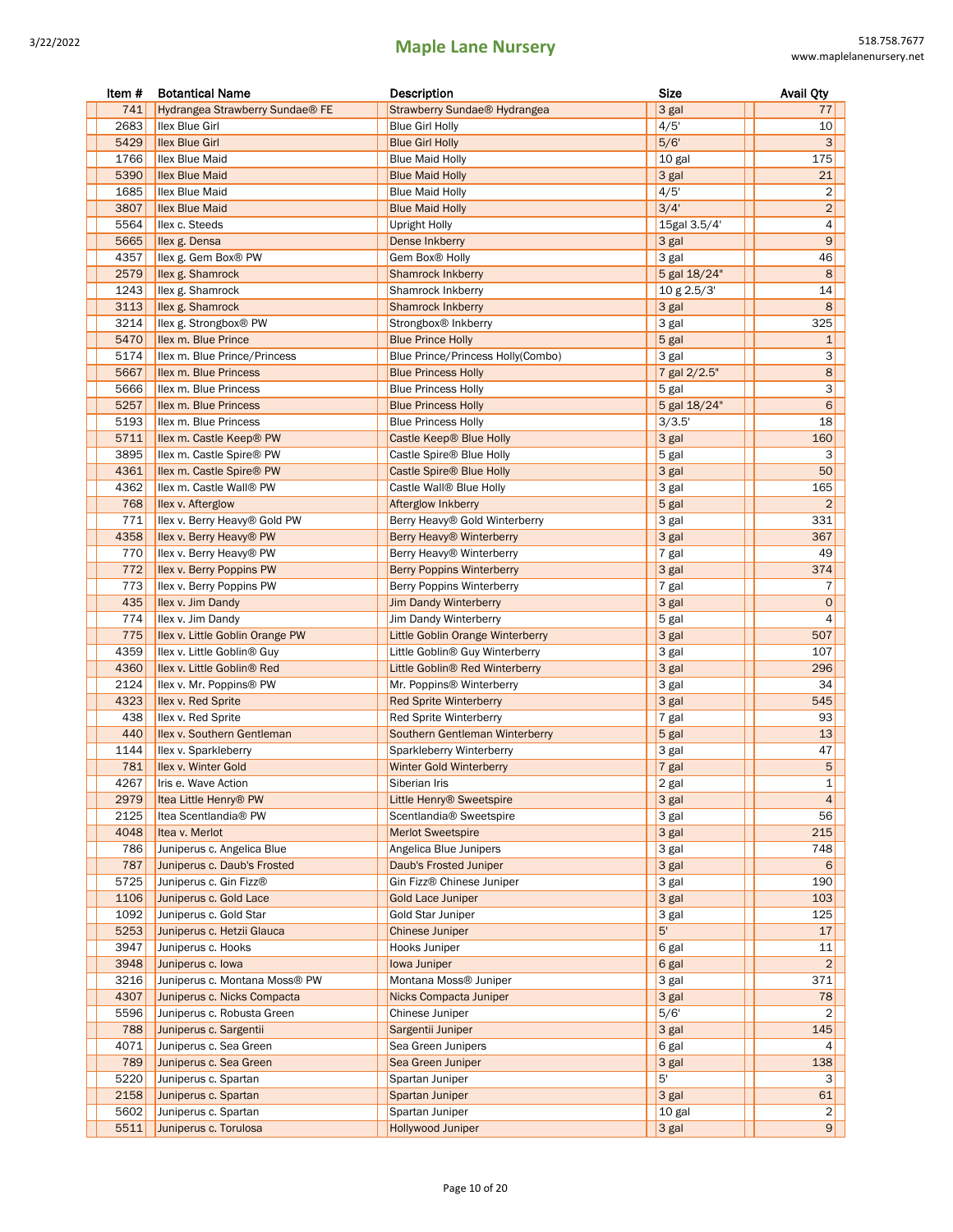| Item # | <b>Botantical Name</b>          | Description                           | <b>Size</b>    | <b>Avail Qty</b>          |
|--------|---------------------------------|---------------------------------------|----------------|---------------------------|
| 3921   | Juniperus c. Trautman           | Trautman Juniper                      | 5/6'           | 2                         |
| 1534   | Juniperus c. Trautman           | <b>Trautman Juniper</b>               | 4/5'           | $\overline{2}$            |
| 793    | Juniperus g. Hetzii Columnaris  | Hetzii Columnar Juniper               | 3 gal          | 128                       |
| 3802   | Juniperus g. Hetzii Columnaris  | Hetzii Columnar Juniper               | 4 <sup>1</sup> | 0                         |
| 791    | Juniperus h. Bar Harbor         | Bar Harbor Juniper                    | 3 gal          | 1050                      |
| 4433   | Juniperus h. Hughes             | Hughes Juniper                        | 3 gal          | 63                        |
| 795    | Juniperus h. Lime Glow          | Lime Glow Juniper                     | 3 gal          | 214                       |
| 5504   | Juniperus h. Plumosa Compacta   | <b>Andorra Compact Juniper</b>        | 3 gal 15/18"   | 9                         |
| 796    |                                 |                                       |                | 352                       |
|        | Juniperus procumbens Nana       | Japanese Garden Juniper               | 3 gal          |                           |
| 5781   | Juniperus s. Blue Star          | <b>Blue Star Juniper</b>              | 2 gal          | 191                       |
| 797    | Juniperus s. Blue Star          | <b>Blue Star Juniper</b>              | 3 gal          | 79                        |
| 798    | Juniperus s. Moonglow           | <b>Moonglow Juniper</b>               | 3 gal          | 37                        |
| 3846   | Juniperus s. Wichita Blue       | Wichita Blue Rocky Mountain Juniper   | 6/7'           | 3                         |
| 5219   | Juniperus s. Wichita Blue       | Wichita Blue Rocky Mountain Juniper   | 4'             | $\overline{\mathfrak{c}}$ |
| 5218   | Juniperus s. Wichita Blue       | Wichita Blue Rocky Mountain Juniper   | 3'             | 4                         |
| 799    | Juniperus v. Grey Owl           | <b>Grey Owl Juniper</b>               | 3 gal          | 1720                      |
| 5519   | Juniperus v. Skyrocket          | Eastern Red Cedar                     | 3'             | 1                         |
| 5648   | Juniperus v. Taylor             | <b>Taylor Eastern Cedar</b>           | 3 gal          | 25                        |
| 2789   | Juniperus virginiana            | Junipers                              | 6/7'           | $\overline{2}$            |
| 3814   | Kalmia Latifolioa               | <b>Mountain Laurel</b>                | 4/5'           | 12                        |
| 5818   | Lamium White Nancy              |                                       | 2 Quart        | 8                         |
| 3922   | Larix d. Prag                   | Prag European Larch                   | 6 gal          | $\overline{\mathbf{c}}$   |
| 1537   | Larix d. Puli                   | Puli Weeping European Larch           | 10 gal         | $\mathbf 1$               |
| 1539   | Larix g. Romberg Park           | Romberg Park Larch-Minature Globose   | 6 gal          | $\overline{\mathbf{c}}$   |
| 5542   | Lavandula Sensational           | Sensational Lavender                  | 1 gal          | З                         |
| 5163   | Leucanthemum BananaCream® II PW | <b>Shasta Daisy</b>                   | 1 gal          | 4                         |
| 3912   | Leucanthemum Becky's            | Shasta Daisy                          | 2 gal          | З                         |
| 1724   | Leucanthemum Becky's            | <b>Shasta Daisy</b>                   | 1 gal          | 5                         |
| 2890   |                                 |                                       |                | 3                         |
|        | Leucanthemum Snow Lady          | Shasta Daisy                          | 1 gal          |                           |
| 1918   | Leucanthemum Snowcap            | Shasta Daisy                          | 1 gal          | $\overline{\mathbf{c}}$   |
| 3622   | Leucanthemum Snowcap            | Shasta Daisy                          | 2 gal          | $\mathbf 1$               |
| 5780   | Liatris Kobold                  | Gayfeather                            | 2 gal          | 4                         |
| 442    | Ligustrum amurense              | Amur River Privet                     | 5 gal          | 5                         |
| 443    | Ligustrum amurense              | <b>Amur River Privet</b>              | 7 gal          | 5                         |
| 441    | Ligustrum amurense              | Amur River Privet                     | 3 gal          | 20                        |
| 5712   | Ligustrum Golden Ticket®        | <b>Golden Privet</b>                  | 3 gal          | 124                       |
| 4208   | Ligustrum ovalifolium           | California Privet                     | 3 gal          | 108                       |
| 5805   | Ligustrum ovalifolium           | <b>California Privet</b>              | 7 gal          | 735                       |
| 4207   | Ligustrum Straight Talk® FE     | Straight Talk <sup>®</sup> Privet     | 3 gal          | 385                       |
| 5367   | Lindera Benzoin                 | Northern Spicebush                    | 3 gal          | 125                       |
| 5043   | Liquidambar s. Moraine          | Sweetgum                              | 2"             | 2                         |
| 2340   | Liquidambar s. Worplesdon       | Worplesdon Sweetgum                   | 2"             | 3                         |
| 4402   | Liquidambar Slender Silhouette  | Slender Silouette Sweetgum            | 10 gal         | $\mathbf 1$               |
| 4368   | Liquidambar Slender Silhouette  | <b>Slender Silouette Sweetgum</b>     | 3 gal          | 11                        |
| 79     | Liriodendr tulipifera           | Tuiliptree                            | 2"             | 1                         |
| 3983   | Liriodendr tulipifera           |                                       | 4"             | $\mathbf 1$               |
|        |                                 | Tuiliptree                            |                |                           |
| 4693   | Liriodendr tulipifera           | Tuiliptree                            | 4.5"           | З                         |
| 82     | Liriodendron tulipifera         | <b>Tuliptree</b>                      | 3.5"           | $\overline{\mathbf{c}}$   |
| 5554   | Lupinus Staircase Orange        | Lupine                                | 8"             | 9                         |
| 2989   | Lysimachia punctata             | <b>Creeping Jenny</b>                 | 1 gal          | $\mathbf 1$               |
| 3850   | Magnolia Galaxy                 | Galaxy Magnolia                       | 2.5/3"         | 1                         |
| 1200   | Magnolia Jane                   | Jane Magnolia                         | 8/10'          | $\mathbf{1}$              |
| 5194   | Magnolia Jane                   | Jane Magnolia                         | 7/8'           | 5                         |
| 812    | <b>Magnolia Leonard Messel</b>  | <b>Leonard Messel Magnolia</b>        | 3 gal          | 4                         |
| 3125   | Magnolia Leonard Messel         | Leonard Messel Magnolia               | 10 gal         | 0                         |
| 3124   | Magnolia Royal Star             | Royal Star Magnolia                   | 10 gal         | $13\,$                    |
| 1091   | Magnolia Royal Star             | Royal Star Magnolia                   | 5 gal          | 1                         |
| 815    | Magnolia Royal Star             | Royal Star Magnolia                   | 3 gal          | $\mathbf 0$               |
| 2902   | Magnolia Royal Star             | Royal Star Magnolia                   | 15 gal         | 5                         |
| 3849   | Magnolia v. Green Shadow        | <b>Green Shadow Sweetbay Magnolia</b> | 2.5/3"         | $\overline{\mathbf{c}}$   |
| 817    | Magnolia Waterlily              | <b>Waterlily Magnolia</b>             | 15 gal         | 2                         |
| 3773   | <b>Magnolia Waterlily</b>       | <b>Waterlily Magnolia</b>             | 10 gal         | 3 <sup>1</sup>            |
| 3595   | Malus Coralburst                | Coralburst <sup>®</sup> Crabapple     | 2.5"           | 1                         |
|        |                                 |                                       |                |                           |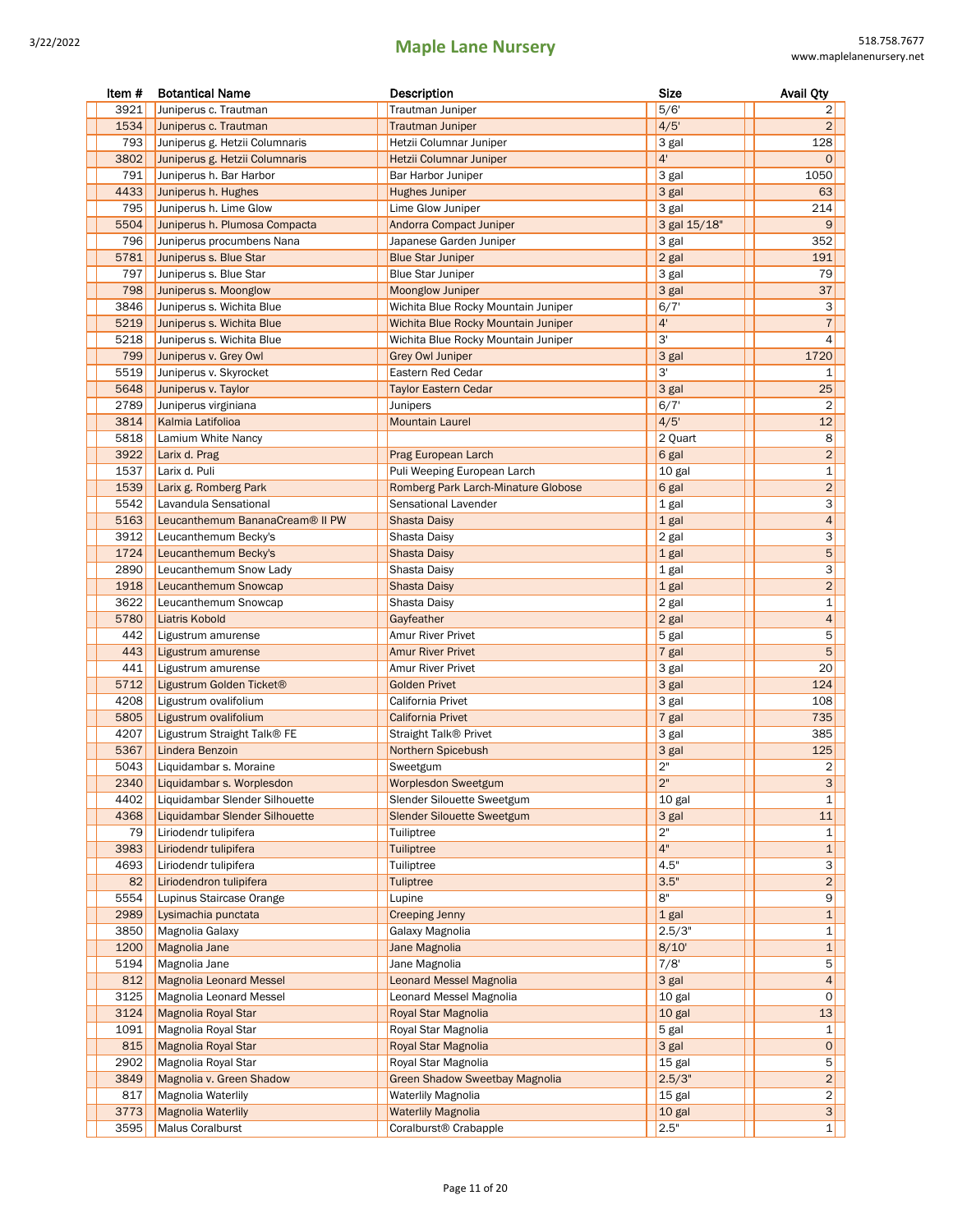| Item # | <b>Botantical Name</b>         | Description                       | <b>Size</b>    | <b>Avail Qty</b>        |
|--------|--------------------------------|-----------------------------------|----------------|-------------------------|
| 3424   | <b>Malus Coralburst</b>        | Coralburst <sup>®</sup> Crabapple | 1.5"           | 1                       |
| 3851   | <b>Malus Coralburst</b>        | <b>Coralburst Crabapple</b>       | $6/7$ ' STND   | 4                       |
| 2553   | <b>Malus Coralburst</b>        | <b>Coralburst Crabapple</b>       | 7/8' STND      | 1                       |
| 825    | <b>Malus Cortland</b>          | <b>Cortland Apple</b>             | 10 gal         | 0                       |
| 1624   | <b>Malus Donald Wyman</b>      | Donald Wyman Crabapple            | 2 <sup>n</sup> | 9                       |
| 4404   | <b>Malus Firebird</b>          | Firebird <sup>®</sup> Crabapple   | 2.5"           | 1                       |
| 2351   | <b>Malus Firebird</b>          | Firebird <sup>®</sup> Crabapple   | 1.5"           | 3                       |
| 1621   | <b>Malus Firebird</b>          | Firebird <sup>®</sup> Crabapple   | 2"             | $\overline{\mathbf{c}}$ |
| 828    | <b>Malus Gala</b>              | Gala Apple                        | 10 gal         | $\mathbf 0$             |
| 5727   | Malus Gala                     | Gala Apple                        | 15 gal         | 10                      |
| 4394   | <b>Malus Harvest Gold</b>      | <b>Harvest Gold Crabapple</b>     | 20 gal         | $\overline{2}$          |
| 834    | Malus Honeycrisp               | Honeycrisp Apple                  | 15 gal         | 0                       |
| 833    | <b>Malus Honeycrisp</b>        | <b>Honeycrisp Apple</b>           | 10 gal         | $\overline{2}$          |
| 5728   | Malus Honeygold                | Honeygold Apple                   | 15 gal         | 0                       |
| 835    | <b>Malus Kinderkrisp</b>       | <b>Kinderkrisp Apple</b>          | 15 gal         | 30                      |
| 3961   | <b>Malus Kinderkrisp</b>       | Kinderkrisp Apple                 | 10 gal         | 4                       |
| 4300   | <b>Malus Lancelot</b>          | Lancelot Crabapple                | $7$ gal        | $\mathbf{1}$            |
| 836    | <b>Malus Lancelot</b>          | Lancelot Crabapple                | 10 gal         | 1                       |
| 1643   | Malus Lollipop® PW             | Lollipop® Crabapple               | 2.5"           | $\overline{2}$          |
| 91     | Malus Lollipop® PW             | Lollipop® Crabapple               | 2"             | 1                       |
| 3903   | <b>Malus Macintosh</b>         | <b>Macintosh Apple</b>            | 1.5" ESP       | $\mathbf{1}$            |
| 839    | <b>Malus Macintosh</b>         | <b>Macintosh Apple</b>            | 10 gal         | 2                       |
| 840    | <b>Malus Macintosh</b>         | <b>Macintosh Apple</b>            | 15 gal         | 25                      |
| 841    | Malus Macoun                   | Macoun Apple                      | 15 gal         | 18                      |
| 1655   | <b>Malus Prairie Fire</b>      | <b>Prairie Fire Crabapple</b>     | 2.5"           | $\overline{4}$          |
| 4993   | Malus Prairie Fire             | Prairie Fire Crabapple            | 1.25"          | 19                      |
| 1860   | <b>Malus Prairie Fire</b>      | <b>Prairie Fire Crabapple</b>     | 1.5"           | $1\,$                   |
| 1519   | Malus Prairie Fire             | Prairie Fire Crabapple            | 2"             | 1                       |
| 5729   | <b>Malus Royal Gala</b>        | Royal Gala Apple                  | 15 gal         | 20                      |
| 2350   | <b>Malus Royal Raindrops</b>   | Royal Raindrops Crabapple         | 1.5"           | $\overline{2}$          |
| 5376   | <b>Malus Royal Raindrops</b>   | Royal Raindrops Crabapple         | 3"             | 7                       |
| 5478   | Malus Royal Raindrops          | Royal Raindrops Crabapple         | 6' MS          | 1                       |
| 2849   | <b>Malus Royal Raindrops</b>   | Royal Raindrops Crabapple         | 2.5"           | $1\,$                   |
| 1232   | <b>Malus Snowdrift</b>         | Snowdrift Crabapple               | 15 gal         | 1                       |
| 5406   | <b>Malus Spring Snow</b>       | <b>Fruitless Crabapple</b>        | 2.5"           | $\mathbf{1}$            |
| 5730   | Malus Winecrisp™               | Winecrisp™ Apple                  | 15 gal         | 20                      |
| 3637   | <b>Malus Zestar</b>            | <b>Zestar Apple</b>               | 20 gal         | 4                       |
| 4729   | Malus Zumi                     | Zumi Crabapple                    | 1.5"           | 1                       |
| 3591   | Malus Zumi                     | Zumi Crabapple                    | 2"             | $\overline{7}$          |
| 445    | Microbiota d. Celtic Pride® PW | Siberian Cypress                  | 3 gal          | 1342                    |
| 4105   | Monarda Blue Moon              | Bee Balm                          | 1 gal          | 4                       |
|        | 4106 Monarda Bubblegum Blast   | Bee Balm                          | $\sqrt{1}$ gal | $5\vert$                |
| 3913   | Monarda Cherry Pops            | Bee Balm                          | 1 gal          | $\overline{\mathbf{c}}$ |
| 4081   | Monarda Leading Lady Plum PW   | Bee Balm                          | 1 gal          | $6 \mid$                |
| 2986   | Monarda Rockin Raspberry       | Bee Balm                          | $2$ gal        | 3                       |
| 5388   | Morus Alba                     | <b>Weeping Mulberry</b>           | 3.5"           | 1                       |
| 4952   | Morus Alba                     | <b>Weeping Mulberry</b>           | 3"             | $\mathbf{1}$            |
| 3109   | Myrica Pensylvanica            | Northern Bayberry                 | 3 gal          | 73                      |
| 5738   | Nepeta Cat's Meow              | Catmint                           | $1$ gal        | 33                      |
| 4209   | Nepeta Cat's Pajamas           | Catmint                           | $1$ gal        | 30                      |
| 4130   | Nepeta Kit Kat                 | Catmint                           | $2$ gal        | $\overline{2}$          |
| 4190   | Nepeta Purrsian Blue           | Catmint                           | $1$ gal        | 15                      |
| 1364   | Nepeta Walker's Low            | Catmint                           | $2$ gal        | 6                       |
| 1725   | Nepeta Walker's Low            | Catmint                           | $1$ gal        | 195                     |
| 3852   | Nyssa s. Green Gable           | <b>Black Tupelo</b>               | 2/2.5"         | 1                       |
| 2554   | Nyssa s. Wild Fire             | Wild Fire Blackgum                | 3/3.5"         | 1                       |
| 3853   | Nyssa s. Wild Fire             | <b>Wild Fire Blackgum</b>         | 2.5/3"         | $\overline{c}$          |
| 1780   | Pachysandra                    | Pachysandra                       | Flat           | 33                      |
| 5258   | Paeonia Sarah Bernhardt        | Sarah Bernhardt Pink Peony        | $2$ gal        | $\overline{\mathbf{c}}$ |
| 5259   | Paeonia Victoire de la Marne   | Garden Peony                      | $2$ gal        | $3 \mid$                |
| 5839   | Penstemon Midnight Masquerade  | <b>Beardtongue</b>                | $1$ gal.       | 4                       |
| 5164   | Perovskia atrip                | Russian Sage                      | 1 gal          | 15                      |
| 2289   | Perovskia Blue Jean Baby       | <b>Russian Sage</b>               | $1$ gal        | 3 <sup>1</sup>          |
|        |                                |                                   |                |                         |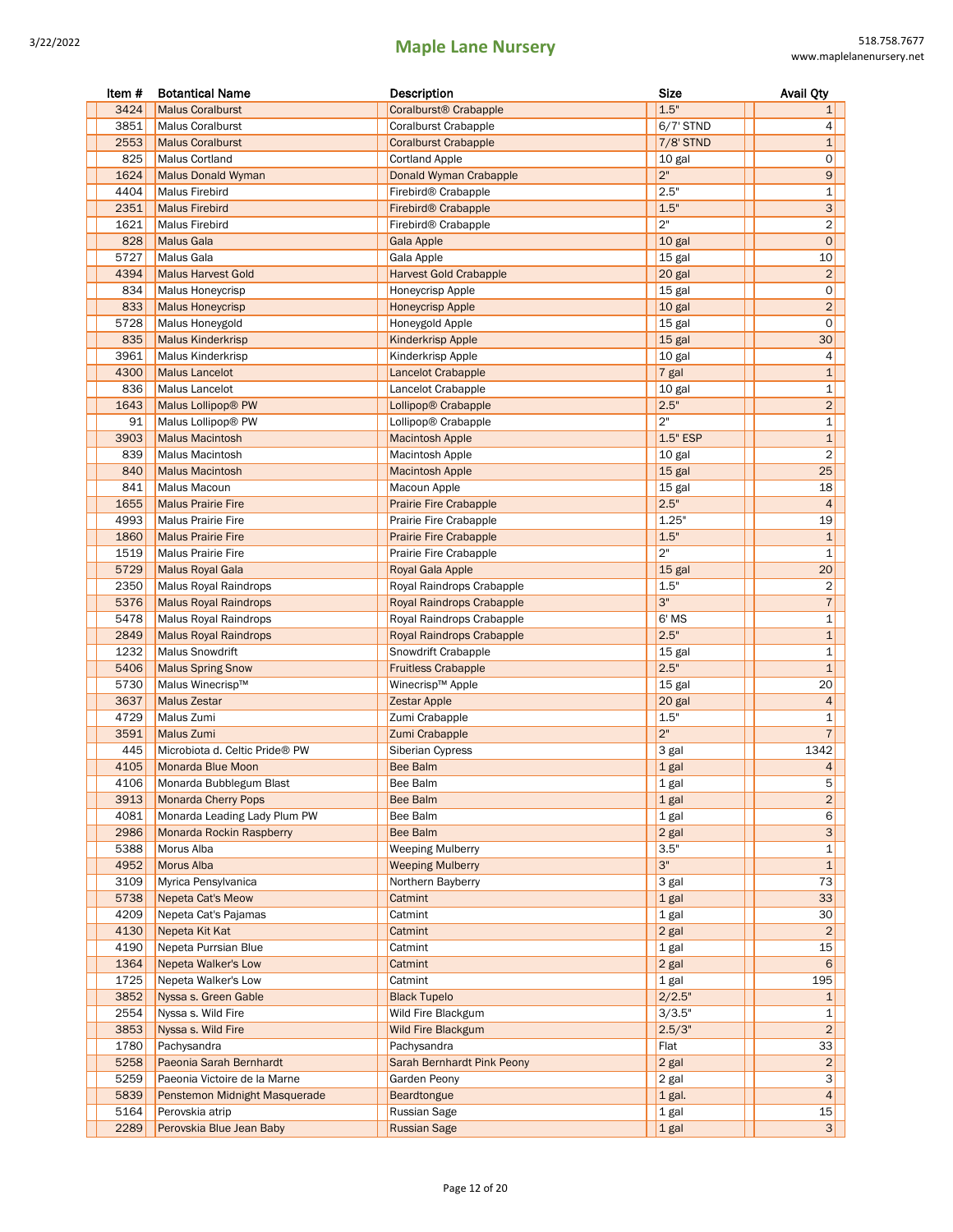| Item # | <b>Botantical Name</b>                 | Description                                 | <b>Size</b> | <b>Avail Qty</b> |
|--------|----------------------------------------|---------------------------------------------|-------------|------------------|
| 2695   | Perovskia Blue Jean Baby               | Russian Sage                                | 2 gal       | 4                |
| 1959   | Perovskia Crazy Blue                   | <b>Russian Sage</b>                         | 2 gal       | 10               |
| 4082   | Perovskia Denim 'n Lace® PW            | Russian Sage                                | 1 gal       | 15               |
| 5589   | Perovskia Little Spire                 | <b>Russian Sage</b>                         | 2 gal       | 3                |
| 5763   | Perovskia Little Spire                 | Russian Sage                                | 1 gal       | 4                |
| 4363   | Philadelphus Illuminati Arch®          | Illuminati Arch® Mockorange PW              | 3 gal       | 156              |
| 5726   | Philadelphus Illuminati Tower®         | Illuminati Tower® Mockorange PW             | 2 gal       | 194              |
| 4364   | Philadelphus Illuminati Tower®         | Illuminati Tower <sup>®</sup> Mockorange PW | 3 gal       | 325              |
| 851    | Philadelphus Snow White™ FE            | Snow White™ Mockorange                      | 3 gal       | 42               |
| 4118   | <b>Phlox Blue Moon</b>                 | <b>Phlox Blue Moon</b>                      | Quart       | 45               |
| 1370   | <b>Phlox Flame Coral</b>               | Phlox                                       | 2 gal       | 2                |
| 3111   | <b>Phlox Glamour Girl</b>              | Phlox                                       | 1 gal       | $\overline{c}$   |
| 2242   | Physocarpus o. Amber Jubilee FE        | Amber Jubilee Ninebark                      | 7 gal       | 67               |
| 853    | Physocarpus o. Amber Jubilee FE        | Amber Jubilee Ninebark                      | 3 gal       | 121              |
| 3027   | Physocarpus o. Center Glow             | <b>Center Glow Ninebark</b>                 | 3 gal       | 60               |
| 2073   | Physocarpus o. Dart's Gold             | Dart's Gold Ninebark                        | 3 gal       | 83               |
| 855    | Physocarpus o. Diabolo <sup>®</sup>    | Eastern Ninebark                            | 3 gal       | 227              |
| 1897   | Physocarpus o. Diabolo <sup>®</sup>    | <b>Eastern Ninebark</b>                     | 7 gal       | 127              |
| 3217   | Physocarpus o. Festivus Gold PW        | Festivus Gold Ninebark                      | 3 gal       | 7                |
| 5713   | Physocarpus o. Ginger Wine®            | <b>Ginger Wine® Ninebark</b>                | 3 gal       | 130              |
| 857    | Physocarpus o. Lemon Candy             | Lemon Candy Ninebark                        | 5 gal       | 189              |
| 856    | Physocarpus o. Lemon Candy             | Lemon Candy Ninebark                        | 3 gal       | $\mathbf 0$      |
| 858    | Physocarpus o. Little Devil FE         | Little Devil Ninebark                       | 3 gal       | 12               |
| 3199   | Physocarpus o. Panther <sup>™</sup> BE | Panther <sup>™</sup> Ninebark               | 3 gal       | 13               |
| 3776   | Physocarpus o. Panther™ BE             | Panther <sup>™</sup> Ninebark               | 2 gal       | 504              |
| 448    | Physocarpus o. Red Baron               | Red Baron Ninebark                          | 3 gal       | 40               |
| 4314   | Physocarpus o. Summer Wine® BLK        | Summer Wine® Black Ninebark                 | 3 gal       | 782              |
| 859    | Physocarpus o. Summer Wine® PW         | <b>Common Ninebark</b>                      | 3 gal       | 319              |
| 862    | Physocarpus o. Tiny Wine® Gold         | Tiny Wine® Gold Ninebark                    | 3 gal       | 108              |
| 861    | Physocarpus o. Tiny Wine® PW           | <b>Tiny Wine® Ninebark</b>                  | 3 gal       | 35               |
| 5806   | Physocarpus opulifollus                | Eastern Ninebark                            | 5 gal       | 40               |
| 5597   | Picea a. Formanek                      | <b>Norway Spruce</b>                        | 7 gal       | 3                |
| 5598   | Picea a. Frohburg                      | <b>Weeping Norway Spruce</b>                | 9/10' HVY   | 1                |
| 865    | Picea a. Little Gem                    | Little Gem Norway Spruce                    | 3 gal       | $\mathbf{1}$     |
| 2950   | Picea a. Nidiformis                    | <b>Birds Nest Spruce</b>                    | 7 gal       | 47               |
| 867    | Picea a. Nidiformis                    | <b>Birds Nest Spruce</b>                    | 3 gal       | 117              |
| 1126   | Picea a. Nidiformis                    | <b>Birds Nest Spruce</b>                    | 5 gal       | 17               |
| 3081   | Picea a. Pendula                       | <b>Weeping Norway Spruce</b>                | 10'         | $\mathbf{1}$     |
| 4345   | Picea a. Pendula                       | <b>Weeping Norway Spruce</b>                | 3 gal       | 0                |
| 3014   | Picea abies                            | <b>Norway Spruce</b>                        | 10/12'      | 18               |
| 1479   | Picea abies                            | Norway Spruce                               | 5'          | 0                |
| 3012   | Picea abies                            | Norway Spruce                               | 6/7'        | $1\vert$         |
| 874    | Picea g. Conica                        | Dwarf Alberta Spruce                        | 3 gal       | 128              |
| 876    | Picea g. Conica                        | <b>Dwarf Alberta Spruce</b>                 | 10 gal      | 38               |
| 3855   | Picea g. Pendula                       | <b>Weepig White Spruce</b>                  | 6/7'        | $\mathbf{1}$     |
| 4347   | Picea mariana Nana                     | <b>Black Spruce</b>                         | 3 gal       | 118              |
| 5599   | Picea om. Pendula                      | Weeping Serbian Spruce                      | 5/6'        | $\circ$          |
| 118    | Picea omorika                          | <b>Serbian Spruce</b>                       | 6/7'        | $\mathbf{1}$     |
| 2556   | Picea omorika Nana                     | Dwarf Serbian Spruce                        | $3/3.5'$ w  | 1                |
| 5914   | Picea orientalis Barnes                | <b>Barnes Oriental Spruce</b>               | 3 gal       | 15               |
| 3856   | Picea orientalis Bergman's Gem         | Oriental Spruce                             | $3/3.5'$ w  | 1                |
| 3926   | Picea orientalis Firefly               | <b>Firefly Oriental Spruce</b>              | 3 gal       | $\overline{c}$   |
| 3995   | Picea orientalis Gowdy                 | Gowdy Oriental Spruce                       | 3 gal       | 2                |
| 3857   | Picea orientalis Gowdy                 | <b>Gowdy Oriental Spruce</b>                | 6/7'        | 1                |
| 3858   | Picea orientalis Nigra Compacta        | Nigara Compact Oriental Spruce              | $3/3.5'$ w  | 2                |
| 3928   | Picea orientalis Tom Thumb             | <b>Tom Thumb Oriental Spruce</b>            | 3 gal       | $\overline{2}$   |
| 3489   | Picea p. Baby Blue                     | <b>Baby Blue Spruce</b>                     | 12'         | 0                |
| 4128   | Picea p. Baby Blue                     | <b>Baby Blue Spruce</b>                     | 3 gal       | 6                |
| 2407   | Picea p. Baby Blue                     | <b>Baby Blue Spruce</b>                     | 10'         | 14               |
| 3606   | Picea p. Berkey Blue                   | <b>Berkey Blue Spruce</b>                   | 12'         | 14               |
| 3996   | Picea p. Christina                     | Colorado Spruce                             | 6 gal       | 1                |
| 2570   | Picea p. Fat Albert                    | <b>Fat Albert Blue Spruce</b>               | 4/5'        | 3                |
| 883    | Picea p. Globosa                       | Globosa Spruce                              | 10 gal      | $1\vert$         |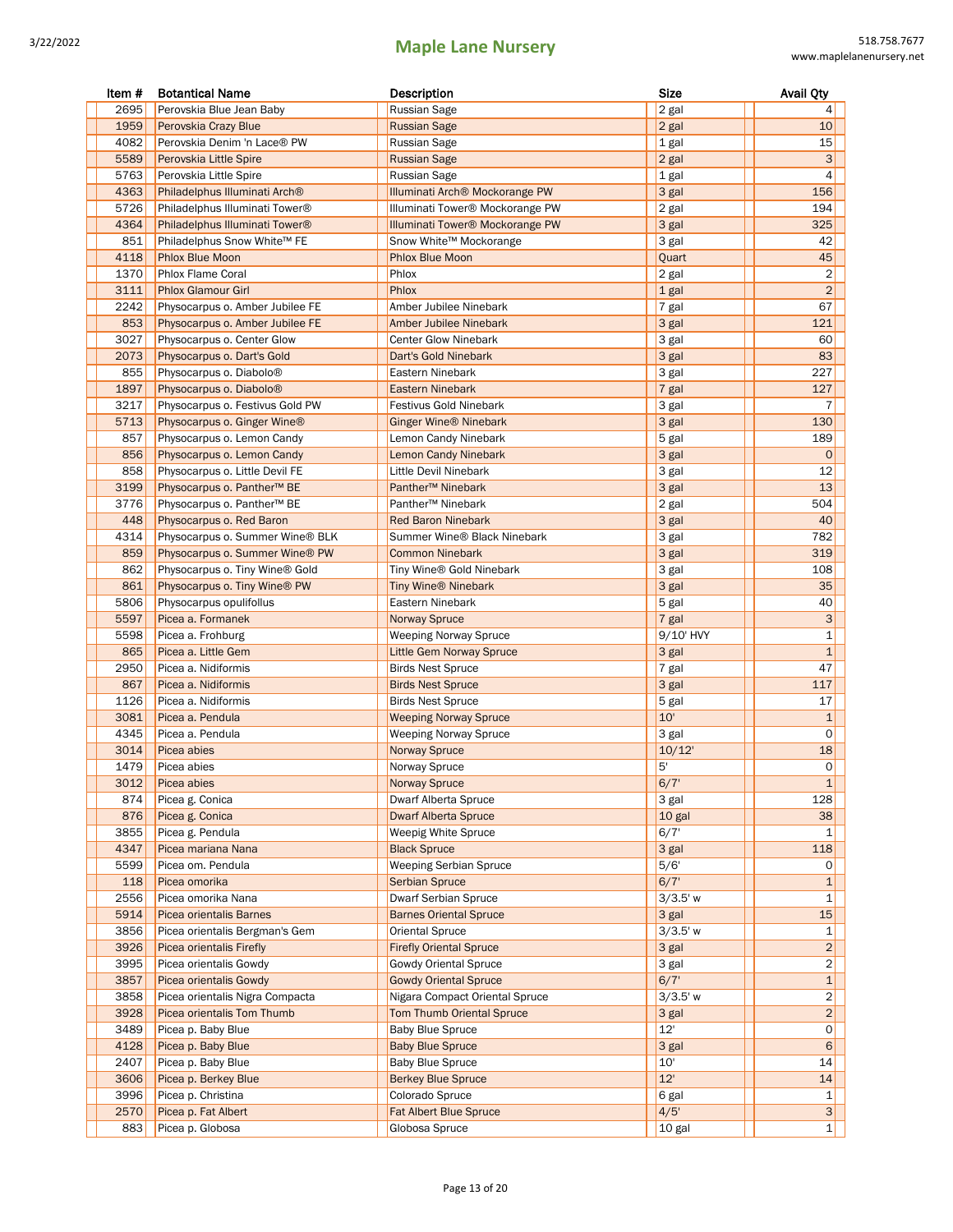| Item #       | <b>Botantical Name</b>                                  | Description                                                         | <b>Size</b>      | <b>Avail Qty</b>          |
|--------------|---------------------------------------------------------|---------------------------------------------------------------------|------------------|---------------------------|
| 3808         | Picea p. Montgomery                                     | <b>Montgomery Spruce</b>                                            | 24/30"           | 2                         |
| 1799         | Picea p. Montgomery                                     | Montgomery Spruce                                                   | 5/6'             | 1                         |
| 5535         | Picea p. Montgomery                                     | <b>Montgomery Spruce</b>                                            | 10 gal           | $\boldsymbol{9}$          |
| 3930         | Picea p. Procumbens                                     | Procumbens Blue Colorado Spruce                                     | 6 gal            | 1                         |
| 3931         | Picea p. Sester Dwarf                                   | <b>Sester Dwarf Blue Spruce</b>                                     | 6 gal            | $\mathsf 3$               |
| 5680         | Picea p. Sester Dwarf                                   | Sester Dwarf Blue Speuce                                            | 3 gal            | 0                         |
| 5681         | Picea p. The Blues                                      | <b>Weeping Colorado Spruce</b>                                      | 3 gal            | $\mathsf{O}\xspace$       |
| 5846         | Pinus f. Vanderwolf                                     | Limber Pine                                                         | 8/10'            | $\mathbf{1}$              |
| 3752         | Pinus mugo Mop                                          | <b>Mugo Pine</b>                                                    | 3 gal            | 21                        |
| 4419         | Pinus mugo Pumilio                                      | Dwarf Swiss Mountain Pine                                           | 3 gal            | 97                        |
| 3932         | Pinus mugo Valley Cushion                               | <b>Valley Cushion Mugo Pine</b>                                     | 6 gal            | $\mathbf 1$               |
| 5654         | Pinus n. Green Tower                                    | <b>Austrian Pine</b>                                                | 3 gal            | 12                        |
| 3860         | Pinus parv. Bergman's                                   | Bergman's Japanese White Pine                                       | 5/6'             | $1\,$                     |
| 2559         | Pinus parv. Brevifolia                                  | Brevifolia White Pine                                               | 4/5'             | $\overline{2}$            |
| 2406         | Pinus parv. Glauca                                      | <b>Blue Japanese Pine</b>                                           | 10'              | 28                        |
| 5600         | Pinus parv. Glauca                                      | <b>Blue Japanese Pine</b>                                           | 5/6'             | 0                         |
| 138          | Pinus parv. Glauca                                      | <b>Blue Japanese Pine</b>                                           | 8'               | $\overline{7}$            |
| 4791         | Pinus parv. Glauca                                      | <b>Blue Japanese Pine</b>                                           | 12'              | 10                        |
| 3934         | Pinus peuce Pacific Blue                                | Pacific Blue Macedonian Pine                                        | 15 gal           | $\mathbf{1}$              |
| 5536         | Pinus s. Blue Shag                                      | <b>Blue Shag White Pine</b>                                         | 20gal            | 6                         |
| 5656         | Pinus s. Blue Shag                                      | <b>Blue Shag White Pine</b>                                         | 5 gal            | 23                        |
| 1551         | Pinus s. Blue Shag                                      | <b>Blue Shag White Pine</b>                                         | 6 gal            | 1                         |
| 1552         | Pinus s. Blue Shag                                      | <b>Blue Shag White Pine</b>                                         | 10 gal           | $\boldsymbol{9}$          |
| 3863         | Pinus s. Fastigiata                                     | Fastigiate Eastern White Pine                                       | 8/10'            | 6                         |
| 3227         | Pinus s. Glauca Nana                                    | <b>Dwarf Blue Scotch Pine</b>                                       | 6 gal            | $\mathbf{1}$              |
| 4412         | Pinus s. Green Twist                                    | Green Twist Eastern White Pine                                      | 3 gal            | 6                         |
| 5657         | Pinus s. Horsford Dwarf                                 | <b>Eastern White Pine</b>                                           | 3 gal            | 35                        |
| 1553         | Pinus s. Mini Twists                                    | Mini Twist Eastern White Pine                                       | 6 gal            | 3                         |
| 155          | Pinus s. Pendula                                        | <b>Weeping White Pine</b>                                           | 10'              | $\ensuremath{\mathsf{3}}$ |
| 4413         | Pinus s. Sea Urchin                                     | Sea Urchin Eastern White Pine                                       | 3 gal            | 3                         |
| 5196         | Pinus s. Vercurve                                       | <b>Vercurve White Pine</b>                                          | $4/4.5'$ w       | $\ensuremath{\mathsf{3}}$ |
| 3864         | Pinus s. Vercurve                                       | Vercurve White Pine                                                 | $3/3.5'$ w       | $\mathbf{1}$              |
| 5915         | Pinus strobus                                           | <b>Eastern White Pine</b>                                           | 5 gal            | 14                        |
| 1707         | Pinus strobus                                           | Eastern White Pine                                                  | 10/12'           | $\mathbf{1}$              |
| 5213         | Pinus strobus                                           | <b>Eastern White Pine</b>                                           | 6/7'             | 13                        |
| 144          | Pinus strobus                                           | Eastern White Pine                                                  | 8/10'            | 55                        |
| 5917         | Pinus strobus                                           | <b>Eastern White Pine</b>                                           | 7 gal            | $\overline{7}$            |
| 5482         | Pinus strobus                                           | Eastern White Pine                                                  | 5/6'             | 10                        |
| 143          | Pinus strobus                                           | <b>Eastern White Pine</b>                                           | 7/8'             | 22                        |
| 2362         | Platanus Bloodgood                                      | Bloodgood London Planetree                                          | 2.5"             | 6                         |
| 4824         | Platanus Bloodgood                                      | <b>Bloodgood London Planetree</b>                                   | 4.5"             | $\mathbf{1}$              |
| 3584         | Platanus Bloodgood                                      | Bloodgood London Planetree                                          | 4"               | 2                         |
| 5007         | Platanus Exclamation!--™                                | Exclamation!--™ London Tree                                         | $2"$             | $\overline{3}$            |
| 5579         | Platycodon Astra S. Double Blue                         | Balloon Flower                                                      | Quart            | $\overline{2}$            |
| 5586         | Platycodon Pop Star™ Pink                               | <b>Balloon Flower</b>                                               | 1 gal            | $\ensuremath{\mathsf{3}}$ |
| 5165         | Polemonium Touch of Class                               | Jaccobs Ladder                                                      | 1 gal            | 10                        |
| 2538         | Polygonatum Variegatum                                  | Solomon's Seal                                                      | 1 gal            | $\overline{2}$            |
| 896          | Potentilla Abbotswood                                   | Abbotswood Potentilla<br>Bella Bianca™ Potentilla                   | 3 gal            | 70                        |
| 4547         | Potentilla Bella Bianca™ BE<br>Potentilla Bella Sol™ BE |                                                                     | 2 gal            | 26                        |
| 898<br>899   |                                                         | Bella Sol™ Potentilla<br><b>Goldfinger Potentilla</b>               | 2 gal            | 76<br>486                 |
|              | Potentilla Goldfinger                                   |                                                                     | 3 gal            |                           |
| 900          | Potentilla Happy Face Pink PW                           | Happy Face Pink Potentilla                                          | 3 gal            | 82                        |
| 901          | Potentilla Happy Face White PW                          | <b>Happy Face White Potentilla</b>                                  | 3 gal            | 90                        |
| 902          | Potentilla Happy Face Yellow PW                         | Happy Face Yellow Potentilla                                        | 3 gal<br>3"      | 131                       |
| 2798<br>1798 | Prunus Accolade                                         | <b>Flowering Cherry</b>                                             | 2.5"             | $\overline{2}$<br>3       |
|              | Prunus Accolade                                         | <b>Flowering Cherry</b>                                             | 2"               |                           |
| 157          | Prunus Accolade                                         | <b>Flowering Cherry</b>                                             |                  | 15                        |
| 1994<br>906  | Prunus Black Tartarian Cherry                           | <b>Black Tartarian Cherry</b>                                       | 20 gal           | 12<br>$\sqrt{5}$          |
|              | Prunus cistena                                          | <b>Purpleleaf Sandcherry</b>                                        | 3 gal            |                           |
| 2701<br>5239 | Prunus Mount Royal Plum<br><b>Prunus Snow Fountain</b>  | Mount Royal Plum                                                    | 15 gal<br>2/2.5" | 19<br>$\mathbf{1}$        |
| 2009         | Prunus Snow Fountain                                    | <b>Snow Fountain Weeping Cherry</b><br>Snow Fountain Weeping Cherry | 15 gal           | 26                        |
| 6017         | Prunus subhiritella 'Higan'                             | Higan Cherry' Weeping Double Pink Cherry                            | 10 gal           | 9                         |
|              |                                                         |                                                                     |                  |                           |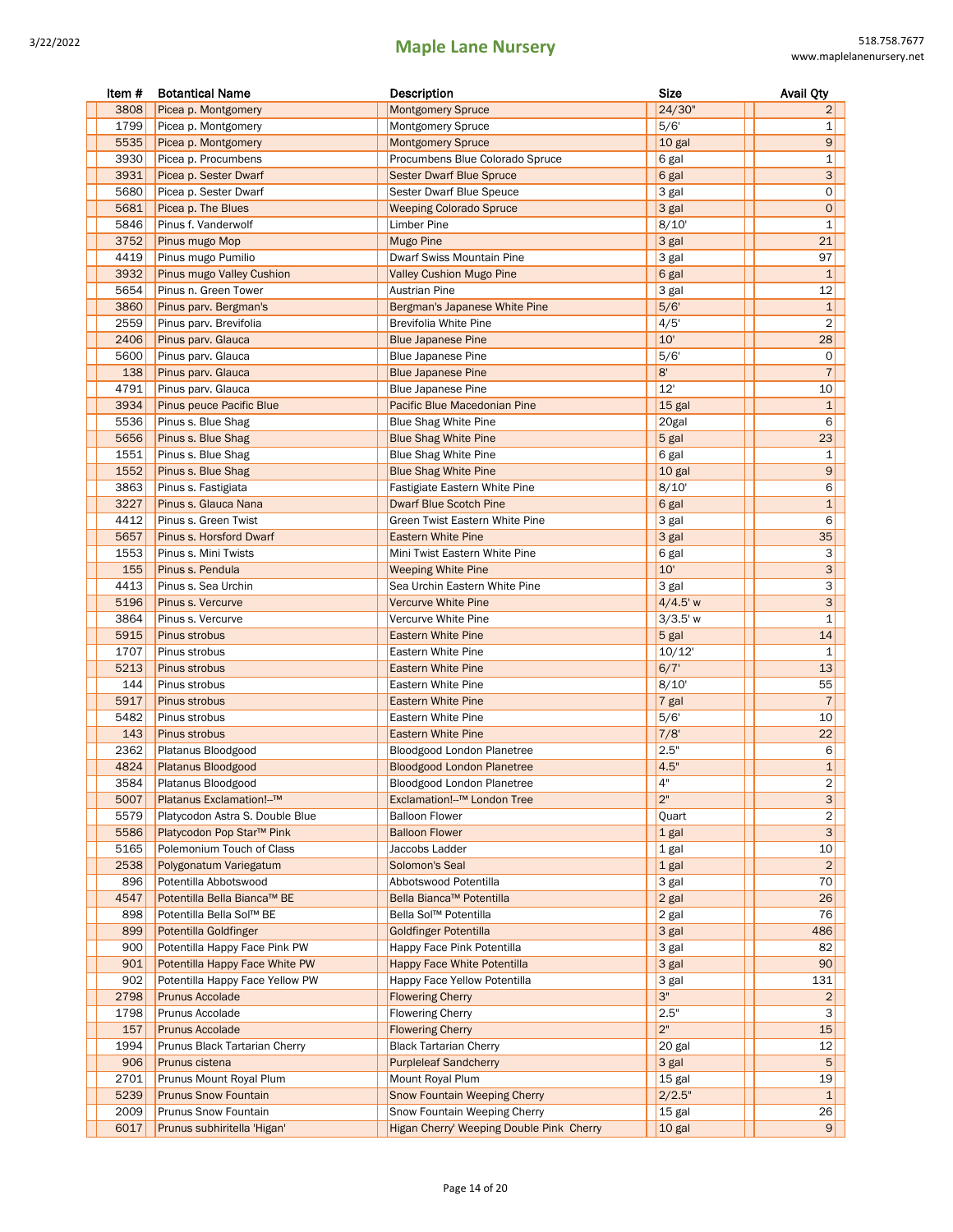| Item # | <b>Botantical Name</b>         | Description                               | Size   | <b>Avail Qty</b>        |
|--------|--------------------------------|-------------------------------------------|--------|-------------------------|
| 4838   | <b>Pyrus Aristocrat</b>        | Aristocrat Pear                           | 4"     | 3                       |
| 2815   | <b>Pyrus Aristocrat</b>        | <b>Aristocrat Pear</b>                    | 3.5"   | 1                       |
| 5731   | <b>Pyrus Bartlett</b>          | Bartlett Pear Eating                      | 15 gal | 16                      |
| 5441   | <b>Pyrus Bartlett Red</b>      | <b>Red Bartlett Pear</b>                  | 1.5"   | 3                       |
| 1647   | Pyrus cal Cleveland            | <b>Cleveland Select Pear</b>              | 2"     | $\mathbf{1}$            |
| 1666   | <b>Pyrus cal Cleveland</b>     | <b>Cleveland Select Pear</b>              | 3"     | $\overline{4}$          |
| 2861   | Pyrus cal Cleveland            | <b>Cleveland Select Pear</b>              | 3.5"   | 4                       |
| 2364   | <b>Pyrus cal Cleveland</b>     | <b>Cleveland Select Pear</b>              | 1.5"   | 5                       |
| 167    | Pyrus cal Trinity              | <b>Trinity Flowering Pear</b>             | 2.5"   | 4                       |
| 2366   | <b>Pyrus cal Trinity</b>       | <b>Trinity Flowering Pear</b>             | 1.5"   | 3 <sup>1</sup>          |
| 4840   | Pyrus cal Trinity              | <b>Trinity Flowering Pear</b>             | 3.5"   | $\mathbf 1$             |
| 166    | <b>Pyrus cal Trinity</b>       | <b>Trinity Flowering Pear</b>             | 2"     | $\overline{2}$          |
| 2808   | Pyrus cal Trinity              | <b>Trinity Flowering Pear</b>             | 3"     | 6                       |
| 5732   | <b>Pyrus Parker</b>            | Parker Pear                               | 15 gal | $\mathbf 0$             |
| 5733   | Pyrus Summercrisp              | Summercrisp Pear                          | 15 gal | 10                      |
| 4842   | Quercus Alba                   | <b>White Oak</b>                          | 1.5"   | 8                       |
| 5493   | Quercus Alba                   | White Oak                                 | 2.5"   | $\mathbf 1$             |
| 3889   | Quercus coccinea               | <b>Scarlett Oak</b>                       | 3/3.5" | 3                       |
| 1835   | Quercus palustris              | Pin Oak                                   | 2"     | 4                       |
| 1837   | Quercus palustris              | Pin Oak                                   | 3"     | $\mathbf{1}$            |
| 1836   | Quercus palustris              | Pin Oak                                   | 2.5"   | $\mathbf{1}$            |
| 4847   | Quercus palustris              | Pin Oak                                   | 1.5"   | $\mathbf{1}$            |
| 4050   | Quercus palustris              | Pin Oak                                   | 4.5"   | $\mathbf{1}$            |
| 2539   | Quercus palustris              | Pin Oak                                   | 4"     | $\mathbf{1}$            |
| 1691   | Quercus palustris              | Pin Oak                                   | 3.5"   | $\mathbf{1}$            |
| 177    | Quercus rubra                  | <b>Red Oak</b>                            | 4.5"   | $\mathbf{1}$            |
| 2922   | Quercus rubra                  | Red Oak                                   | 4"     | $\mathbf{1}$            |
| 1693   | Quercus rubra                  | <b>Red Oak</b>                            | 3.5"   | $\mathbf 1$             |
| 2373   | Quercus rubra                  | Red Oak                                   | 1.5"   | 9                       |
| 5350   | Quercus x. Regal Prince™       | Regal Prince™ Oak                         | 7 gal  | 25                      |
| 3500   | Rhamnus f. Fine Line® PW       | Fine Line® Buckthorn                      | 10 gal | 40                      |
| 4365   | Rhamnus f. Fine Line® PW       | Fine Line® Buckthorn                      | 3 gal  | 21                      |
| 3896   | Rhododendron Cunninghams White | Cunninghams White Rhodoendron             | 3 gal  | $\overline{\mathbf{c}}$ |
| 5240   | <b>Rhododendron Maximum</b>    | Rosebay Rhododendron                      | 42/48" | 3                       |
| 3809   | Rhododendron Minnetonka        | Minnetonka Rhododendron                   | 30/36" | $\overline{2}$          |
| 5635   | Rhododendron Nova Zembla       | Nova Zembla Rhododendron                  | 3 gal  | 12                      |
| 3810   | Rhododendron Nova Zembla       | Nova Zembla Rhododendron                  | 5 gal  | 1                       |
| 4211   | Rhus a. Gro-Low                | <b>Fragrant Sumac</b>                     | 3 gal  | 8                       |
| 449    | Rhus a. Gro-Low                | <b>Fragrant Sumac</b>                     | 3 gal  | 2005                    |
| 2112   | Rhus glabra                    | <b>Smooth Sumac</b>                       | 7 gal  | 10                      |
| 3496   | <b>Rhus Tiger Eyes PW</b>      | <b>Tiger Eyes Summac</b>                  | 7 gal  | 6                       |
| 1976   | <b>Rhus Tiger Eyes PW</b>      | <b>Tiger Eyes Summac</b>                  | 5 gal  | 1                       |
| 2059   | Rhus Tiger Eyes PW             | <b>Tiger Eyes Summac</b>                  | 3 gal  | $\overline{\mathbf{c}}$ |
| 5820   | Rodgersia pinnata Braunlaub    | Featherleaf                               | 1 gal  | 5 <sup>1</sup>          |
| 4460   | Rosa Blanc Double de Coubert   | Double de Coubert Rose                    | 3 gal  | 25                      |
| 1752   | Rosa cl. New Dawn              | <b>New Dawn Roses</b>                     | 3 gal  | $\overline{c}$          |
| 4453   | Rosa r. Alba                   | Rugosa Alba Rose                          | 3 gal  | 10                      |
| 4482   | Rosa r. Dwarf Pavement         | Dwarf Light Pink Rose                     | 3 gal  | 16                      |
| 953    | Rosa r. Foxi Pavement          | <b>Foxi Pavement Rose</b>                 | 3 gal  | 2                       |
| 958    | Rosa r. Mauve                  | <b>Mauve Rose</b>                         | 3 gal  | 5                       |
| 955    | Rosa r. Snow Pavement          | <b>Rugosa Snow Pavement Rose</b>          | 3 gal  | 0                       |
| 4142   | Rosa White Drift               | <b>White Drift® Rose</b>                  | 3 gal  | 4                       |
| 2881   | Rosa x. Coral Knock Out®       | Coral Knock Out <sup>®</sup> Roses        | 3 gal  | 1                       |
| 1753   | Rosa x. Double Knock Out® Red  | Double Knock Out® Roses                   | 3 gal  | 19                      |
| 1754   | Rosa x. Knock Out® Red         | Knock Out <sup>®</sup> Roses              | 3 gal  | 11                      |
| 5169   | Rosa x. Petite Knock Out®      | Petite Knock Out <sup>®</sup> Roses       | 2 gal  | 9                       |
| 5566   | Rosa x. Petite Knock Out®      | Petite Knock Out® Roses                   | 3 gal  | 5 <sup>1</sup>          |
| 1756   | Rosa x. Pink Double Knock Out® | <b>Pink Double Knock Out® Roses</b>       | 3 gal  | 31                      |
| 1758   | Rosa x. Pink Knock Out®        | Pink Knock Out® Roses                     | 3 gal  | 21                      |
| 5919   | <b>Rubus Black Satin</b>       | Rubus subgenus Rubus Watson 'Black Satin' | 3 gal  | 13                      |
| 960    | Rubus Bristol Black Raspberry  | <b>Black Raspberry</b>                    | 3 gal  | 79                      |
| 961    | <b>Rubus Caroline</b>          | Red raspberry                             | 3 gal  | 73                      |
| 5784   | <b>Rubus Darrow</b>            | Latham Raspberry                          | 3 gal  | 20                      |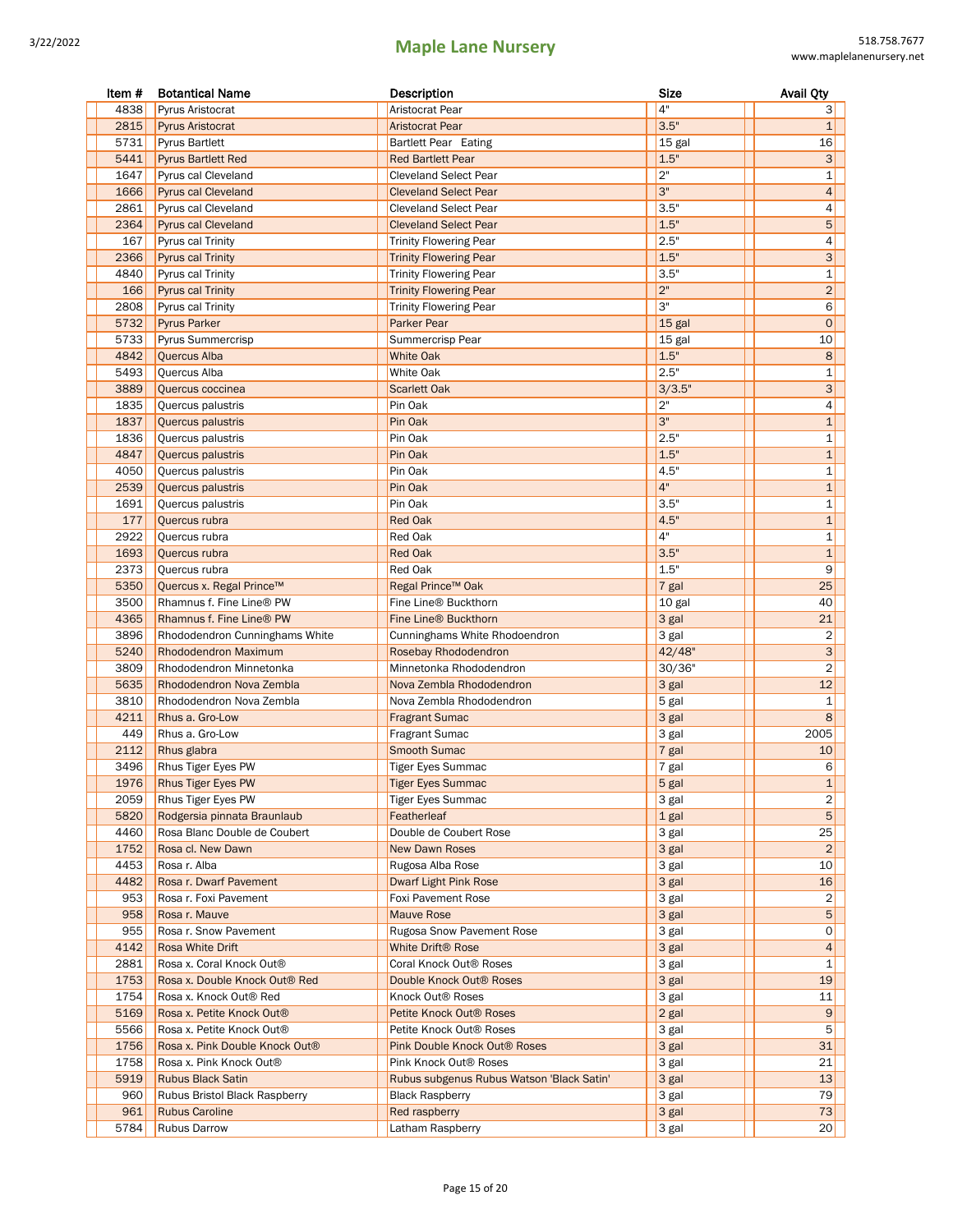| Item #      | <b>Botantical Name</b>                               | Description                                                     | <b>Size</b>    | <b>Avail Qty</b>          |
|-------------|------------------------------------------------------|-----------------------------------------------------------------|----------------|---------------------------|
| 962         | <b>Rubus Fallgold</b>                                | Raspberry                                                       | 3 gal          | 60                        |
| 2216        | <b>Rubus Heritage</b>                                | Red raspberry                                                   | 3 gal          | 6                         |
| 5918        | Rubus idaeus Polana                                  | Red raspberry                                                   | 3 gal          | 28                        |
| 5765        | Rudbeckia Goldstrum                                  | <b>Black Eyed Susan</b>                                         | 1 gal          | 12                        |
| 5796        | Salix c. Iceberg Alley                               | <b>Iceberg Alley Willow</b>                                     | 3 gal          | 103                       |
| 969         | Salix i. Flamingo                                    | <b>Flamingo Willow</b>                                          | 3 gal          | 629                       |
| 966         | Salix i. Hakiuro Nishiki                             | Hakuro Nishiki Willow                                           | 3 gal          | 899                       |
| 5803        | Salix i. Hakiuro Nishiki                             | Hakuro Nishiki Willow                                           | 10 gal         | 77                        |
| 3865        | Salix i. Hakiuro Nishki                              | <b>Hakuro Nishki Willow</b>                                     | 8/10' STND     | $\overline{2}$            |
| 967         | Salix i. Hakuro Nishiki                              | Hakuro Nishiki Willow                                           | 7 gal          | 119                       |
| 4400        | Salix p. Nana                                        | <b>Artic Blue Willow</b>                                        | 7 gal          | 81                        |
| 1802        | Salix p. Nana                                        | <b>Artic Blue Willow</b>                                        | 3 gal          | 170                       |
| 4084        | Salvia Back To The Fuchsi PW                         | <b>Perennial Salvia</b>                                         | 1 gal          | $\mathbf{1}$              |
| 2984        | Salvia Blue Hill Sage                                | Perennial Salvia                                                | 2 gal          | 31                        |
| 5613        | Salvia Blue Hill Sage                                | <b>Perennial Salvia</b>                                         | 1 gal          | $\ensuremath{\mathsf{3}}$ |
| 1747        | Salvia Caradonna                                     | Perennial Salvia                                                | 1 gal          | 3                         |
| 2872        | Salvia Caradonna                                     | <b>Perennial Salvia</b>                                         | 2 gal          | 10                        |
| 2895        | Salvia May Night                                     | Perennial Salvia                                                | 1 gal          | 50                        |
| 5766        | Salvia n. Snow Hill                                  | Salvia nemorosa 'Snow Hill' - Sage                              | 1 gal          | 56                        |
| 4085        | Salvia Pink Profusion® PW                            | Perennial Salvia                                                | 1 gal          | 2                         |
| 5168        | Salvia Violet Profusion® PW                          | <b>Perennial Salvia</b>                                         | 1 gal          | $\overline{2}$            |
| 972         | Sambucus Black Lace® PW                              | <b>Black Elderberry</b>                                         | 3 gal          | $\overline{7}$            |
| 6077        | Sambucus Black Lace® PW                              | <b>Black Elderberry</b>                                         | 4/5'           | $\mathbf 1$               |
| 3194        | Sambucus Black Lace® PW                              | <b>Black Elderberry</b>                                         | 7 gal          | 6                         |
| 451<br>3195 | <b>Sambucus Black Tower</b>                          | <b>Black Tower Elderberry</b>                                   | 3 gal          | 39<br>6                   |
| 3025        | Sambucus Black Tower<br><b>Sambucus Golden Tower</b> | <b>Black Tower Elderberry</b><br><b>Golden Tower Elderberry</b> | 7 gal          | 29                        |
| 450         | Sambucus Lemon Lace® PW                              |                                                                 | 3 gal<br>3 gal | $\mathbf{1}$              |
| 5567        | <b>Schizachyrium Standing Ovation</b>                | Lemon Lace <sup>®</sup> Elderberry<br>Little Blue Stem          |                | $\mathbf{1}$              |
| 3935        | Sciadopitys v. Green Star                            | Green Satr Dwarf Jap. Umbrella Pine                             | 2 gal<br>6 gal | $\mathbf 1$               |
| 2435        | Sciadopitys v. Winter Green                          | Dwarf Japanese Umbrella Pine                                    | 3 gal          | $\mathbf{3}$              |
| 3210        | Sedum Autumn Fire                                    | Stonecrop                                                       | 1 gal          | 1                         |
| 2293        | Sedum Autumn Joy                                     | Stonecrop                                                       | 2 gal          | $\mathbf{1}$              |
| 5843        | Sedum Autumn Joy                                     | Stonecrop                                                       | 1 gal          | 9                         |
| 5590        | Sedum Flaming Carpet™                                | Stonecrop                                                       | 1 gal          | $\mathbf{1}$              |
| 5636        | Sedum Sunsparkler® Dazzleberry                       | Stonecrop                                                       | 1 gal          | $\overline{2}$            |
| 4133        | Sedum Sunsparkler® Firecracker                       | Sunsparkler® Firecracker Sedum                                  | 1 gal          | 10                        |
| 5707        | Sesleria Autumnalis                                  | Autumn Moor Grass                                               | 1 gal          | 48                        |
| 5697        | Sorbaria Cherry On Top BE                            | Cherry On Top Sorbaria                                          | 3 gal          | 42                        |
| 5456        | Spiraea Alpina                                       | Spiraea japonica var. alpina                                    | 2 gal          | 30                        |
| 979         | Spiraea Alpina                                       | Spiraea japonica var. alpina                                    | 3 gal          | 60                        |
| 5787        | Spiraea Anthony Water                                | Anthony Water Spirea                                            | r gal          | 150                       |
| 980         | Spiraea Anthony Water                                | <b>Anthony Water Spirea</b>                                     | 3 gal          | 390                       |
| 990         | Spiraea Doub PI Blue Kazoo® PW                       | Double Play® Blue Kazoo® Spirea                                 | 3 gal          | 51                        |
| 991         | Spiraea Doub PI Candy Corn® PW                       | Double Play® Candy Corn® Spirea                                 | 3 gal          | $\mathsf{O}$              |
| 4473        | Spiraea Doub PI Candy Corn® PW                       | Double Play® Candy Corn® Spirea                                 | 2 gal          | 567                       |
| 989         | Spiraea Doub Play Big Bang® PW                       | Big Bang® Double Play® Spirea                                   | 3 gal          | 80                        |
| 5698        | Spiraea Double Play® Doozie PW                       | Double Play® Doozie Spiraea                                     | 3 gal          | 75                        |
| 992         | Spiraea Double Play® Gold PW                         | Double Play® Gold Spirea                                        | 3 gal          | 235                       |
| 5715        | Spiraea Double Play® Pink PW                         | Double Play® Pink Spiraea                                       | 3 gal          | 124                       |
| 993         | Spiraea Double Play® Red PW                          | Double Play® Red Spirea                                         | 3 gal          | 413                       |
| 994         | Spiraea Goldflame                                    | Goldflame Spirea                                                | 3 gal          | 270                       |
| 996         | Spiraea Goldflame                                    | <b>Goldflame Spirea</b>                                         | 7 gal          | 98                        |
| 997         | Spiraea Goldmound                                    | Pink Goldmound Spirea                                           | 3 gal          | 248                       |
| 998         | Spiraea Goldmound                                    | <b>Pink Goldmound Spirea</b>                                    | 7 gal          | 148                       |
| 1001        | Spiraea Little Princess                              | Little Princess Spirea                                          | 7 gal          | 68                        |
| 4144        | Spiraea Little Princess                              | <b>Little Princess Spirea</b>                                   | 3 gal          | 10                        |
| 1000        | Spiraea Little Princess                              | Little Princess Spirea                                          | 3 gal          | 1523                      |
| 1002        | Spiraea Magic Carpet                                 | <b>Magic Carpet Spirea</b>                                      | 3 gal          | 720                       |
| 1010        | Spiraea n. Snowmound                                 | Snowmound Spirea                                                | 7 gal          | 4                         |
| 1011        | Spiraea n. Snowmound                                 | <b>Snowmound Spirea</b>                                         | 10 gal         | 115                       |
| 1008        | Spiraea n. Snowmound                                 | Snowmound Spirea                                                | 3 gal          | 0                         |
| 1004        | Spiraea Neon Flash                                   | Neon Flash Spirea                                               | 3 gal          | 732                       |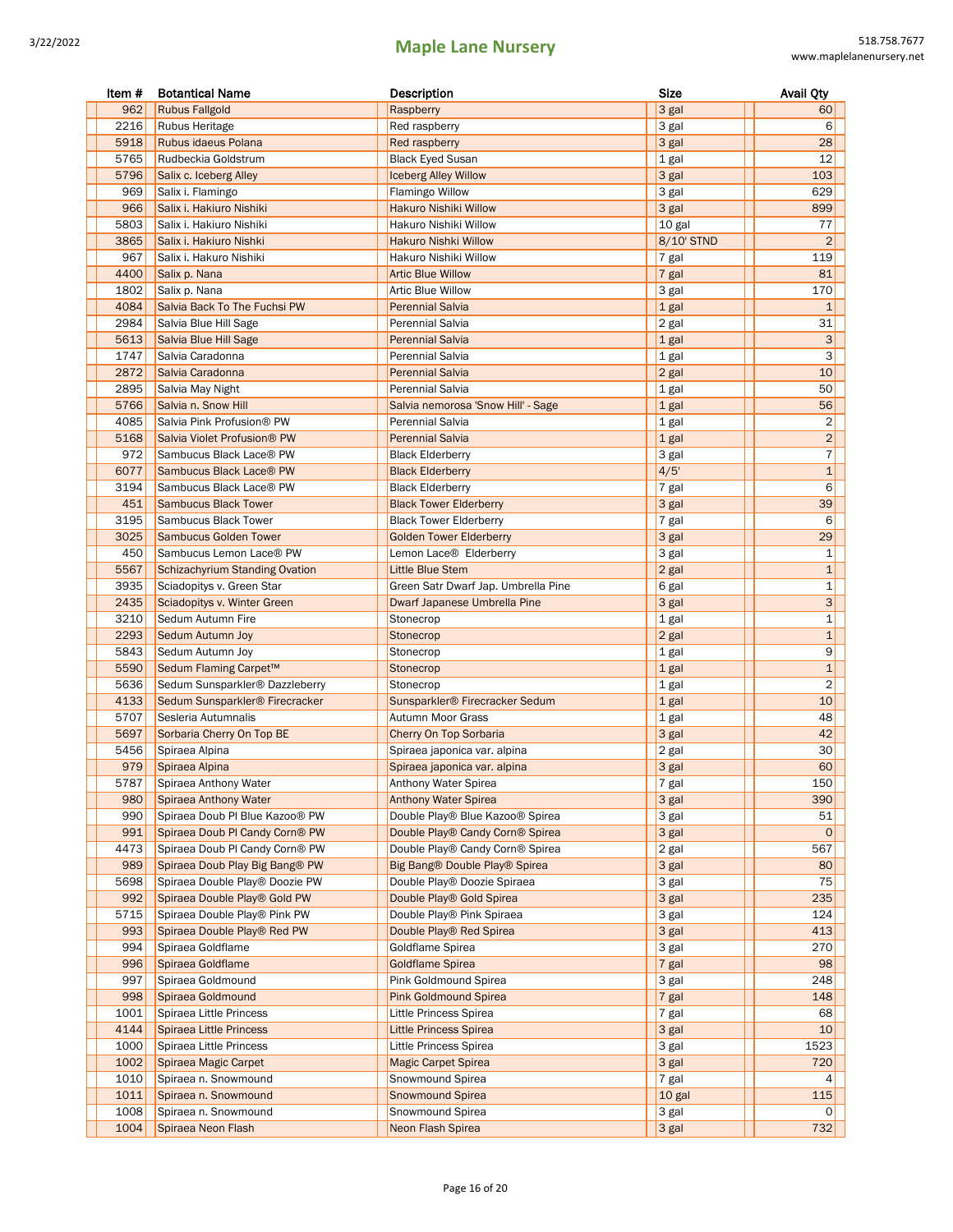| Item # | <b>Botantical Name</b>                    | Description                           | <b>Size</b>  | <b>Avail Qty</b>        |
|--------|-------------------------------------------|---------------------------------------|--------------|-------------------------|
| 1006   | Spiraea Ogon                              | <b>Mellow Yellow Spirea</b>           | 3 gal        | 532                     |
| 5556   | Spiraea Ogon                              | <b>Mellow Yellow Spirea</b>           | 3 gal        | 5                       |
| 3203   | Spiraea Poprocks™ Petite BE               | Poprocks™ Petite Spiraea              | 2 gal        | 405                     |
| 1013   | Spiraea Sundrop FE                        | Sun Drop Spiraea FE                   | 3 gal        | 37                      |
| 986    | Spiraea Tor                               | Spirea                                | 7 gal        | 21                      |
| 984    | Spiraea Tor                               | <b>Spirea</b>                         | 3 gal        | 33                      |
| 3137   | Spiraea van. Renaissance                  | <b>Bridalwreath Spirea</b>            | 15 gal       | 115                     |
| 3132   | Spiraea van. Renaissance                  | <b>Bridalwreath Spirea</b>            | 7 gal        | 16                      |
| 1018   | Spiraea van. Renaissance                  | <b>Bridalwreath Spirea</b>            | 3 gal        | 66                      |
| 1014   | Spiraea vanhouttei                        | <b>Bridal Wreath Spirea</b>           | 3 gal        | 61                      |
| 5760   | Spiraea vanhouttei                        | <b>Bridal Wreath Spirea</b>           | 15 gal       | 37                      |
| 4411   | Spiraea Yeti™                             | Yeti™ Japanese Spiraea                | 3 gal        | 105                     |
| 2875   | Stachys Fuzzy Wuzzy                       | Lamb's Ear                            | 1 gal        | 10                      |
| 5612   | <b>Stachys Pink Cotton Candy</b>          | Betony - Pink Cotton Candy            | 1 gal        | 8                       |
| 452    | Stephandra Crispa                         | Lace Shrub                            | 3 gal        | 296                     |
| 2246   | Stewartia pseudocamellia                  | Japanese Stewartia                    | 15 gal       | $\overline{2}$          |
| 1021   | Stewartia pseudocamellia                  | Japanese Stewartia                    | 7 gal        | 55                      |
| 3192   | Stewartia pseudocamellia                  | Japanese Stewartia                    | 5 gal        | $\boldsymbol{9}$        |
| 5345   | Styrax jap. Fragrant Fountain             | Fountain Japanese Snowbell            | 6/7'         | 1                       |
| 1048   | Syringa Bloomerang <sup>®</sup> D. Purple | Bloomerang® Dark Purple Rebloom Lilac | 3 gal        | 1019                    |
| 1049   | Syringa Bloomerang® D. Purple             | Bloomerang® Dark Purple Rebloom Lilac | $7$ gal      | 0                       |
| 3380   | Syringa Bloomerang <sup>®</sup> Dw Purple | Bloomerang® Dwarf Purple Lilac        | 3 gal        | 14                      |
| 5775   | Syringa m. Palibin                        | Dwarf Korean Lilac                    | 7 gal STD    | 10                      |
| 2560   | Syringa m. Palibin                        | <b>Dwarf Korean Lilac</b>             | $6/7$ ' STND | $\overline{4}$          |
| 455    | Syringa m. Palibin                        | Dwarf Korean Lilac                    | 7 gal        | 150                     |
| 3957   | Syringa m. Palibin                        | Dwarf Korean Lilac                    | 10 gal STD   | 10                      |
| 5822   | Syringa m. Palibin                        | Dwarf Korean Lilac                    | 5 gal        | 200                     |
| 453    | Syringa m. Palibin                        | Dwarf Korean Lilac                    | 3 gal        | 454                     |
| 5714   | Syringa p. Baby Kim PW                    | Baby Kim™ Lilac                       | 2 gal        | 162                     |
| 4367   | Syringa p. Baby Kim PW                    | Baby Kim <sup>™</sup> Lilac           | 3 gal        | 14                      |
| 1025   | Syringa p. Miss Kim                       | Miss Kim Lilac                        | 10 gal       | 133                     |
| 5671   | Syringa p. Miss Kim                       | Miss Kim Lilac                        | 3 gal        | 80                      |
| 5568   | Syringa p. Miss Kim                       | Miss Kim Lilac                        | 10 gal       | 200                     |
| 458    | Syringa p. Miss Kim                       | Miss Kim Lilac                        | $7$ gal      | 5                       |
| 456    | Syringa p. Miss Kim                       | Miss Kim Lilac                        | 3 gal        | 335                     |
| 5533   | Syringa r. Ivory Silk                     | Japanese Tree Lilac                   | 3 gal        | $\mathsf{O}\xspace$     |
| 2718   | Syringa v. Charles Joly                   | Charles Joly Lilac                    | 5'           | 1                       |
| 1030   | Syringa v. Charles Joly                   | <b>Charles Joly Lilac</b>             | 3 gal        | 30                      |
| 1033   | Syringa v. Ellen Willmott                 | Ellen Wilmott Lilac                   | 3 gal        | 8                       |
| 1037   | Syringa v. Ludwig Spaeth                  | Ludwig Spaeth Lilac                   | 3 gal        | 34                      |
| 4324   | Syringa v. Madame Lemoine                 | Madame Lemoine French Lilac           | 3 gal        | 330                     |
| 1039   | Syringa v. Monge                          | Monge Common Lilac                    | 3 gal        | 54                      |
| 4325   | Syringa v. Yankee Doodle                  | Yankee Doodle French Hybrid Lilac     | 3 gal        | 17                      |
| 460    | Syringa vulgaris                          | <b>Common Purple Lilac</b>            | 3 gal        | 37                      |
| 4143   | Taxus c. Capitata                         | Pyramidal Yew                         | $4^{\circ}$  | 4                       |
| 3936   | Taxus c. Nana Aurescens                   | Japanese Yew                          | 6 gal        | $\overline{2}$          |
| 5084   | Taxus x. Media DensiformiGolden           | Taxus Baccata Golden Dwarf            | 5 gal        | $\overline{\mathbf{3}}$ |
| 5225   | Taxus x. Media Densiformis                | Densiformis Spreading Yew             | 5 gal        | 28                      |
| 5920   | Taxus x. Media Densiformis                | Dense Spreading Yew                   | 5 gal        | 200                     |
| 4075   | Taxus x. Media Densiformis                | Densiformis Spreading Yew             | 7 gal        | 3                       |
| 1053   | Taxus x. Media Densiformis                | Densiformis Spreading Yew             | 3 gal        | 7                       |
| 5530   | Taxus x. Media Densiformis                | <b>Densiformis Spreading Yew</b>      | 15"          | 22                      |
| 5614   | Taxus x. Media Densiformis                | Densiformis Spreading Yew             | 26/28"       | 2                       |
| 1054   | <b>Taxus x. Media Everlow</b>             | <b>Everlow Yew</b>                    | 7 gal 30/36" | 3                       |
| 5921   | Taxus x. Media Everlow                    | <b>Everlow Yew</b>                    | 5 gal        | $\circ$                 |
| 2135   | Taxus x. Media Everlow                    | <b>Everlow Yew</b>                    | 2 gal        | 211                     |
| 2561   | Taxus x. Media Flushing                   | Flushing Anglojap Yew                 | 7/8'         | 3                       |
| 5505   | Taxus x. Media Hatfieldii                 | <b>Hatfield Yew</b>                   | 7 gal        | 7 <sup>1</sup>          |
| 5222   | Taxus x. Media Hicksi                     | Upright Hicks Yew                     | 2.5'         | 25                      |
| 3804   | Taxus x. Media Hicksi                     | <b>Upright Hicks Yew</b>              | 18"          | 16                      |
| 1075   | Taxus x. Media Hicksi                     | Upright Hicks Yew                     | 5 gal        | 311                     |
| 1055   | Taxus x. Media Hicksi                     | <b>Upright Hicks Yew</b>              | 7 gal        | 12                      |
| 1101   | Taxus x. Media Viridis                    | Verdis Yew                            | 7 gal        | 1                       |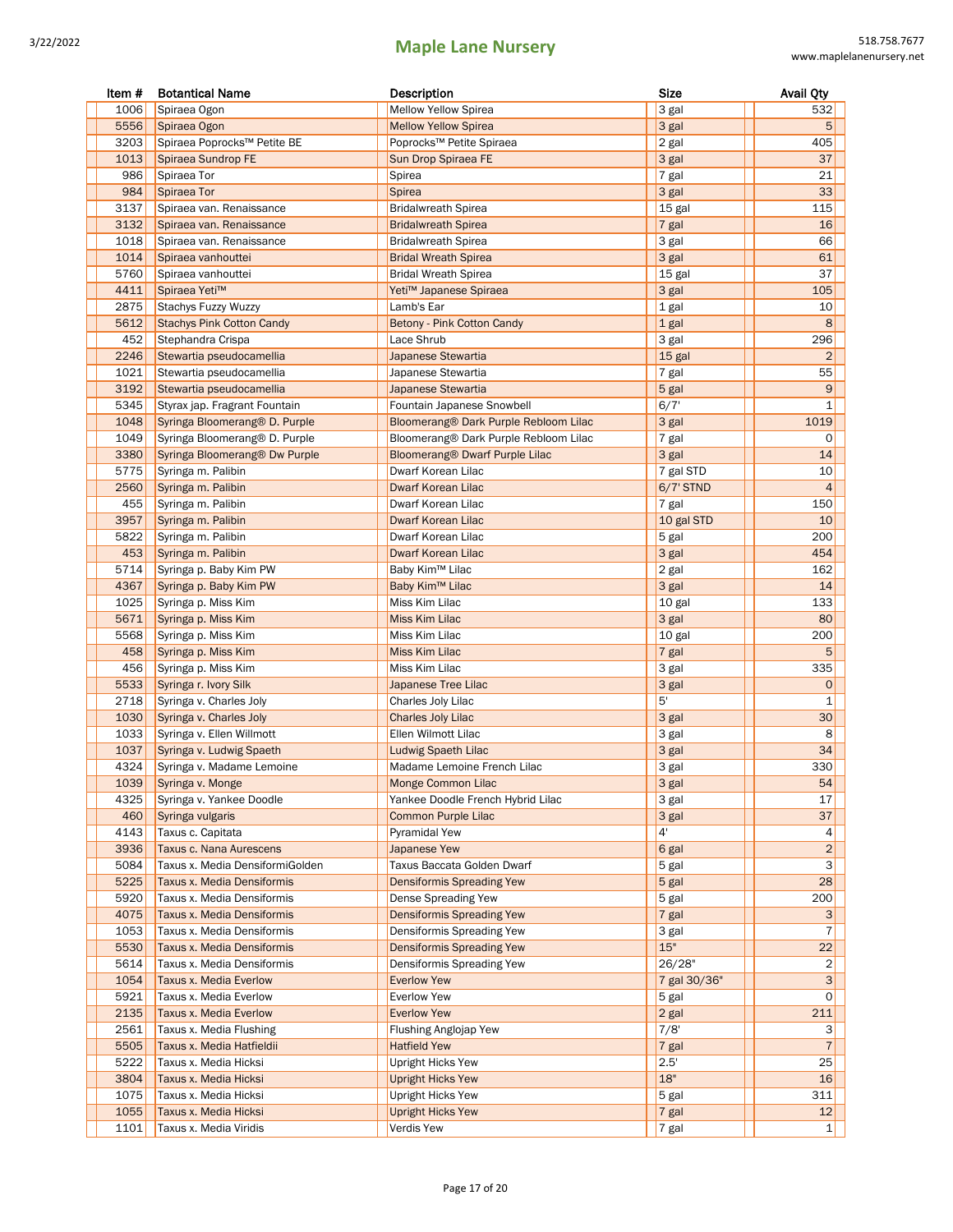| Item # | <b>Botantical Name</b>                       | Description                               | Size           | <b>Avail Qty</b>        |
|--------|----------------------------------------------|-------------------------------------------|----------------|-------------------------|
| 1056   | Taxus x. Media Viridis                       | <b>Verdis Yew</b>                         | 3 gal          | 10                      |
| 3221   | Thuja Anna's Magic Ball® PW                  | Anna's Magic Ball <sup>®</sup> Arborvitae | 3 gal          | 25                      |
| 3223   | Thuja Filips Magic Moment PW                 | <b>Filips Magic Moment Arborvitae</b>     | 3 gal          | 130                     |
| 2154   | Thuja Fire Chief™                            | Fire Chief™ Arborvitae                    | 3 gal          | 225                     |
| 1060   | Thuja Mr. Bowling Ball                       | Mr. Bowling Ball Arborvitae               | 3 gal          | 212                     |
| 3607   | Thuja o. Douglasii                           | Douglasii Arborvitae                      | 12'            | 60                      |
| 5844   | Thuja o. Holmstrup                           | American arborvitae                       | 12'            | 4                       |
| 3803   | Thuja o. Nigra                               | Dark American Arborvitae                  | 5/6'           | 0                       |
| 2521   | Thuja o. Nigra                               | Dark American Arborvitae                  | 5 gal          | 20                      |
| 5223   | Thuja o. Nigra                               | Dark American Arborvitae                  | 4'             | 8                       |
| 5041   | Thuja o. Serbian                             | Eastern Arborvitae                        | 6'             | 30                      |
| 1259   | Thuja o. Smaragd                             | Emerald Green Arborvitae                  | 4 <sup>1</sup> | 5                       |
| 1260   | Thuja o. Smaragd                             | <b>Emerald Green Arborvitae</b>           | 5'             | 12                      |
| 5242   | Thuja o. Smaragd                             | Emerald Green Arborvitae                  | 8/10'          | $\overline{\mathbf{c}}$ |
| 5442   | Thuja o. Smaragd                             | <b>Emerald Green Arborvitae</b>           | 5/6'           | $\sqrt{7}$              |
| 1062   | Thuja o. Smaragd                             | Emerald Green Arborvitae                  | 3 gal          | 4                       |
| 4064   | Thuja p. Green Giant                         | <b>Green Giant Arbivotiae</b>             | 3 gal          | $\overline{4}$          |
| 4275   |                                              | Green Giant Arborvitae                    | 15 gal 4/5'    | $\mathbf 1$             |
| 1491   | Thuja p. Green Giant<br>Thuja p. Green Giant | <b>Green Giant Arborvitae</b>             | $10/12$ '      | 20                      |
| 4047   |                                              | Green Giant Arborvitae                    | 8/10'          | 6                       |
|        | Thuja p. Green Giant                         |                                           |                |                         |
| 5506   | Thuja p. Green Giant                         | <b>Green Giant Arborvitae</b>             | 3 gal          | 11                      |
| 3960   | Thuja p. Spring Grove                        | Spring Grove Arborvitae                   | 15 gal 4/5'    | 1                       |
| 4936   | Thuja p. Steeplechase                        | Steeplechase Arborvitae                   | 8'             | 20                      |
| 3222   | Thuja Tater Tot® PW                          | Tater Tot® Arborvitae                     | 3 gal          | 185                     |
| 3977   | Tilia a. Redmond                             | <b>Redmond Linden</b>                     | 2.5"           | $\overline{c}$          |
| 5544   | Tradescantia Zwaneburg Blue                  | Spider Wort                               | 1 gal          | 10                      |
| 3937   | Tsuga c. Cole's Prostrate                    | <b>Cole's Prostrate Eastern Hemlock</b>   | 6 gal          | 3                       |
| 3938   | Tsuga c. Gracilis                            | Eastern Hemlock                           | 6 gal          | $\overline{\mathbf{c}}$ |
| 1558   | Tsuga c. Jeddeloh                            | <b>Jeddeloh Dwarf Canadian Hemlock</b>    | 6 gal          | $\overline{4}$          |
| 227    | Tsuga Canadensis                             | Canadian Hemlock                          | 14'            | 36                      |
| 1494   | <b>Tsuga Canadensis</b>                      | <b>Canadian Hemlock</b>                   | 16'            | 34                      |
| 3939   | Tsuga d. Loowit                              | Japanese Hemlock                          | 3 gal          | 3                       |
| 4987   | Ulmus a. Princeton                           | <b>Princeton Elm</b>                      | 2.5"           | $\overline{c}$          |
| 4949   | Ulmus a. Valley Forge                        | Valley Forge Elm                          | 3.5"           | $\mathbf{1}$            |
| 3572   | Ulmus a. Valley Forge                        | <b>Valley Forge Elm</b>                   | 2.5"           | 3 <sup>1</sup>          |
| 5495   | Vaccinium c. Blueberry Buckle™               | <b>Highbush Blueberry</b>                 | 2 gal          | 6                       |
| 5682   | Vaccinium c. Bluecrop                        | <b>Highbush Blueberry</b>                 | 5 gal          | 105                     |
| 2233   | Vaccinium c. Bluecrop                        | <b>Highbush Blueberry</b>                 | 7 gal          | 3                       |
| 2856   | Vaccinium c. Bluecrop                        | <b>Highbush Blueberry</b>                 | $2$ gal        | 40                      |
| 5783   | Vaccinium c. Blueray                         | <b>Highbush Blueberry</b>                 | 3 gal          | 28                      |
| 4428   | Vaccinium c. Chippewa                        | <b>Highbush Blueberry</b>                 | 3 gal          | 0                       |
| 4480   | Vaccinium c. Duke                            | Highbush Blueberry                        | 1 gal          | 4                       |
| 2341   | Vaccinium c. Duke                            | <b>Highbush Blueberry</b>                 | 3 gal          | $\circ$                 |
| 5684   | Vaccinium c. Duke                            | <b>Highbush Blueberry</b>                 | 5 gal          | $\vert 4 \vert$         |
| 4147   | Vaccinium c. Duke                            | <b>Highbush Blueberry</b>                 | 3 gal          | 8 <sup>1</sup>          |
| 5902   | Vaccinium c. Jersey                          | <b>Highbush Blueberry</b>                 | 3 gal          | 4                       |
| 2231   | Vaccinium c. Patriot                         | <b>Highbush Blueberry</b>                 | 3 gal          | 23                      |
| 4148   | Vaccinium c. Patriot                         | <b>Highbush Blueberry</b>                 | 3 gal          | $\overline{2}$          |
| 5497   | Vaccinium c. Perpetua                        | <b>Highbush Blueberry</b>                 | 2 gal          | $\vert$ 2               |
| 3613   | Vaccinium c. Polaris                         | Polaris Blueberry                         | 3 gal          | 4                       |
| 5903   | Vaccinium c. Polaris                         | <b>Polaris Blueberry</b>                  | 2 gal          | $\overline{c}$          |
| 2860   | Vaccinium x. Top Hat                         | Dwarf Blueberry Bush                      | 2 gal          | $\overline{c}$          |
| 529    | Vaccinium x. Top Hat                         | <b>Dwarf Blueberry Bush</b>               | 3 gal          | 10                      |
| 2876   | Veronica Blue Carpet                         | Speedwell                                 | 1 gal          | 2                       |
| 5748   | Veronica Pink Potion                         | Veronica Pink Potion PW                   | 1 gal          | 15                      |
| 1731   | Veronica Red Fox                             | Speedwell                                 | 1 gal          | 9                       |
| 2877   | Veronica Red Fox                             | Speedwell                                 | 2 gal          | 3                       |
| 2878   | Veronica Royal Candles                       |                                           |                | $\mathbf{3}$            |
|        | Veronica Wizard of Ahhs® PW                  | Speedwell                                 | 2 gal          |                         |
| 4087   | Viburnum Autumn Jazz                         | Speedwell                                 | 1 gal          | 4                       |
| 5823   |                                              | Autumn Jazz Arrowwood Viburnum            | 10 gal<br>18"  | 0                       |
| 5252   | Viburnum c. Compacta                         | Koreanspice Viburnum                      |                | 5                       |
| 520    | Viburnum c. Spice Baby™ PW                   | Spice Baby™ Viburnum                      | 3 gal          | $\mathbf{2}$            |
| 4399   | Viburnum c. Spice Baby™ PW                   | Spice Baby™ Viburnum                      | $7$ gal        | 3                       |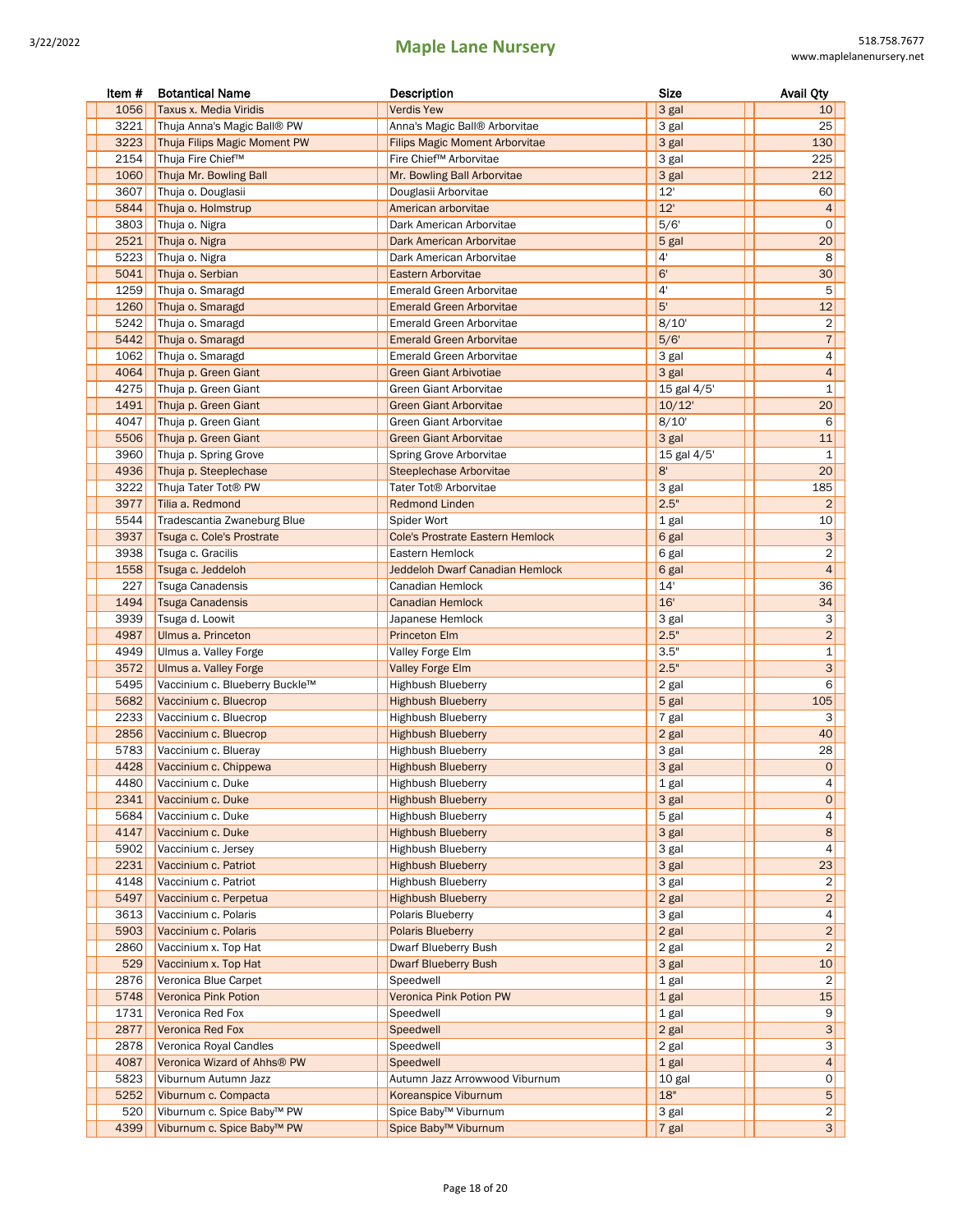| Item # | <b>Botantical Name</b>                  | Description                               | <b>Size</b> | <b>Avail Qty</b> |
|--------|-----------------------------------------|-------------------------------------------|-------------|------------------|
| 5716   | Viburnum c. Spice Baby™ PW              | Spice Baby™ Viburnum                      | 2 gal       | 49               |
| 3762   | Viburnum c. Spice Girl® PW              | Spice Girl® Viburnum                      | 2 gal       | 26               |
| 4470   | Viburnum c. Spice Girl® PW              | Spice Girl® Viburnum                      | 3 gal       | 41               |
| 523    | Viburnum d. All Glitters PW             | Arrowwood Viburnum - dentatum             | 7 gal       | 5                |
| 2126   | Viburnum d. All Glitters PW             | Arrowwood Viburnum - dentatum             | 3 gal       | 27               |
| 1881   | Viburnum d. All that Glows PW           | Arrowwood Viburnum - dentatum             | 7 gal       | 4                |
| 522    | Viburnum d. All that Glows PW           | Arrowwood Viburnum - dentatum             | 3 gal       | 15               |
| 461    | Viburnum d. Blue Muffin® PW             | <b>Blue Muffin® Viburnum</b>              | 3 gal       | 277              |
| 462    | Viburnum d. Blue Muffin® PW             | Blue Muffin® Viburnum                     | 7 gal       | 23               |
| 463    | Viburnum d. Blue Muffin® PW             | <b>Blue Muffin® Viburnum</b>              | 10 gal      | 28               |
| 4471   | Viburnum d. Cardinal Candy® PW          | Cardinal Candy® Viburnum                  | 7 gal       | 10               |
| 517    | Viburnum d. Cardinal Candy® PW          | Cardinal Candy® Viburnum                  | 3 gal       | 52               |
| 2510   | Viburnum d. Chicago Lustre              | Chicago Lustre Viburnum                   | 3 gal       | 113              |
| 516    | Viburnum d. Chicago Lustre              | Chicago Lustre Viburnum                   | 10 gal      | 19               |
| 4225   | Viburnum d. Chicago Lustre              | Chicago Lustre Viburnum                   | 7 gal       | 22               |
| 5674   | Viburnum n. Brandywine <sup>®</sup> PW  | <b>Brandywine® Viburnum</b>               | 10 gal      | 54               |
| 513    | Viburnum n. Brandywine® PW              | Brandywine <sup>®</sup> Viburnum          | 3 gal       | 364              |
| 4418   | Viburnum o. Sterile                     | Snowball Viburnum                         | 10 gal      | 8                |
| 511    | Viburnum o. Sterile                     | Snowball Viburnum                         | 7 gal       | 27               |
| 5244   | Viburnum p. Mariesii                    | Mariesii Viburnum                         | 4/5'        | 40               |
| 3869   | Viburnum p. Mariesii                    | Mariesii Viburnum                         | 5/6'        | $\overline{2}$   |
| 506    | Viburnum p. Mariesii                    | Mariesii Viburnum                         | 3 gal       | 64               |
| 5197   | Viburnum p. Popcorn                     | Popcorn Doublefile Viburnum               | 4/5'        | 3                |
| 467    | Viburnum p. Shasta                      | Shasta Doublefile Viburnum                | 10 gal      | $\mathbf{1}$     |
| 5217   | Viburnum p. Shasta                      | Shasta Doublefile Viburnum                | 7 gal       | $\mathbf 1$      |
| 502    | Viburnum prunifolium                    | <b>Blackhaw Viburnum</b>                  | 3 gal       | $\overline{7}$   |
| 2213   | Viburnum t. Alfredo Compact             | Alfredo Compact American Cranberry        | 5 gal       | $\overline{4}$   |
| 498    | Viburnum t. Alfredo Compact             | Alfredo Compact American Cranberry        | 3 gal       | 14               |
| 5824   | Viburnum t. Alfredo Compact             | Alfredo Compact American Cranberry        | 7 gal       | $\overline{2}$   |
| 469    | Viburnum t. American Cranberry          | American Cranberry Viburnum               | 5 gal       | 15               |
| 3077   | Viburnum t. American Cranberry          | American Cranberry Viburnum               | 10 gal      | 5                |
| 470    | Viburnum t. American Cranberry          | American Cranberry Viburnum               | 7 gal       | $\overline{4}$   |
| 472    | Viburnum t. American Cranberry          | American Cranberry Viburnum               | 15 gal      | 72               |
| 2003   | Viburnum t. Bailey Compact              | <b>Compact American Cranberry Bush</b>    | 7 gal       | 18               |
| 2002   | Viburnum t. Bailey Compact              | <b>Compact American Cranberry Bush</b>    | 5 gal       | 26               |
| 495    | Viburnum t. Wentworth                   | <b>Wentworth American Cranberry Bush</b>  | 7 gal       | 90               |
| 2214   | Viburnum t. Wentworth                   | Wentworth American Cranberry Bush         | 3 gal       | 303              |
| 496    | Viburnum t. Wentworth                   | <b>Wentworth American Cranberry Bush</b>  | 15 gal      | 110              |
| 4056   | Viburnum Tandoori Orange® PW            | Tandoori Orange® Linden Viburnum          | 3 gal       | 48               |
| 5200   | Viburnum x. Alleghany                   | <b>Alleghany Viburnum</b><br>Leather Leaf | 4/5'        | 8                |
| 5922   | Viburnum x. Allegheny                   | Viburnum rhytidophylloides 'Allegheny'    | 3 gal       | 92               |
|        | 3872 Viburnum x. Carlcephalum           | <b>Fragrant Viburnum</b>                  | 4/5'        | 8                |
| 2130   | Viburnum x. Emerald Envy PW             | Viburnum x rhytidophylloides              | 3 gal       | 11               |
| 3723   | <b>Vinca Minor</b>                      | Common Periwinkle                         | 1 gal       | 663              |
| 4385   | Weigela Czechmark Trilogy®              | Czechmark Trilogy® Weigela                | 3 gal       | 246              |
| 3204   | Weigela Electric Love™                  | Electric Love™ Weigela                    | 2 gal       | 36               |
| 2331   | Weigela Fine Wine® PW                   | Fine Wine <sup>®</sup> Weigela            | 3 gal       | 4                |
| 3609   | Weigela Maroon Swoon®                   | Maroon Swoon® Weigela                     | 3 gal       | 67               |
| 3612   | Weigela Maroon Swoon®                   | Maroon Swoon® Weigela                     | 2 gal       | 68               |
| 4315   | Weigela Midnight Wine PW                | Midnight Wine Weigela                     | 3 gal       | 29               |
| 5717   | Weigela Midnight Wine Shine® PW         | Midnight Wine Shine® Weigela              | 3 gal       | 135              |
| 3226   | Weigela My Monet Purple Effect®         | My Monet Purple Effect® Weigela           | 3 gal       | 474              |
| 5802   | Weigela My Monet Purple Effect®         | My Monet Purple Effect® Weigela           | 7 gal       | 100              |
| 473    | Weigela My Monet® PW                    | My Monet® Weigela                         | 3 gal       | 25               |
| 2336   | Weigela My Monet® Sunset PW             | My Monet® Sunset Weigela                  | 3 gal       | 42               |
| 5825   | Weigela My Monet <sup>®</sup> Sunset PW | My Monet® Sunset Weigela                  | 2 gal       | 20               |
| 2337   | Weigela Sonic Bloom® Pearl PW           | Sonic Bloom® Pearl Weigela                | 3 gal       | 60               |
| 2338   | Weigela Sonic Bloom® Pink PW            | Sonic Bloom® Pink Weigela                 | 3 gal       | 106              |
| 3558   | Weigela Sonic Bloom® Pure Pink          | Sonic Bloom® Pure Pink Weigela            | 3 gal       | 570              |
| 5753   | Weigela Sonic Bloom® Pure Pink          | Sonic Bloom® Pure Pink Weigela            | 10 gal      | 150              |
| 3614   | Weigela Spilled Wine® PW                | Spilled Wine <sup>®</sup> Weigela         | 3 gal       | 34               |
| 5752   | Weigela Tuxedo <sup>™</sup>             | Tuxedo <sup>™</sup> Weigela               | 7 gal       | 202              |
| 5718   | Weigela Very Fine Wine® PW              | Very Fine Wine® Weigela                   | 3 gal       | 125              |